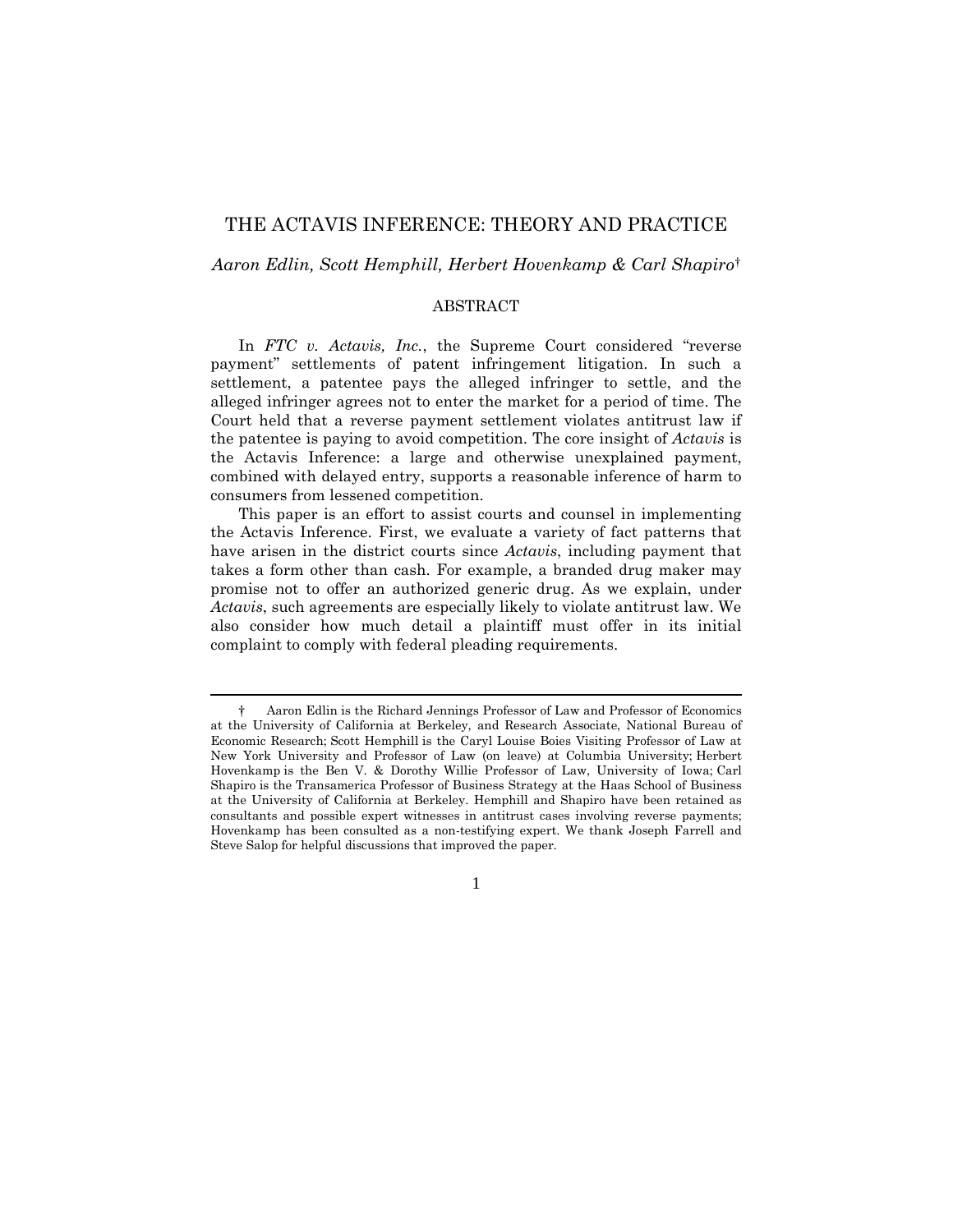Second, we demonstrate that the Actavis Inference fully applies when multiple generic firms, rather than just one, threaten to enter the market. Our economic model shows that the Actavis Inference becomes stronger and more important in the presence of multiple generic firms. Our analysis demonstrates that the contrary conclusions reached in a recent paper by Bruce Kobayashi, Joshua Wright, Douglas Ginsburg, and Joanna Tsai ("KWGT") are incorrect, inconsistent with KWGT's own analysis, or irrelevant to a faithful implementation of *Actavis*.

Third, we clarify the reasons not to litigate patents in antitrust cases. Thanks to the Actavis Inference, a trial court need not determine patent validity or infringement in order to assess the legality of the settlement. The antitrust question depends upon the *ex ante* prospects in patent litigation and not *ex post* litigation of the patent by a patent court or by the antitrust court considering the settlement. Litigating the patent is thus of limited probative value and not dispositive regarding a potential antitrust violation.

### I. INTRODUCTION

In *FTC v. Actavis, Inc.*,<sup>[1](#page-1-0)</sup> the Supreme Court considered the proper antitrust treatment of a payment made by a patent owner to an alleged infringer in settlement of their infringement litigation, wherein the alleged infringer agrees not to enter the market until some date prior to the expiration of the patent. The Court held that such "reverse payment" settlements are illegal if the patent holder is paying to avoid competition.[2](#page-1-1) Such settlements are fairly called "pay-for-delay" settlements. The Court held, however, that not all reverse payment settlements are presumed to be illegal, rejecting the FTC position, because they do not all necessarily involve payment for delay.[3](#page-1-2) The question is when a court can reasonably infer that a reverse payment is a payment for delay, or in other words, a payment to avoid competition.

While most settlements of patent infringement disputes raise no antitrust issues, pay-for-delay settlements differ in important ways. In most traditional settlements, the defendant pays the patentee a royalty and produces under the patent. Production licenses are expressly authorized by the Patent Act. Even production licenses that contain limitations on the licensee's output are lawful most of the time, even if

<sup>1.</sup> 133 S. Ct. 2223 (2013).

<span id="page-1-2"></span><span id="page-1-1"></span><span id="page-1-0"></span><sup>2.</sup> *Id.* at 2236 ("[T]he payment (if otherwise unexplained) likely seeks to prevent the risk of competition. And, as we have said, that consequence constitutes the relevant anticompetitive harm.").

<sup>3.</sup> *Id.* at 2237–38.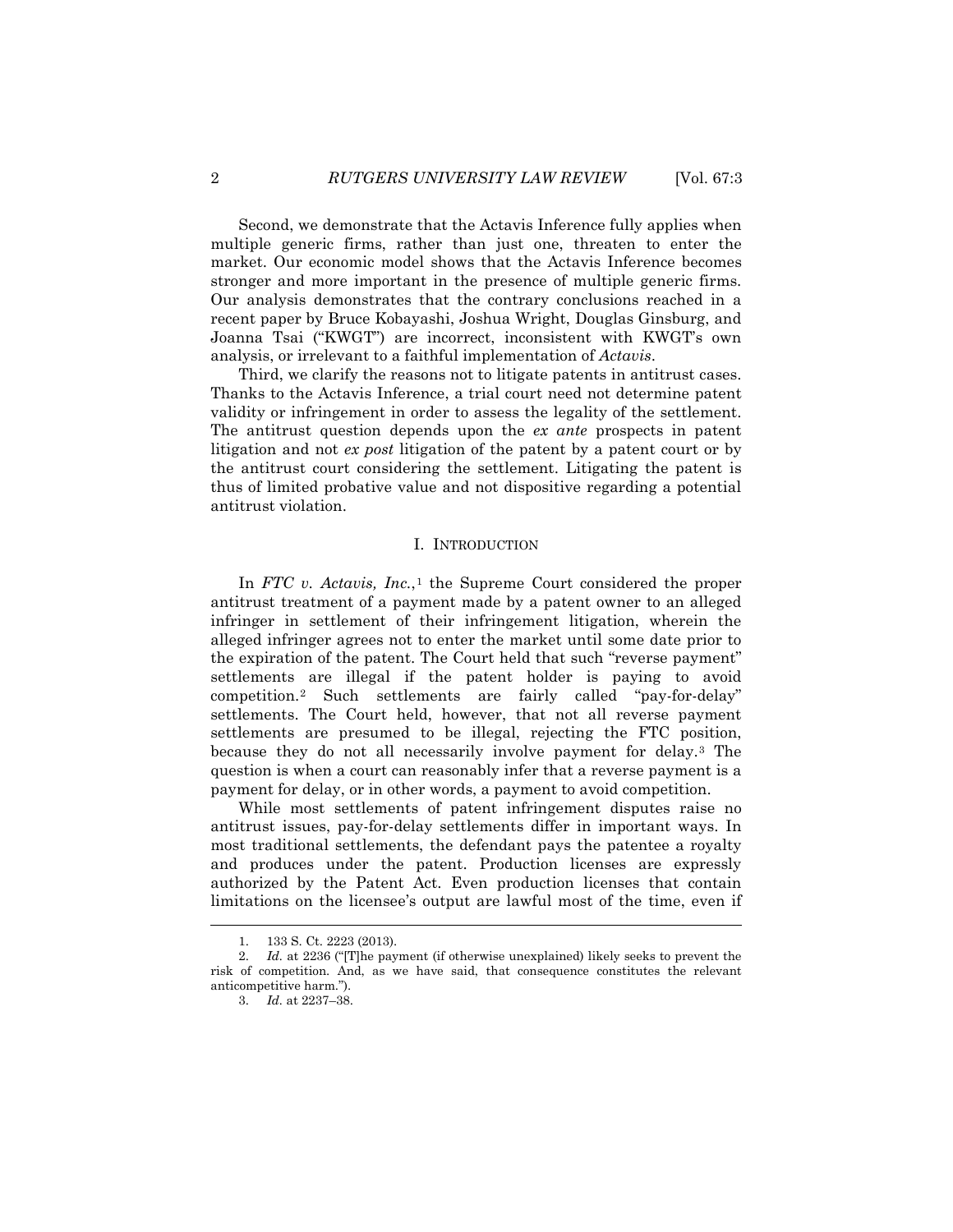made outside the litigation context. They are a form of technology sharing that presumptively increases overall output. By contrast, a payfor-delay settlement does not involve a license at all, but at most a promise to license at some future time. Pending that, it is simply a naked market division agreement.

Secondly, in conventional patent litigation the plaintiff and defendant are adverse on issues of validity, infringement, and remedy. The plaintiff has a strong interest in having validity and infringement established, while the defendant has a strong but opposite interest. By contrast, the Hatch-Waxman Act's provision forbidding entry by third firms until 180 days after the defendant (generic) produces—even when the defendant chooses not to produce as part of the settlement—gives the parties a strong joint incentive to use a settlement to delay the entry of follow-on generic producers.[4](#page-2-0) The joint maximizing position for them is to preserve patent exclusivity for as long as possible, but share the proceeds. The only issue on which they have adversity is the size of the payment, which is simply a wealth transfer between the two of them. The more likely the patent is to be invalid or not infringed, all else equal, the larger that payment will be.

According to *Actavis*, the trial court need not determine validity or infringement of the patent in order to assess the legality of a reverse payment settlement under the antitrust laws.[5](#page-2-1) Unlawfulness requires a reasonable inference of harm to consumers from lessened competition, which can be established by identifying a large and otherwise unexplained payment of cash or something else of value made by the patent holder to the alleged infringer in exchange for that firm's agreement not to enter the market for some period of time. We call this the Actavis Inference.

So far, these cases have arisen in the pharmaceutical industry, where the patent holder ("Brand") is selling a branded pharmaceutical product and the alleged infringer ("Generic") is planning to offer a bioequivalent generic drug. In this context, the Actavis Inference enables the courts to infer that a large, otherwise unexplained transfer of value from Brand to

<span id="page-2-0"></span><sup>4.</sup> In an ordinary patent case, if an alleged infringer agrees to leave a market or delay entry as part of a patent settlement, other firms that think the patent weak may still enter, potentially eliminating the gains from delay. In contrast, under the Hatch-Waxman Act, the FDA will not approve a third party's application to enter before 180 days subsequent to the first generic beginning production. *Id.* at 2228–29. Third parties therefore would find early entry much more difficult in the Hatch-Waxman context which greatly increases the joint incentives of the brand and the first generic to agree to delay entry. *Id.*

<span id="page-2-1"></span><sup>5.</sup> *Id.* at 2236 ("It is normally not necessary to litigate patent validity to answer the antitrust question  $\dots$ . ."). In Part V, we explain that litigating the patent would, not in any event, be dispositive regarding a potential antitrust violation and of limited probative value.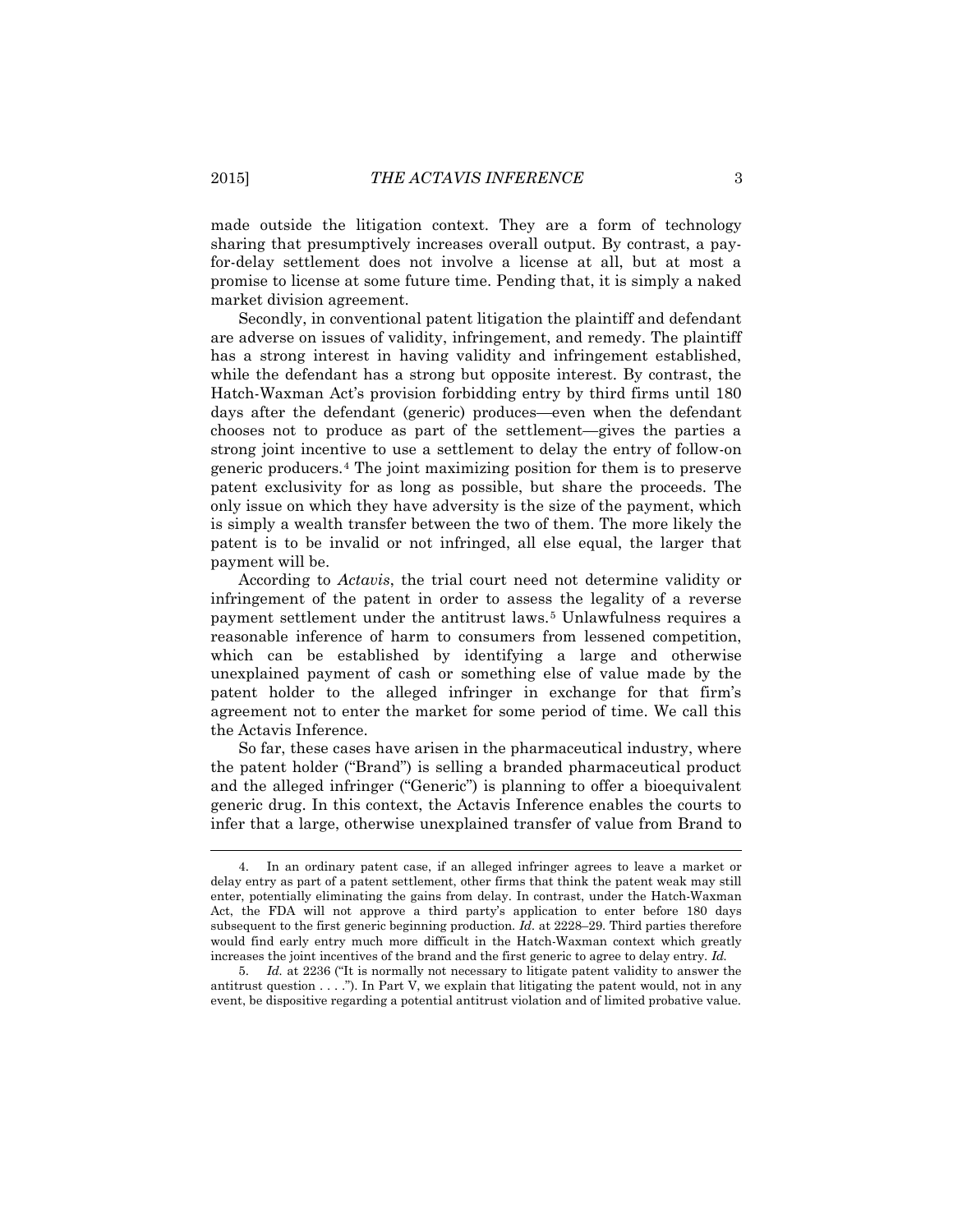Generic was made to delay generic entry.[6](#page-3-0) Part II below briefly sketches out the logic behind the Actavis Inference and provides some background for our subsequent analysis.

Shortly after the Supreme Court issued its opinion in *Actavis*, we wrote a paper, *Activating Actavis*, designed to help the courts and counsel implement the *Actavis* decision.[7](#page-3-1) We subsequently wrote a second paper, *Actavis and Error Costs*, in response to critics of *Activating Actavis*.[8](#page-3-2) Now we write again for three reasons.

First, the passage of time allows us to evaluate how district courts have implemented the Actavis Inference and to make recommendations. We continue to believe that the Actavis Inference is both important to prevent anticompetitive settlements and workable in practice. We expect it will take some time for the case law to become settled in this area, since a wide variety of fact patterns arise and the Supreme Court left a number of issues unresolved. Reverse payment settlements in which Brand agrees not to offer a so-called "authorized generic" version of the drug in question are of particular concern. As explained in Part III below, under *Actavis* these agreements are especially likely to violate the antitrust laws.

Second, we write to provide additional economic analysis that is directly relevant to the Actavis Inference. More specifically, in Part IV we present an economic model in which multiple generic firms, rather than just one, are threatening to enter the market.<sup>[9](#page-3-3)</sup> Many cases involve multiple generic (potential) entrants, and the real bite of the Hatch-Waxman Act is its limitation on multiple entry, so we consider this economic analysis important in practice. Our economic model shows that the Actavis Inference becomes stronger and more important in the presence of multiple generic firms rather than just one generic firm. More precisely, we show that the incentive of the patent holder to pay the first

<span id="page-3-0"></span><sup>6.</sup> Under the burden shifting analysis applied in *King Drug Co. of Florence v. Cephalon, Inc.*, the plaintiff would have the burden to show that the payment was "large," but the burden would then shift to the defendant to show that it was not "unexplained." No. 06-CV-1797, 2015 U.S. Dist. LEXIS 9545, at \*24 (E.D. Pa. Jan. 28, 2015). The court cited the fact that evidence about the explanation is more likely to be in the hands of the defendant. *Id.* Once the defendant has met this burden, the plaintiff could still show that the defendant's proffered justifications were pretextual or defeated by the existence of a less restrictive alternative. *Id.* at \*25.

<span id="page-3-1"></span><sup>7.</sup> Aaron Edlin, Scott Hemphill, Herbert Hovenkamp & Carl Shapiro, *Activating Actavis*, ANTITRUST, Fall 2013, at 16 [hereinafter *Activating Actavis*].

<span id="page-3-2"></span><sup>8.</sup> Aaron Edlin, Scott Hemphill, Herbert Hovenkamp & Carl Shapiro, *Actavis and Error Costs: A Reply to Critics*, ANTITRUST SOURCE, Oct. 2014, at 1 [hereinafter *Actavis and Error Costs*].

<span id="page-3-3"></span><sup>9.</sup> The economic model in *Activating Actavis* included the patent holder and a single alleged infringer.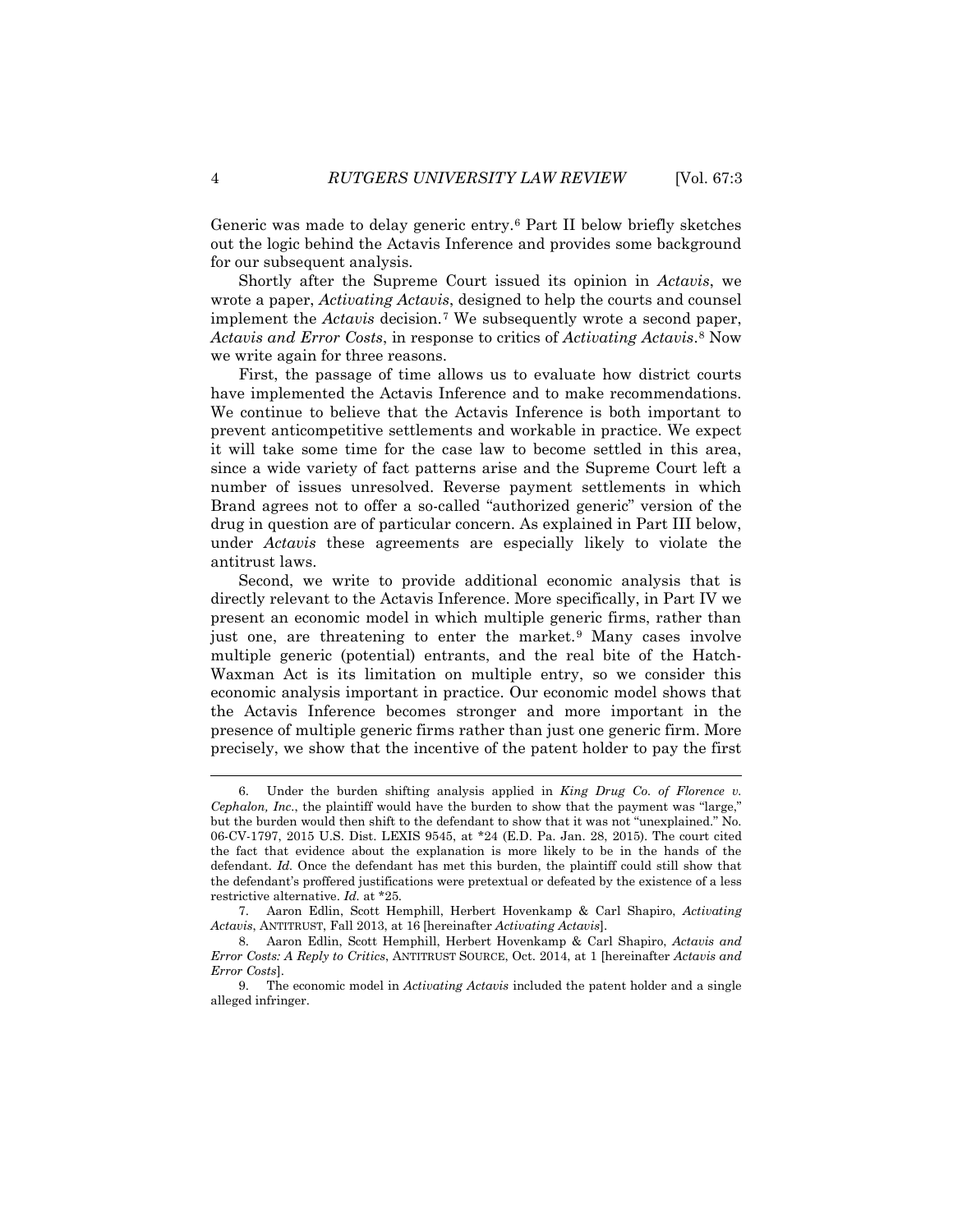generic entrant to delay entry is greater if more generic entrants are waiting in the wings. With multiple generic entrants, a large reverse payment is even more likely to be made in exchange for limiting competition, because competition is even more to be feared. This analysis demonstrates that the contrary conclusions reached in a recent paper by Bruce Kobayashi, Joshua Wright, Douglas Ginsburg, and Joanna Tsai ("KWGT")[10](#page-4-0) are incorrect, inconsistent with KWGT's own analysis, or irrelevant to a faithful implementation of *Actavis*.

<span id="page-4-3"></span>Third, we clarify the reasons not to litigate patent validity in the antitrust case. The Court in *Actavis* wrote, "[i]t is normally not necessary to litigate patent validity to answer the antitrust question."[11](#page-4-1) In Part V, we explain that the antitrust question depends upon the *ex ante* prospects in patent litigation and not *ex post* litigation of the patent by a patent court or by the antitrust court considering the settlement. Litigating the patent would be of limited probative value and not dispositive regarding a potential antitrust violation. This observation is particularly important for those cases where the patent has been adjudicated. A finding of invalidity or noninfringement, for example, does not mean that a patent settlement is anticompetitive; conversely, a finding of validity and infringement does not absolve the patent settlement of anticompetitive effects.

#### II. THE ACTAVIS INFERENCE

Justice Breyer's opinion in *Actavis* established the Actavis Inference. Put simply, in the pharmaceutical context: if Brand pays more than its prospective litigation costs to Generic, a firm threatening entry with a generic version of the same drug; and if Generic agrees not to offer that version for some period of time; then a fact-finder may properly infer that such a "large and unexplained"[12](#page-4-2) payment was made to delay generic entry, and hence is anticompetitive.

One significant holding of *Actavis* is that a reverse payment settlement can be unlawful even though it falls within the "scope of the

<span id="page-4-1"></span><span id="page-4-0"></span><sup>10.</sup> Bruce Kobayashi, Joshua Wright, Douglas Ginsburg & Joanna Tsai, *Actavis and Multiple ANDA Entrants: Beyond the Temporary Duopoly*, ANTITRUST, Spring 2015, at 89 [hereinafter KWGT]. This article is an abridgement of a longer paper bearing the same title available at <http://ssrn.com/abstract=2508094> (Dec. 7, 2014) [hereinafter KWGT Working Paper]. Beyond the specific reasons given in Part IV, the KWGT analysis is unhelpful as a guide to courts or counsel because it offers a rejection and critique of the Court's decision in *Actavis*, rather than a faithful implementation of the Court's instructions.

<sup>11.</sup> FTC v. Actavis, Inc., 133 S. Ct. 2223, 2236 (2013).

<span id="page-4-2"></span><sup>12.</sup> *Id.*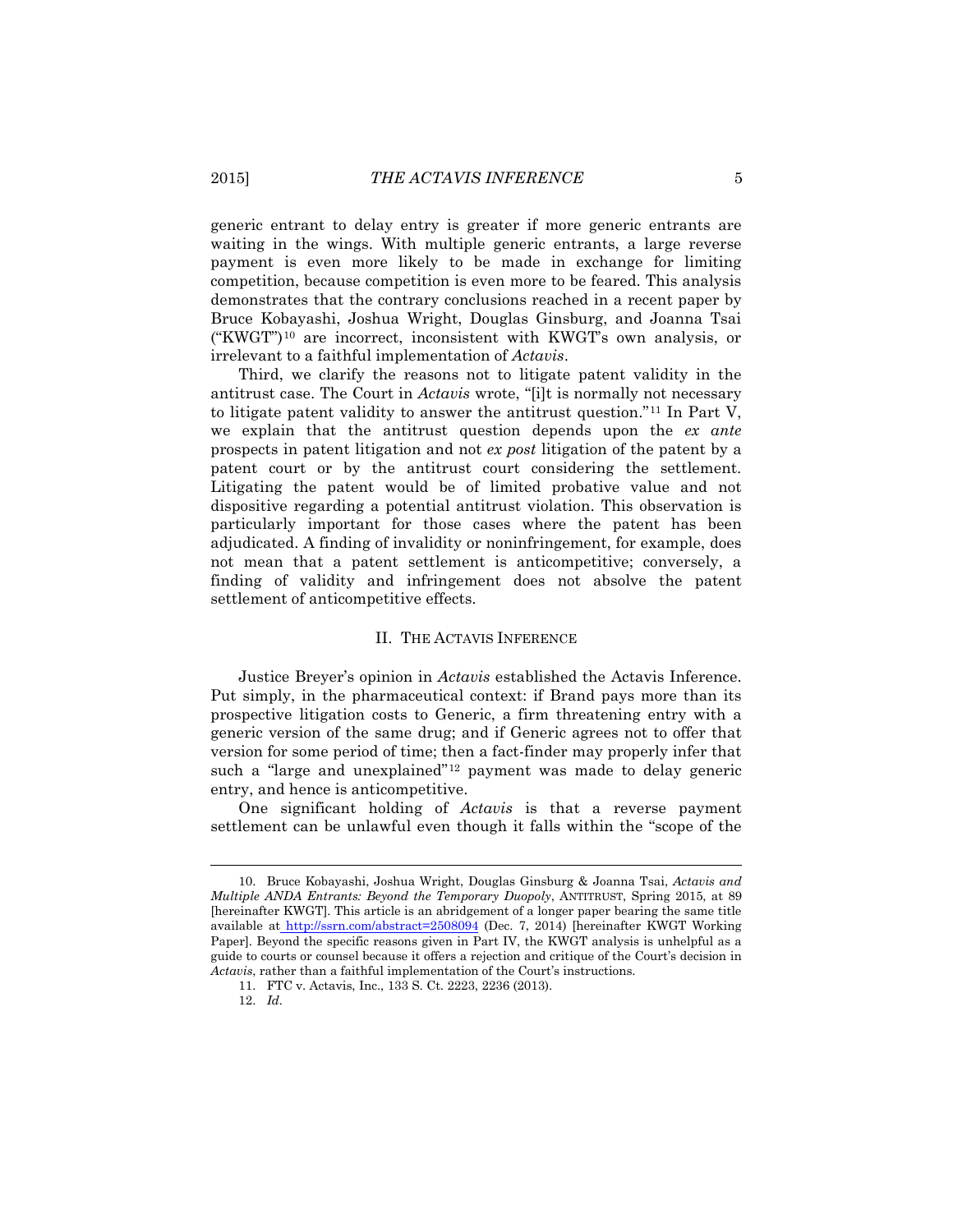patent." In the particular case of reverse payment settlements involving branded and generic drugs, the "scope" question usually refers to a patent's duration.[13](#page-5-0) A settlement is said to be within the patent's scope if it permits generic entry at some point prior to the patent's expiration date. The Court held that such agreements are to be assessed under antitrust's rule of reason. Within the rule of reason, anticompetitive effect and market power can be inferred from the large payment itself, if the payment was larger than the patent holder's anticipated litigation costs.[14](#page-5-1) That is the essence of the Actavis Inference.[15](#page-5-2)

In *Activating Actavis*, we explained at length that the Actavis Inference is strongly supported by economic analysis and consistent with prior Supreme Court jurisprudence.[16](#page-5-3) In *Actavis and Error Costs*, we further explained why the Actavis Inference is critical to avoid a substantial risk of false negative results, i.e., situations in which antitrust plaintiffs would otherwise be unable to challenge anticompetitive settlements effectively.[17](#page-5-4)

The Actavis Inference is important because Brand and Generic have very strong incentives to agree to delay entry into the market by the generic firm. Delayed entry by Generic preserves Brand's monopoly. Since monopoly profits are greater than the total profits if two or more firms are competing, the two firms will maximize their combined profits by delaying generic entry until the patent expires, provided antitrust

17. *Actavis and Error Costs*, *supra* note 8.

<span id="page-5-0"></span><sup>13.</sup> In general, conduct "outside the scope" of the patent can mean many things, from the tying of unpatented goods to overly broad claim constructions or agreements requiring the payment of royalties after a patent's expiration. *See* Herbert Hovenkamp, *The Rule of Reason and the Scope of the Patent*, 52 SAN DIEGO L. REV. (forthcoming 2015); Michael A. Carrier, *Why the "Scope of the Patent" Test Cannot Solve the Drug Patent Settlement Problem*, 16 STAN. TECH. L. REV. 1, 5–6 (2012) (assessing the evolution of the test in the context of reverse payment settlements, prior to its rejection by the Supreme Court).

<span id="page-5-1"></span><sup>14.</sup> *Actavis*, 133 S. Ct. at 2236–37; *see also* King Drug Co. of Florence v. Cephalon, Inc., No. 06-CV-1797, 2015 U.S. Dist. LEXIS 9545, at \*23 (E.D. Pa. Jan. 28, 2015), which followed this inference, rejecting the defendant's argument that the size of the payment must be assessed "in comparison to the brand manufacturer's expected monopoly profits in the absence of generic competition." *Id.* at \*56. Rather, the court followed the plaintiffs' suggestion "that a reverse payment is sufficiently large if it exceeds saved litigation costs and a reasonable jury could find that the payment was significant enough to induce a generic challenger to abandon its patent claim." *Id.* at \*56–58. It then denied summary judgment on evidence that the avoided litigation costs did not exceed \$13 million but the payment was much larger.

<span id="page-5-4"></span><span id="page-5-3"></span><span id="page-5-2"></span><sup>15.</sup> Defendants in one post-*Actavis* case have nevertheless argued that "delay" requires a delay past the patent's expiration. The district court correctly rejected that argument. *See* United Food & Commercial Workers Local 1776 v. Teikoku Pharma USA, Inc., No. 14-MD-02521, 2014 WL 6465235, at \*8–11 (N.D. Cal. Nov. 17, 2014) (denying motion to dismiss premised on mere fact of entry prior to patent expiration).

<sup>16.</sup> *Activating Actavis*, *supra* note 7.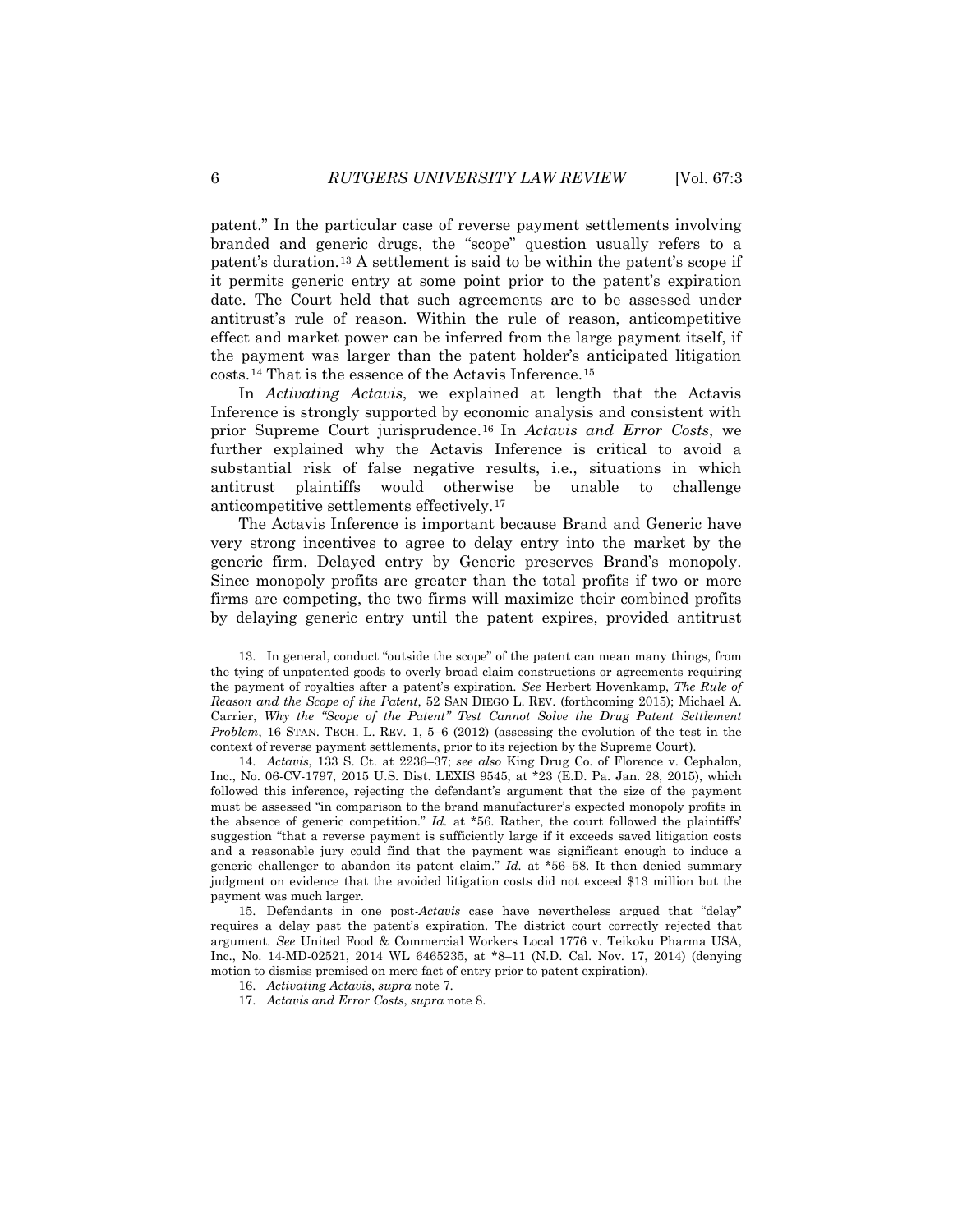allows them to do so. Since generic entry greatly erodes the branded firm's profits, the incentives to enter into such an anticompetitive agreement can be very strong. Such an agreement would deny consumers any possibility of competition during the lifetime of the patent. The Court emphasized that no matter how small the risk of invalidity or noninfringement, a patent holder who pays to avoid that risk violates antitrust law:

The owner of a particularly valuable patent might contend, of course, that even a small risk of invalidity justifies a large payment. But, be that as it may, the payment (if otherwise unexplained) likely seeks to prevent the risk of competition. And, as we have said, that consequence constitutes the relevant anticompetitive harm.[18](#page-6-0)

The Court identified a large and unexplained payment as a suspicious act that suggests the patent holder is paying to limit competition.

By contrast, the *Actavis* dissenters would have approved any settlement within the scope of the patent.<sup>[19](#page-6-1)</sup> As they observed, such an agreement would be no worse from consumers' perspective than a determination that the patent was valid and could be enforced for the remainder of its term.[20](#page-6-2) Treating all settlements "within the scope of the patent"[21](#page-6-3) as legal under the antitrust laws heavily favors antitrust defendants, since the patent might have been found invalid or not infringed if the patent case had been litigated. The dissent's position effectively presumes that Brand would have won its case with certainty. But as we have argued, that conclusive presumption is inconsistent with observing a large payment. If Brand knew for certain that it would win

<span id="page-6-0"></span><sup>18.</sup> *Actavis*, 133 S. Ct. at 2236. *See also In re* Aggrenox Antitrust Litig., No. 14-MD-2516, 2015 U.S. Dist. LEXIS 35634, at \*44 (D. Conn. Mar. 23, 2015) ("Large reverse payments that are not particularly large in relation to the value of the patent may show confidence in the patent, but if they represent payment *to avoid the risk of invalidation*, then they still run afoul of *Actavis*.").

<span id="page-6-1"></span><sup>19.</sup> *Id.* at 2238 (Roberts, C.J., dissenting) (arguing that "a patent . . . provides an exception to antitrust law, and the scope of the patent—i.e., the rights conferred by the patent—forms the zone within which the patent holder may operate without facing antitrust liability").

<span id="page-6-3"></span><span id="page-6-2"></span><sup>20.</sup> This point assumes that the patent holder who wins the patent infringement case would receive an injunction preventing the infringing firm from practicing the patent for the remainder of its term.

<sup>21.</sup> *Actavis*, 133 S. Ct. at 2238 (Roberts, C.J., dissenting).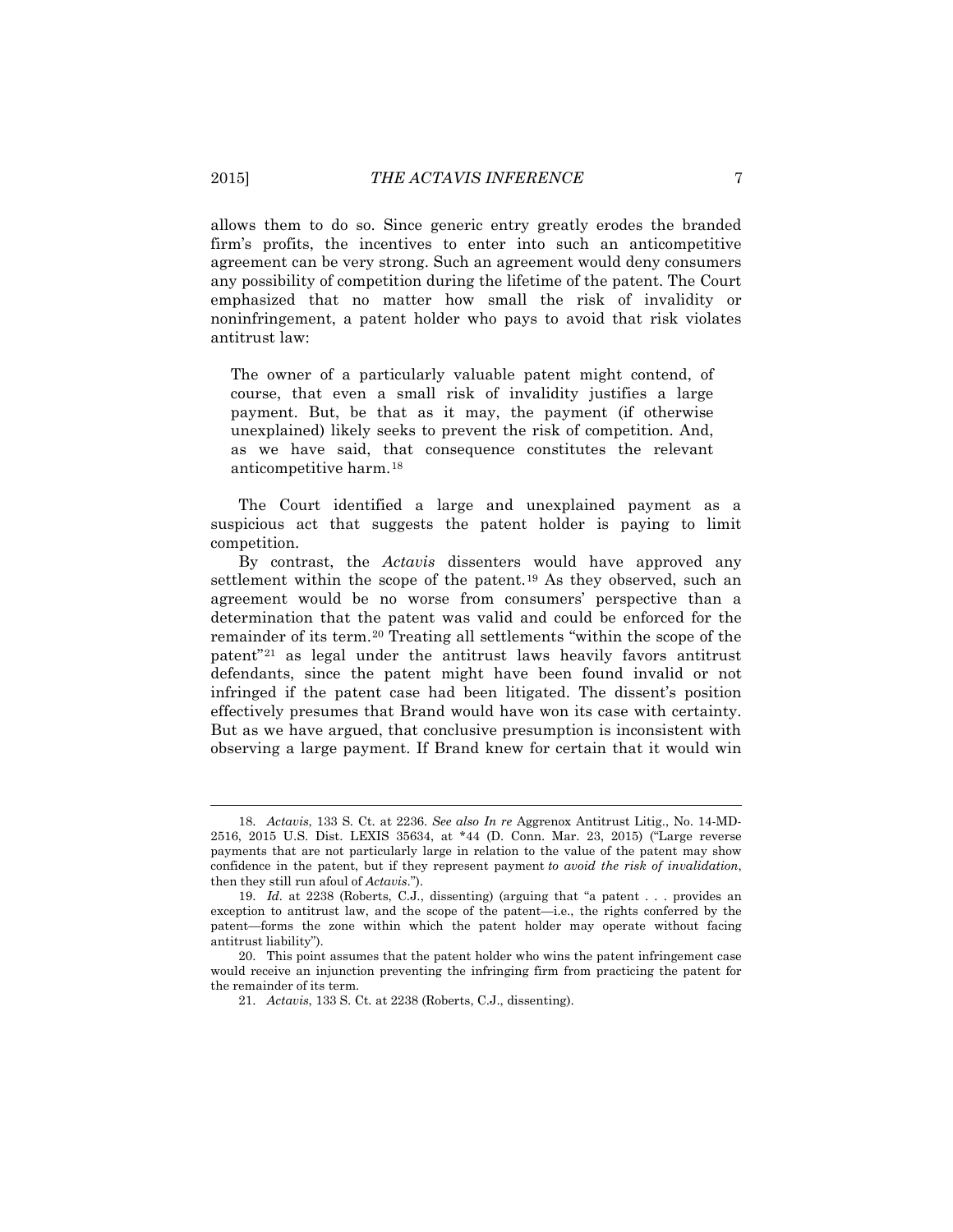the patent suit, there would be no reason for Brand to pay the alleged infringer more than the Brand's prospective litigation costs.

The Actavis Inference provides a relatively clear and direct route by which an antitrust plaintiff can establish an inference that a reverse payment settlement harms competition and thus violates the antitrust laws. However, nothing in *Actavis* indicates that this is the *only* route an antitrust plaintiff can take. Indeed, *Actavis* establishes that an antitrust plaintiff challenging a patent settlement can prevail by showing that the patent holder paid the alleged infringer to delay its entry into the market and thereby restrict competition. In some cases this may be possible without invoking the Actavis Inference, e.g., if there is other contemporaneous evidence indicating that the purpose and effect of a reverse payment was to delay entry. *Actavis* does not establish a safe harbor for patent settlements involving reverse payments that are less than litigation costs.

## III. REVERSE PAYMENT SETTLEMENTS IN THE DISTRICT COURTS SINCE **ACTAVIS**

District courts have begun to address several distinct fact patterns that have arisen in cases where reverse payments have been challenged on antitrust grounds. In this Part, we address several of these fact patterns. We continue to believe that the economic logic underlying the Supreme Court's *Actavis* decision, which forms the basis for the Actavis Inference, is robust and flexible and can be applied in practice without undue difficulty in a wide range of cases.

### A. *Cash vs. Noncash Payments*

While the Court referred repeatedly in the *Actavis* decision to a "cash" payment from the patent holder to the alleged infringer, the economic logic articulated by the Court applies regardless of the payment's form. Restricting the Actavis Inference to payments made in "cash" would open up a gaping loophole: the patent holder could purchase corporate shares in General Motors, transfer the shares to the generic, and evade *Actavis* because no cash changed hands. Furthermore, if forms of payment that are less liquid or more difficult to value are exempt from the Actavis Inference, settling firms will have an incentive to use those forms of payment rather than cash, creating additional inefficiencies, compounding the basic problem.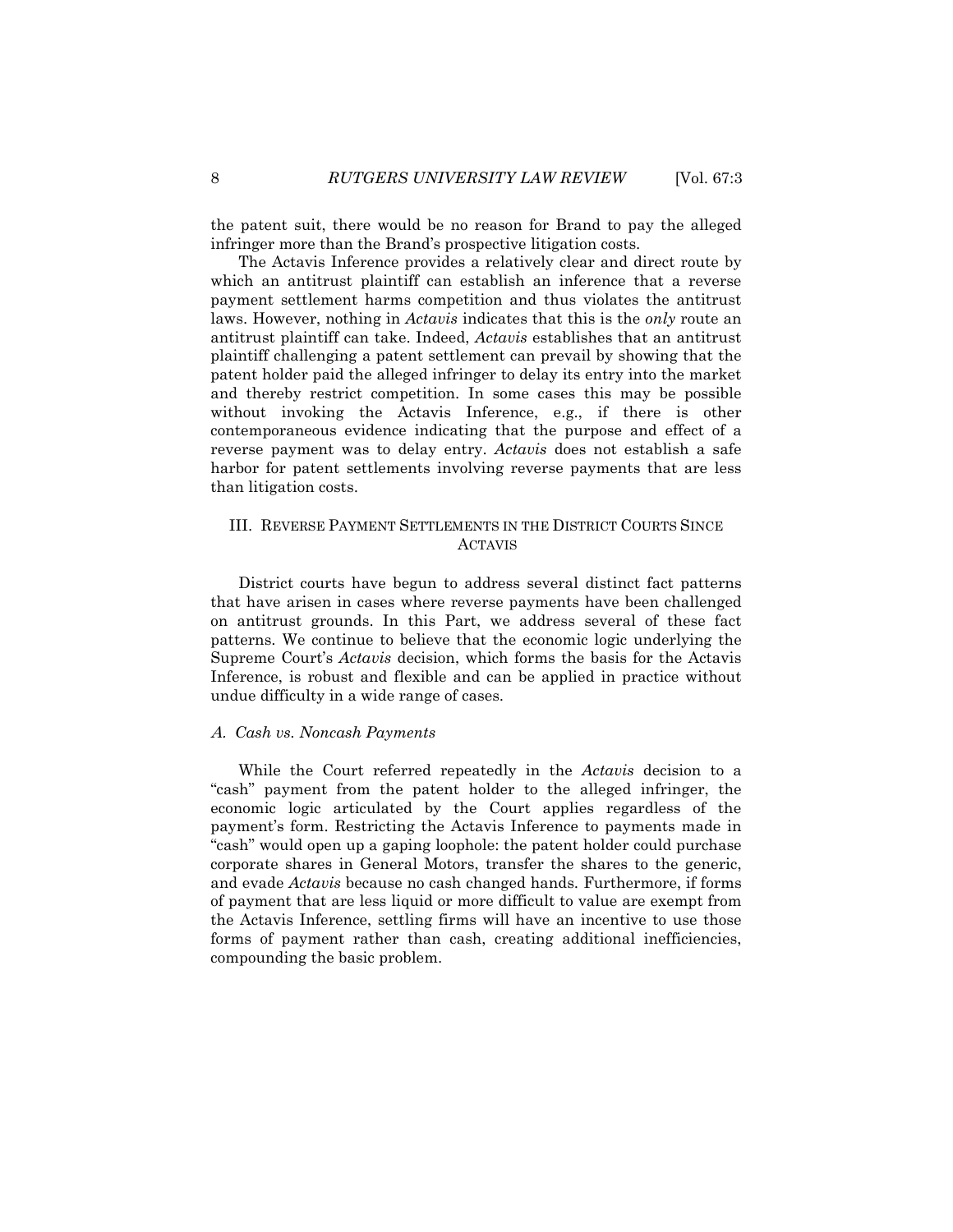We were therefore quite surprised when two district courts ruled recently that the Actavis Inference only applies to "cash" payments.[22](#page-8-0) In the *Lamictal* case, the court stated that "the Supreme Court considered a reverse payment to involve an exchange of money."[23](#page-8-1) The court then rejected the Black's Law Dictionary definition of "payment" as "the delivery of money or some other valuable thing accepted in partial or full discharge of an obligation."[24](#page-8-2) The court even acknowledged that Chief Justice Roberts' dissent in *Actavis* repeatedly observed that the majority's logic must sweep in "other consideration" and "alternative arrangements."[25](#page-8-3) We expect that the appellate courts will reject such a cramped interpretation of payment.[26](#page-8-4)

At this writing, seven other district courts have explicitly addressed this same issue, considering settlements on six drugs; these courts have been more faithful to the logic in *Actavis*, finding that the form of the reverse payment does not matter for the purposes of the Actavis Inference.[27](#page-8-5) We urge other courts to follow this route.

As a practical matter, when the transfer of value from the patent holder to the alleged infringer takes a form other than cash, some

<span id="page-8-3"></span><span id="page-8-2"></span><span id="page-8-1"></span>25. *Id.* (quoting *Actavis*, 133 S. Ct. at 2245 (Roberts, C.J., dissenting)). The court then found the contrary reasoning in other courts' conclusions, as discussed below, to be "unpersuasive." *Id.* at 569.

<span id="page-8-4"></span>26. At this writing, *Lamictal* has been argued and is pending before the Third Circuit, and *Loestrin* is awaiting briefing in the First Circuit.

<span id="page-8-5"></span>27. These district courts have analyzed settlements involving Aggrenox, Effexor XR, Lipitor, Niaspan, Nexium (two courts), and Lidoderm. *In re* Aggrenox Antitrust Litig., No. 14-MD-2516, 2015 U.S. Dist. LEXIS 35634, at \*40–41 (D. Conn. Mar. 23, 2015); *In re* Effexor XR Antitrust Litig., No. 11-CV-5479, 2014 WL 4988410, at \*20 (D.N.J. Oct. 6, 2014) (concluding that payments are not limited to cash, but that plaintiffs must provide a reliable basis for assertions of non-cash payment); *In re* Lipitor Antitrust Litig., No. 12-CV-2389, 2013 WL 4780496, at \*26 (D.N.J. Sept. 5, 2013) ("[N]othing in *Actavis* strictly requires that the payment be in the form of money . . . ."); *In re* Niaspan Antitrust Litig., No. 13-MD-2460, 2014 WL 4403848, at \*11 (E.D. Pa. Sept. 5, 2014) ("[T]he term 'reverse payment' is not limited to a cash payment."); *In re* Nexium (Esomeprazole) Antitrust Litig., 968 F. Supp. 2d 367, 392 (D. Mass. 2013) ("Nowhere in *Actavis* did the Supreme Court explicitly require some sort of monetary transaction . . . ."); Time Ins. Co. v. Astrazeneca AB, No. 14-4149, 2014 WL 4933025, at \*3 (E.D. Pa. Oct. 1, 2014) (Nexium) ("[R]everse payments deemed anti-competitive pursuant to *Actavis* may take forms other than cash payments."); United Food & Commercial Workers Local 1776 v. Teikoku Pharma USA, Inc., No. 14-MD-02521, 2014 WL 6465235, at \*11–12 (N.D. Cal. Nov. 17, 2014) (Lidoderm).

<span id="page-8-0"></span><sup>22.</sup> *In re* Loestrin 24 Fe Antitrust Litig., No. 1:13-MD-2472, 2014 WL 4368924, at \*12 (D.R.I. Sept. 4, 2014) (concluding that payment must be in cash based on the "literal holding of *Actavis*," while noting the resulting "quandary" that under this interpretation, settling parties "are likely to evade Sherman Act scrutiny"); *In re* Lamictal Direct Purchaser Antitrust Litig., 18 F. Supp. 3d 560, 565 (D.N.J. 2014) (reading *Actavis* to require that the settlement "must include money").

<sup>23.</sup> *Lamictal*, 18 F. Supp. 3d at 568.

<sup>24.</sup> *Id.* (quoting BLACK'S LAW DICTIONARY 1243 (9th ed. 2010)).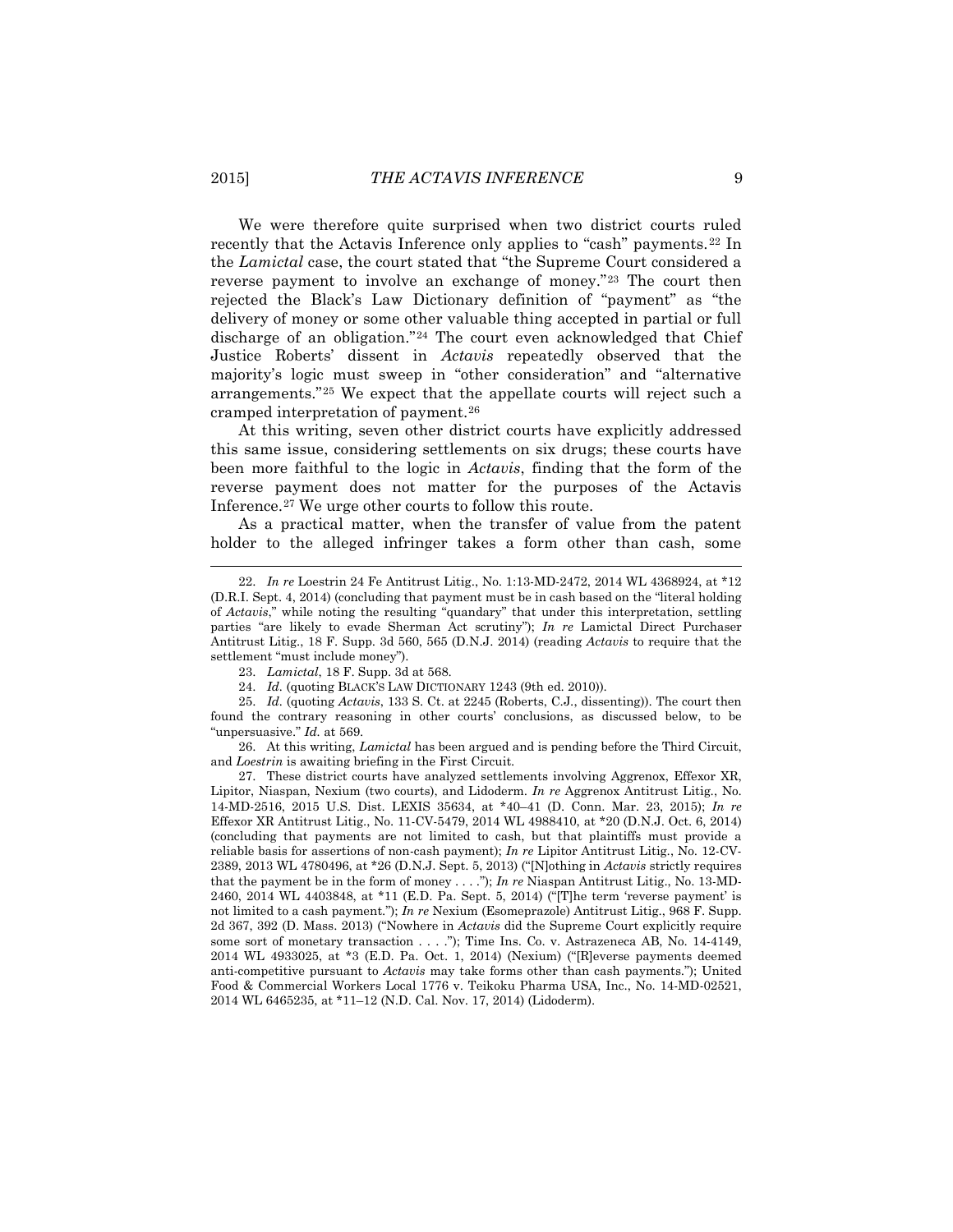additional analysis will be required to quantify the dollar value of the reverse payment. This analysis is likely to depend heavily on the specific facts of the case at hand and may well require a benchmarking exercise that compares the case at hand to experience in similar markets. Importantly, this analysis should be conducted from the perspective of the patent holder. This follows from the economic logic underlying the Actavis Inference: if the settlement involves the patent holder's sacrifice of something with greater value to it than its own prospective litigation costs, it is reasonable to presume that the patent holder is paying for some protection from competition.[28](#page-9-0)

Therefore, for noncash reverse payments, the courts should seek to measure the dollar value sacrificed by the patent holder as a result of the agreement it reached with the alleged infringer.[29](#page-9-1) A pharmaceutical example illustrates in general terms how this exercise is likely to play out in court. Suppose the settlement involves Brand granting a license to Generic to produce and market a *second* drug. Suppose further that Brand will earn \$100 million in royalties and Generic will make \$25 million in economic profits under that license. Importantly, suppose there is evidence from other licenses in the industry or from internal company documents that if instead of licensing to Generic, Brand had made an arms-length, stand-alone license for the second drug, Brand would expect to earn \$150 million in royalties while giving the licensee zero economic profits.[30](#page-9-2) With this fact pattern, the settlement involves a \$50 million profit sacrifice by Brand,<sup>[31](#page-9-3)</sup> which is greater than the \$25 million value of the license to Generic.[32](#page-9-4)

<span id="page-9-0"></span><sup>28.</sup> As we have noted in previous work, although a sacrifice by the patent holder is the primary focus of the present analysis, a sacrifice is not the only route to establishing an anticompetitive effect. *See Activating Actavis*, *supra* note 7, at n.22.

<span id="page-9-1"></span><sup>29.</sup> The same principle applies for reverse payments made in cash. For cash payments, the profit sacrificed by the patent holder is simply the amount of the reverse payment.

<span id="page-9-2"></span><sup>30.</sup> Economic profits are defined as profits in excess of a normal, risk-adjusted return on capital. If several equally capable licensees compete vigorously to sign the license with Brand for the second drug, their economic profits will be driven toward zero.

<span id="page-9-3"></span><sup>31.</sup> The \$50 million profit sacrifice results from Brand earning \$100 million rather than \$150 million in royalties.

<span id="page-9-4"></span><sup>32.</sup> In this example, the value of the license to Generic, \$25 million, is less than the profit sacrifice by Brand, which is \$50 million. The example is purposefully designed so that the combined profits of \$125 million under Brand's license with Generic are less than the combined profits of \$150 million earned under the arms-length, stand-alone license. This "value destruction" will occur if (for example) Generic is not the best-qualified licensee for the second drug. Here, using the less-capable Generic as the licensee for the second drug results in a \$25 million destruction in combined value, \$125 million rather than \$150 million. This is an example of the type of inefficiency that can result if companies use non-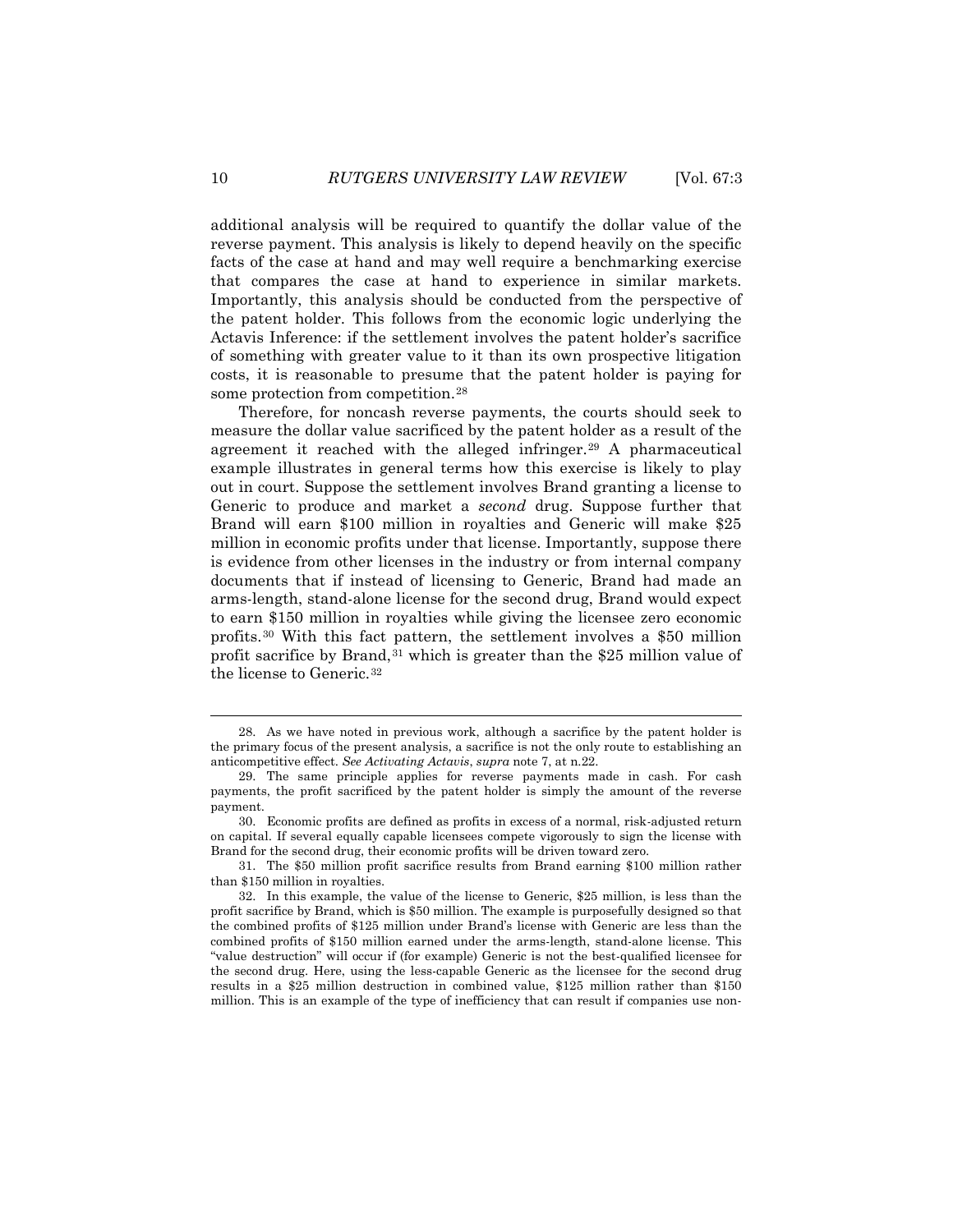#### B. *Promises Not to Offer an Authorized Generic Drug*

A number of reverse payment settlements have involved promises on the part of the branded pharmaceutical firm not to offer an authorized generic ("AG") version of the same drug. We now describe AGs and explain how these agreements should be analyzed under the *Actavis* decision.

#### 1. Authorized Generic Drugs

An AG is a generic version of a drug, authorized by a branded drug maker under its own FDA approval. The branded firm may market the drug itself or, more commonly, contract with a generic drug maker to do so. AGs have been an important feature of generic product launches since the 2000s.[33](#page-10-0) Courts have consistently held that an AG may be marketed even during the 180-day exclusivity period of an independent generic drug maker provided for in certain circumstances under the Hatch-Waxman Act.[34](#page-10-1)

There are several reasons why the supplier of the branded drug may choose to introduce or enable an AG version. The AG will typically be priced lower than the branded drug, which can enable the supplier of the branded drug to engage in price discrimination. Such price discrimination increases profits and might also increase output and benefit consumers. This strategy is hardly unique to pharmaceuticals. Firms commonly offer multiple products targeted at different market segments, and they often use different brand names for high-end products than for low-end products.

One should bear in mind that the branded product and the AG are not independent rivals, even if they superficially appear to compete. In cases where the firm selling the branded product introduces its own AG, this is clear enough. But even in cases where the branded firm contracts with a generic drug maker to market the AG product, that firm is not truly an independent rival. Rather, it is dependent on the branded firm,

cash forms of payment in reverse-payment patent settlements in an attempt to avoid antitrust liability.

<span id="page-10-0"></span><sup>33.</sup> FTC, AUTHORIZED GENERIC DRUGS: SHORT-TERM EFFECTS AND LONG-TERM IMPACT 26–27 & fig.2–7 (2011) (analyzing generic launches with 180-day exclusivity for branded drug administered as capsule or tablet, and finding that for fifty-five launches between 2003 and 2008, 33, or 61 percent, included an AG).

<span id="page-10-1"></span><sup>34.</sup> Mylan Pharm., Inc. v. FDA, 454 F.3d 270, 271 (4th Cir. 2006); Teva Pharm. Indus. v. FDA, 410 F.3d 51, 52 (D.C. Cir. 2005); *see also* Sanofi-Aventis v. Apotex, Inc., 659 F.3d 1171, 1174–75 (Fed. Cir. 2011) (taking this point for granted).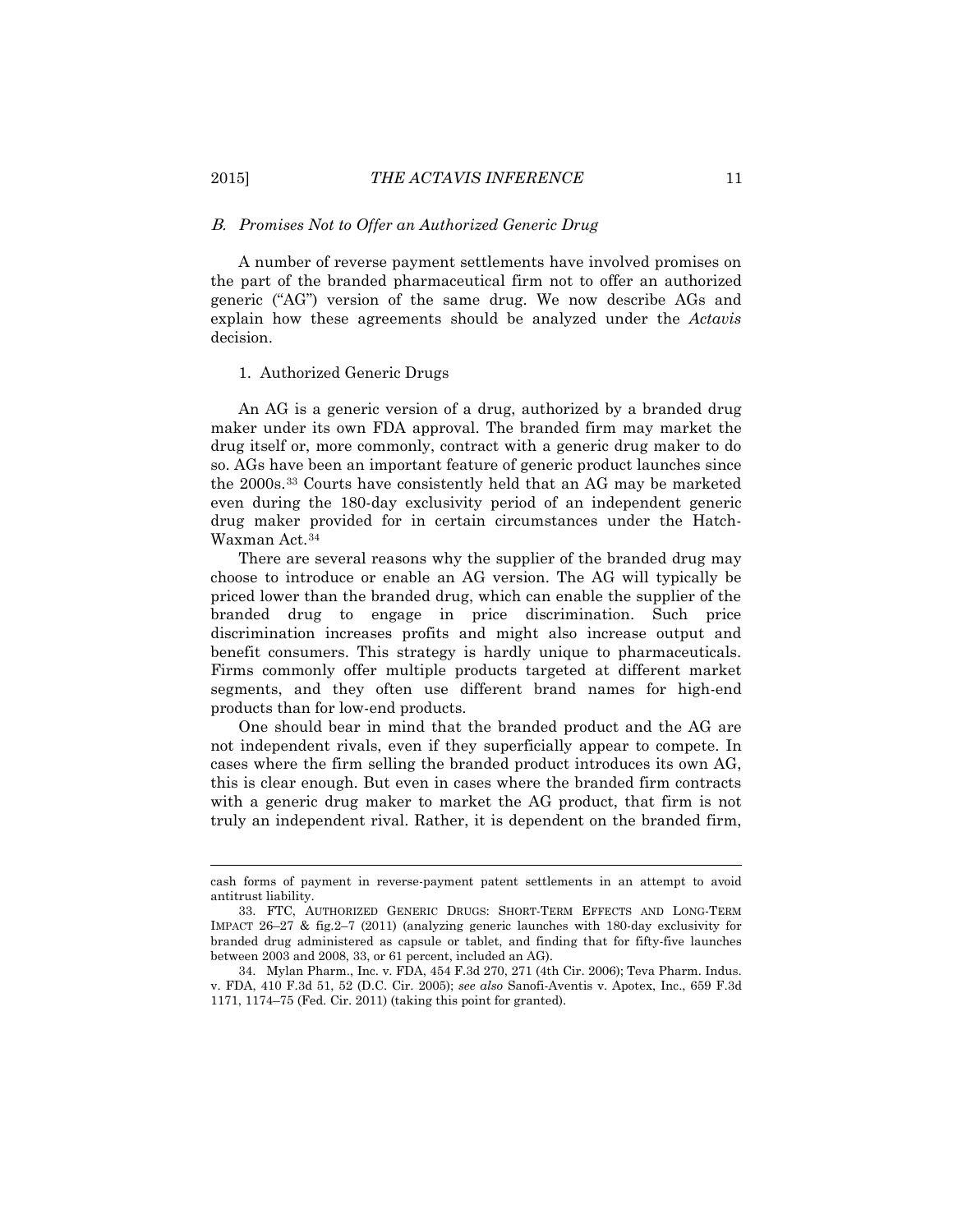which sets the quantity and pricing terms of the marketing arrangement and may share in the profits.

Despite these qualifications, the presence of an authorized generic version injects some additional competition into the market, above and beyond that offered by the branded product and any generic products supplied by other firms. From an antitrust perspective, this additional competition can be especially significant if there would otherwise be only one independent generic supplier.

### 2. No-Authorized-Generic Provisions

A promise by the branded pharmaceutical firm not to introduce or permit an AG is generally referred to as a "no-AG" provision. A no-AG provision is clearly costly to the branded pharmaceutical firm, since it constrains that firm's future business choices. No-AG provisions also are clearly valuable to the independent generic firm. A no-AG provision is especially valuable to a generic firm poised to enjoy the 180-day exclusivity period.

As discussed in the previous subpart, two district courts have held that *Actavis* is limited to cash. In both, the alleged noncash compensation included a no-AG deal, which these courts therefore rejected as a basis for the Actavis Inference.[35](#page-11-0) Five others have recognized that no-AG deals are a form of payment.[36](#page-11-1) Yet another district court, while acknowledging the above referenced evidence about output and price effects of authorized generic entry in theory, nevertheless concluded that the value of a branded firm's promise not to enter the market was so "vague and amorphous" that as pleaded, it could not be counted as a payment for delay.[37](#page-11-2)

This reaction is in sharp contrast to the concretely high value placed on no-AG provisions by both branded and generic firms. Real-world evidence of that value recently emerged in the first reverse payment trial

<span id="page-11-0"></span><sup>35.</sup> *In re* Loestrin 24 Fe Antitrust Litig., No. 13-MD-2472, 2014 WL 4368924, at \*12 (D.R.I. Sept. 4, 2014); *In re* Lamictal Direct Purchaser Antitrust Litig., No. 12-CV-995, 2014 WL 282755, at \*5 (D.N.J. Jan. 24, 2014).

<span id="page-11-1"></span><sup>36.</sup> The drugs are Aggrenox, Lidoderm, Niaspan, and Nexium (two district courts). *In re* Aggrenox Antitrust Litig., No. 14-MD-2516, 2015 U.S. Dist. LEXIS 35634, at \*48–51 (D. Conn. Mar. 23, 2015); United Food & Commercial Workers Local 1776 v. Teikoku Pharm. USA, Inc., No. 14-MD-02521, 2014 WL 6465235, at \*12 (N.D. Cal. Nov. 17, 2014) (Lidoderm); *In re* Niaspan Antitrust Litig., No. 13-MD-2460, 2014 WL 4403848, at \*11 (E.D. Pa. Sept. 5, 2014); *In re* Nexium (Esomeprazole) Antitrust Litig., 968 F. Supp. 2d 367, 392 (D. Mass. 2013); Time Ins. Co. v. Astrazeneca AB, No. 14-4149, 2014 WL 4933025, at \*3–4 (E.D. Pa. Oct. 1, 2014) (Nexium) (agreeing with *In re Nexium*).

<span id="page-11-2"></span><sup>37.</sup> *In re* Effexor XR Antitrust Litig., No. 11-CV-5479, 2014 WL 4988410, at \*21 (D.N.J. Oct. 6, 2014).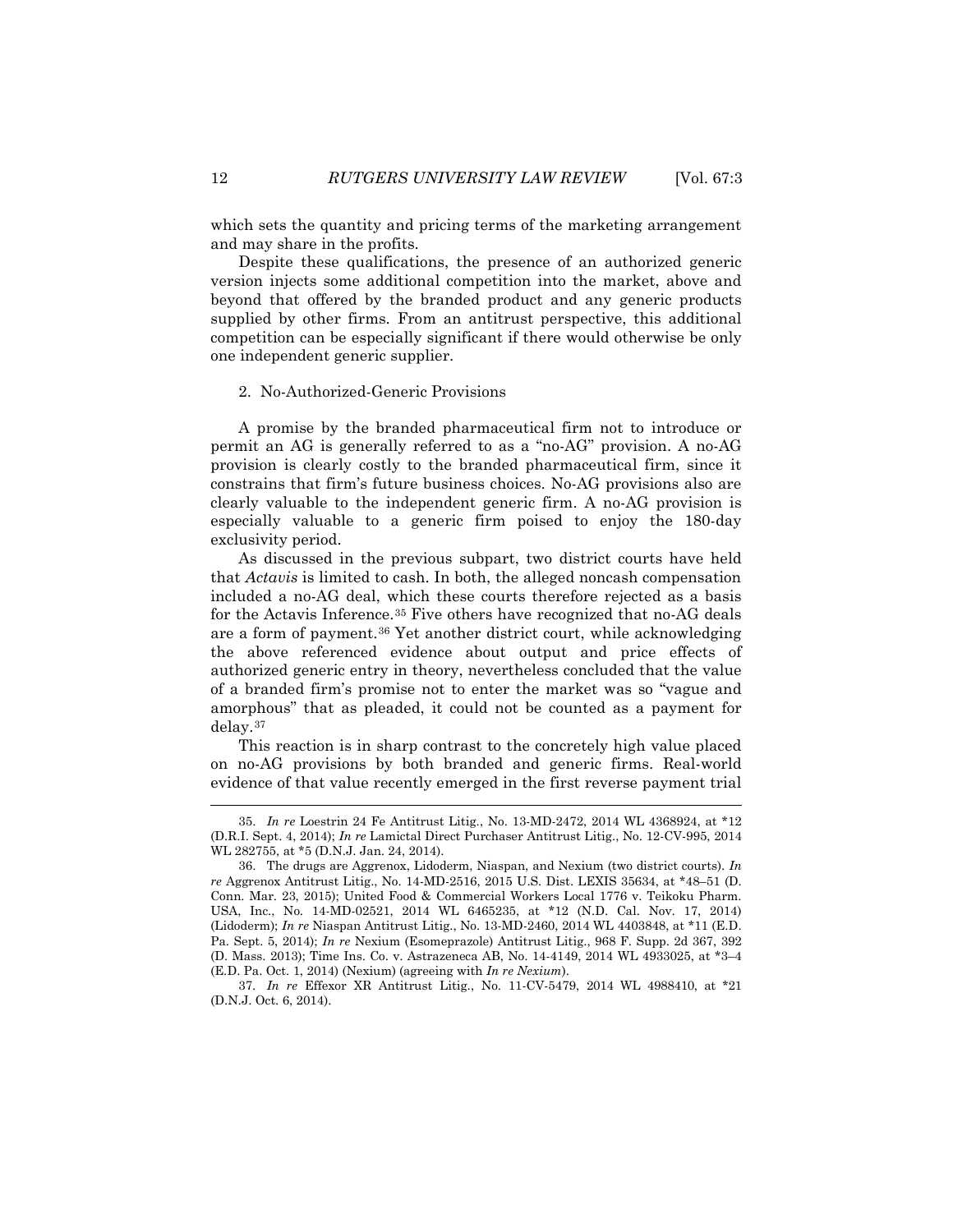after *Actavis*. At trial, purchasers and end-payors for Nexium, a blockbuster heartburn drug, argued that AstraZeneca paid first-filer Ranbaxy to delay entry by agreeing to a no-AG provision. In particular, plaintiffs offered a short memorandum prepared by outside counsel describing Ranbaxy's anticipated bargaining position and AstraZeneca's strategy in response.[38](#page-12-0) The strategy centered on offering a no-AG provision. As counsel candidly explained, "Ranbaxy likely will want a settlement that preserves its 180-day period of exclusivity against other generics and also guarantees that exclusivity against authorized generic competition, and it may be willing to agree to a relatively late entry date in a settlement that provides it with sole exclusivity."[39](#page-12-1)

In any case where the plaintiff asserts that a no-AG provision constitutes all or part of a large and unexplained reverse payment, the plaintiff will need to present evidence allowing the court to reasonably approximate how much money the branded firm sacrificed by agreeing not to introduce or enable an AG version. Evidence regarding the profits the branded firm expected to earn from an AG will be especially relevant for this inquiry. Only rarely will it be possible to compute the value of a no-AG provision with great precision, as one would with a strictly cash payment. But it should often be possible to approximate that value under reasonable economic assumptions. As a result, we believe that a no-AG provision is a form of reverse payment whose value can be estimated and made fully subject to the Actavis Inference.

More problematically, a no-AG provision places a second naked market division agreement on top of the first agreement to delay generic entry in exchange for a large payment. Nevertheless, courts thus far have taken the view, albeit with little analysis, that no-AG agreements must be assessed together with the rest of the deal under the rule of reason, rather than viewing them as independently unlawful per se.<sup>[40](#page-12-2)</sup> It bears repeating that pay-for-delay settlements are not mere licenses over the term of the delay, but horizontal agreements not to compete, and no-AG provisions make a bad situation worse. In fact, the no-AG provision is more harmful to competition than a cash settlement of the same magnitude. The cash settlement operates as a mere wealth transfer from the brand to the generic, delaying entry but with little impact on generic

<span id="page-12-0"></span><sup>38.</sup> Timothy Hester, Nexium Settlement Considerations (Aug. 3, 2007). The memo was introduced at trial as Exhibit 140, and attached as Exhibit D to Motion for Permanent Injunction, *In re* Nexium (Esomeprazole) Antitrust Litigation, No. 12-MD-2409 (D. Mass. Jan. 7, 2015) (No. 1457).

<sup>39.</sup> *Id.*

<span id="page-12-2"></span><span id="page-12-1"></span><sup>40.</sup> This is the case, explicitly or implicitly, with the district court opinions considering no-AG deals discussed above.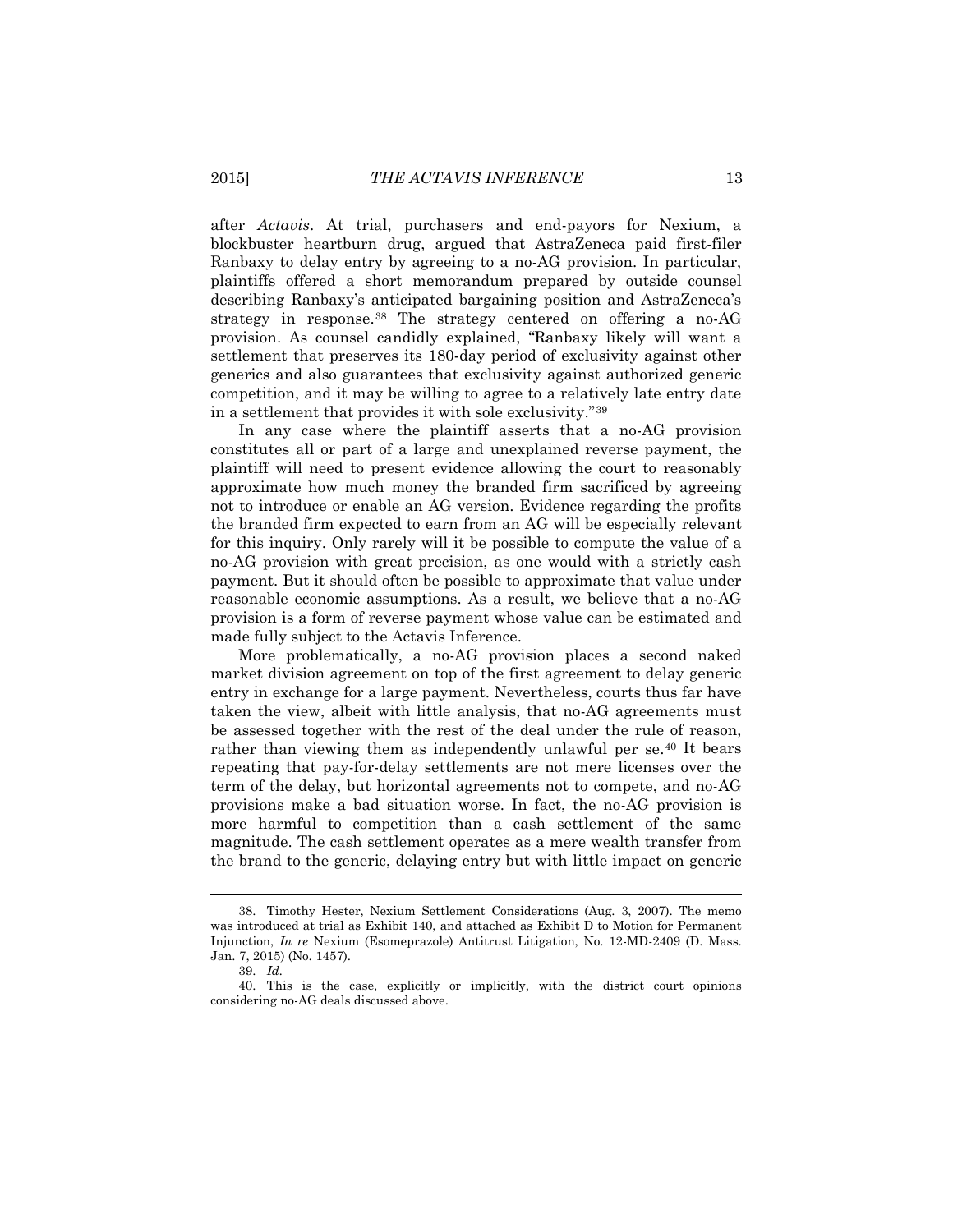output once generic entry takes place. By contrast, the no-AG provision compensates the independent generic in a more sinister fashion, by giving it protection from competition that would otherwise occur and thus keeping up prices at consumers' expense. Worse yet, a legal rule that permitted no-AG provisions while condemning large cash payments would induce firms to choose the more harmful former alternative.

Nor can a no-AG provision be defended on the grounds that it is nothing more than an exclusive license, which patent holders generally have the statutory right to grant.<sup>[41](#page-13-0)</sup> That statutory argument might apply if Brand's no-AG commitment were combined with a patent license that allowed Generic to enter the market *immediately*, but at the time the no-AG provision is negotiated there is no marketing under a license at all, but at most a promise to license at some time in the future. Clearly, the *Actavis* Court did not believe that a pay-for-delay settlement was a "license" authorized by the Patent Act, for it gave as one of its rationales that this type of settlement was nowhere authorized by the patent statute.[42](#page-13-1) Moreover, focusing on the legality of an exclusive license misses the key issue, the fact of a transfer of value from Brand to Generic. As one district court explained this point, "[i]f some particular transfer of money would be unlawful—for whatever reason—its unlawfulness is not cured merely because the value is transferred in the form of exclusive licenses instead of cash, irrespective of whether the grant of an exclusive license would otherwise be valid."[43](#page-13-2)

Summarizing, no-AG provisions are even more worrisome from an antitrust perspective than are reverse payments made in cash. No-AG provisions should be treated as a form of reverse payment, the magnitude of which must be estimated on a case-by-case basis. The Actavis Inference that a large and unexplained reverse payment is anticompetitive should apply to sufficiently valuable no-AG provisions.

## C. *Pleading Issues*

-

Pleading standards for pay-for-delay cases must meet the procedural standards of the Supreme Court's *Twombly* decision,<sup>[44](#page-13-3)</sup> which assesses

<span id="page-13-3"></span>44. Bell Atl. Corp. v. Twombly, 550 U.S. 544, 558, 570 (2007) (concluding that complaint's "factual allegations must be sufficient to raise a right to relief above the

<sup>41.</sup> 35 U.S.C. § 261 (2012) (patentee may grant an exclusive license).

<sup>42.</sup> FTC v. Actavis, Inc., 133 S. Ct. 2223, 2233 (2013).

<span id="page-13-2"></span><span id="page-13-1"></span><span id="page-13-0"></span><sup>43.</sup> *In re* Aggrenox Antitrust Litig., No. 14-MD-2516, 2015 U.S. Dist. LEXIS 35634, at \*49 (D. Conn. Mar. 23, 2015); *see also id.* ("The statutory authority to grant exclusive licenses no more immunizes reverse-payment settlements that include them from antitrust scrutiny under *Actavis* than the statutory authority to use cash as legal tender immunizes reverse-payment settlements made in cash from such scrutiny.").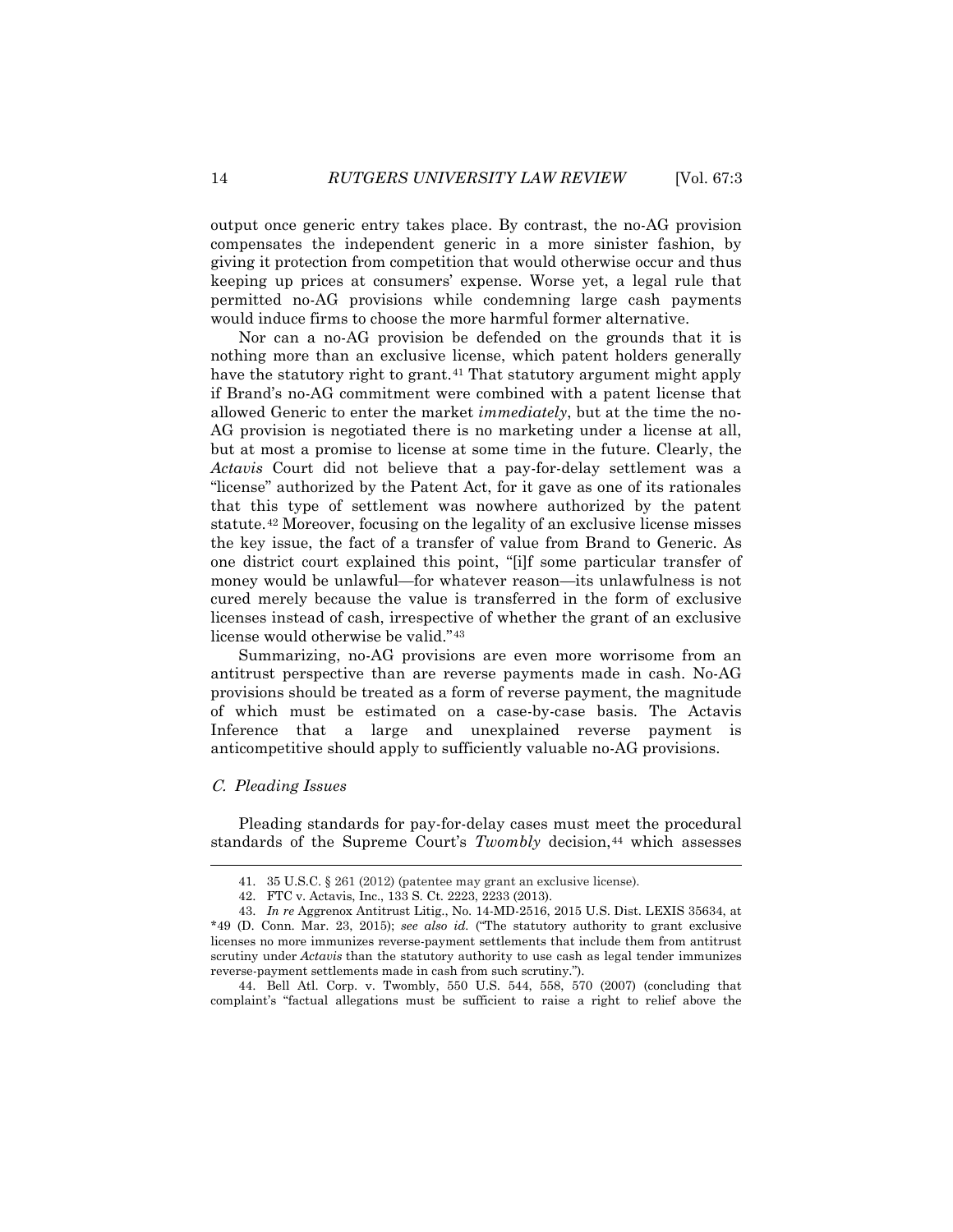specificity requirements, and also the substantive standards of *Actavis*, which require a "large" and "unexplained" payment in exchange for a delay in entry. Here, we consider standards that plaintiffs must meet if they intend to avail themselves of the Actavis Inference; we do not address what applicable standards should be if the plaintiffs have another plan to establish an anticompetitive payment for delay.

### 1. Products and Services Furnished by the Branded Firm

Often, the pleading issue arises in the context of noncash payments. As discussed above, most courts agree that the payment need not be in cash.[45](#page-14-0) They are also sensitive to the fact that noncash payments are more difficult to evaluate than cash. This complication has presented several issues at the pleading stage.

If the noncash payment consists of products or services, then the associated cost to the branded firm (including the opportunity cost) must be alleged and eventually proven. In one case involving the drug Lidoderm, one component of value was easily alleged because the agreement required the brand to give \$12 million per month of the branded product to the generic, thus stipulating the value of the noncash payment.[46](#page-14-1) In any event, the court concluded, a noncash payment that takes the form of product involves "a simple transfer of a fungible product" and "calculating its value is straightforward."[47](#page-14-2) As a result, a plaintiff who simply alleged the value of such a transfer survived dismissal on this issue.[48](#page-14-3)

### 2. Settlement of Unrelated Patent Litigation

In other cases the payment may be more difficult to value. For example, if the payment takes the form of a settlement payment in unrelated patent litigation that is far off of its reasonable market value, then a plaintiff would have to place a value on that litigation in order to

<span id="page-14-0"></span>speculative level," which requires more than a "sheer possibility that a defendant has acted unlawfully"); *see also* Ashcroft v. Iqbal, 556 U.S. 662 (2009).

<sup>45.</sup> *See supra* note 27 and accompanying text.

<span id="page-14-1"></span><sup>46.</sup> United Food & Commercial Workers Local 1776 v. Teikoku Pharm. USA, Inc., No. 14-MD-02521, 2014 WL 6465235, at \*12 (N.D. Cal. Nov. 17, 2014).

<sup>47.</sup> *Id.*

<span id="page-14-3"></span><span id="page-14-2"></span><sup>48.</sup> *See also* King Drug Co. of Florence v. Cephalon, Inc., No. 06-CV-1797, 2015 U.S. Dist. LEXIS 9545, at \*63–69 (E.D. Pa. Jan. 28, 2015) (denying summary judgment, in case involving alleged services provided by the generic, after crediting opinion of plaintiffs' experts that the services were "unnecessary and unwanted"; not necessary for plaintiff to show that the services were mispriced, provided that they created a reasonable inference that they were paid for delay).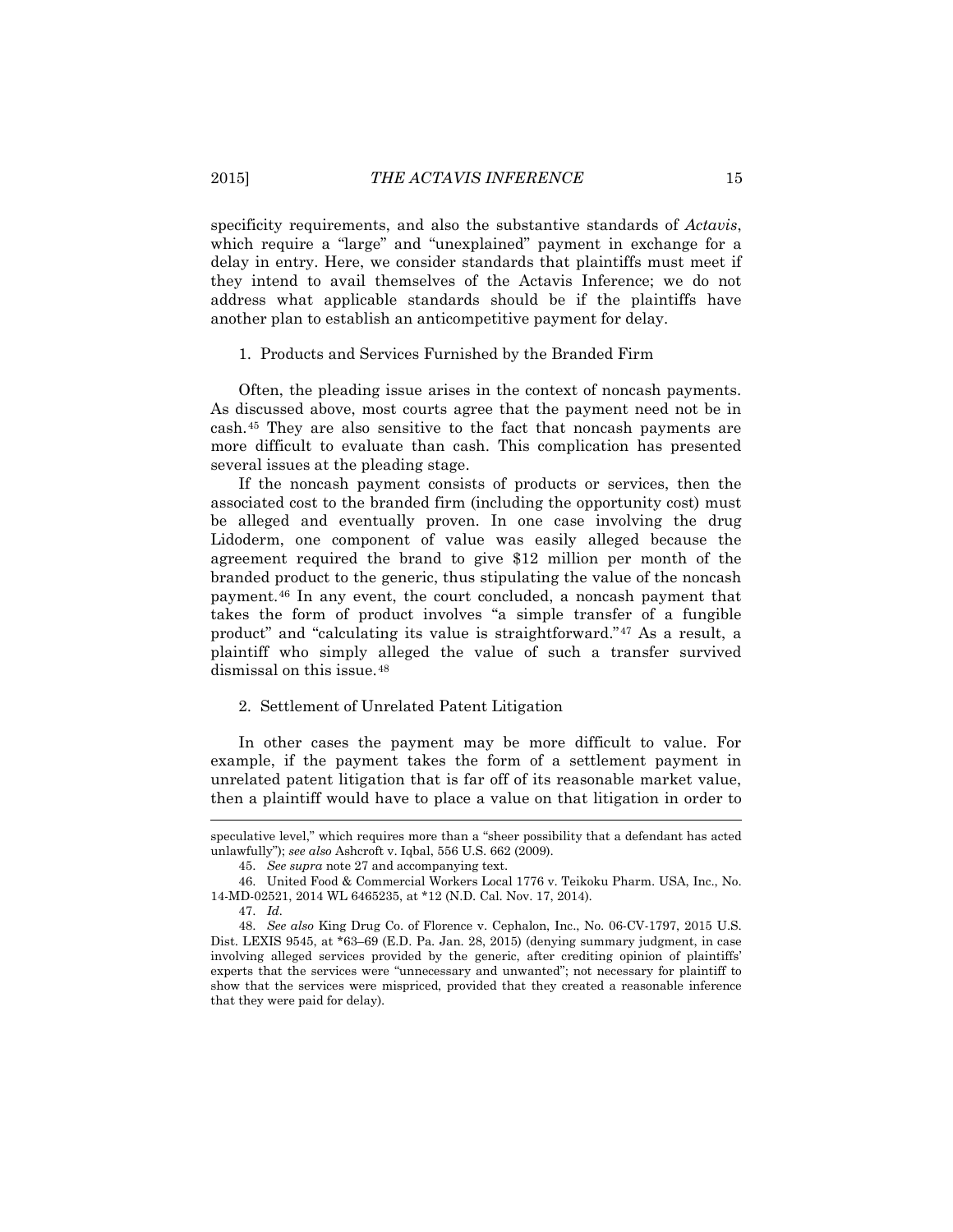plausibly allege that there was a payment for delay.[49](#page-15-0) Importantly, however, nothing in the standards for motions to dismiss prevent the ordinary tools of statistical and economic analysis from being used to estimate the value of the settlement of the litigation. This may require inferences to be drawn from experiences in similar (benchmark) markets, projections of market share or margins, and the like. Certainly, the motion to dismiss standard should not require more than ordinary summary judgment and trial rules require of expert testimony generally, and may make use of the same tools.[50](#page-15-1)

3. No-Authorized-Generic Deals

As discussed above, most courts have recognized that no-AG provisions can constitute a payment for delay.[51](#page-15-2) Placing a value on no-AG agreements is more difficult than simply assessing a product price. To employ the Actavis Inference in the context of no-AG agreements, evaluation requires an estimate of the difference between branded profits with and without authorized generic entry. As noted previously, however, the parties negotiating these agreements appear to have little difficulty placing a value on them.[52](#page-15-3) The district court in the *Lidoderm* case found it sufficient when a complaint cited an FTC study comparing market shares and margins in response to independent generic entry where an authorized generic was and was not present. The court concluded that "[t]hese calculations are not overly complicated, and they are plausible."[53](#page-15-4)

### 4. Size of Payment Compared with Avoided Litigation Costs

A further pleading issue, beyond the valuation of noncash payments, arises in the context of avoided litigation costs. Although a few courts have suggested the contrary, the Supreme Court does not require evidence of a payment of a particular size. *Actavis* requires only a payment in excess of the patentee's reasonably anticipated avoided

<span id="page-15-0"></span><sup>49.</sup> Courts have confronted this issue in *In re* Nexium (Esomeprazole) Antitrust Litig., No. 12-MD-02409, 2014 WL 4370333 (D. Mass. Sept. 4, 2014) (summary judgment); and *In re* Lipitor Antitrust Litig., No. 12-CV-2389, 2013 WL 4780496, at \*26 (D.N.J. Sept. 5, 2013) (motion to dismiss).

<span id="page-15-2"></span><span id="page-15-1"></span><sup>50.</sup> *See* 2A PHILLIP E. AREEDA & HERBERT HOVENKAMP, ANTITRUST LAW ¶ 397 (4th ed. 2014).

<sup>51.</sup> *See supra* Part III.B.

<sup>52.</sup> *See supra* notes 45–47 and accompanying text.

<span id="page-15-4"></span><span id="page-15-3"></span><sup>53.</sup> United Food & Commercial Workers Local 1776 v. Teikoku Pharma USA, Inc., No. 14-MD-02521, 2014 WL 6465235, at \*12 (N.D. Cal. Nov. 17, 2014) (citing and discussing FDA, *Generic Competition and Drug Prices,* http://www.fda.gov/AboutFDA/ CentersOffices/OfficeofMedicalProductsandTobacco/CDER/ucm129385.htm).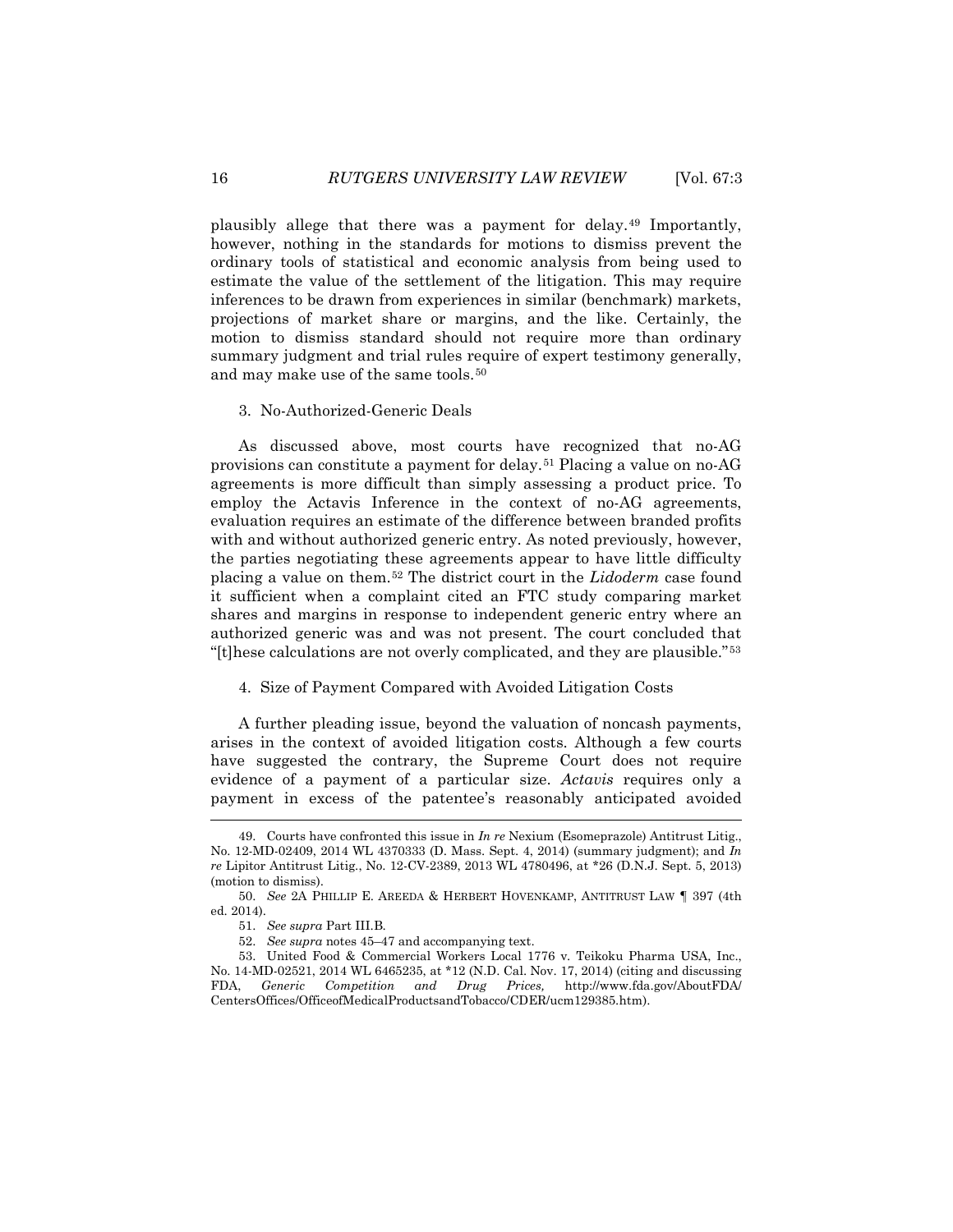litigation costs to trigger the Actavis Inference. The *Actavis* dissent recited two estimates for litigation costs, ranging from \$1.5 million per side to \$10 million per suit,<sup>[54](#page-16-0)</sup> which provide useful guidance. So a plaintiff need not plead the precise or even a ballpark value of a no-AG or other noncash agreement; rather, it must provide a sufficient basis for believing that the cost to the branded firm exceeds that firm's anticipated litigation costs. A figure of \$200 million would be sufficient, but so would \$20 million. We thus question one district court's conclusion in *Effexor XR* that "the non-monetary payment must be converted to a reliable estimate of its monetary value so that it may be analyzed against the *Actavis* factors."[55](#page-16-1) *Actavis* never states that the value of the payment must be ascertained, but only that it must be shown to be above reasonably anticipated litigation costs to trigger the Actavis Inference. At the same time, the *Effexor XR* court was disturbed by the fact that the plaintiffs did not provide a basis for placing any value at all on the arrangement. However, the court also suggested that simply citing the Actavis dissent's figures would have been sufficient.<sup>[56](#page-16-2)</sup>

One important takeaway from these decisions is that those drafting complaints should avail themselves of the enormous published literature from the FTC and elsewhere placing a value on such things as litigation costs, no-AG agreements, and other arrangements. While summary judgment may require more particularized proof specific to the case, citation of relevant, credible studies should be sufficient to satisfy the *Twombly* pleading threshold.

### D. *Causation and Damages*

<u>.</u>

Unlike the government enforcement agencies, private plaintiffs must plead injury and indicate some reasonable basis for damages if they are seeking them. For the plaintiff seeking an injunction, an allegation of

<sup>54.</sup> FTC v. Actavis, Inc., 133 S. Ct. 2223, 2243–44 (2013) (Roberts, C.J., dissenting).

<span id="page-16-1"></span><span id="page-16-0"></span><sup>55.</sup> *In re* Effexor XR Antitrust Litig., No. 11-CV-5479, 2014 WL 4988410, at \*20 (D.N.J. Oct. 6, 2014). The same district judge reached a similar conclusion in the Lipitor litigation. *In re* Lipitor Antitrust Litig., No. 12-CV-2389, 2013 WL 4780496, at \*27 (D.N.J. Sept. 5, 2013) (dismissing complaint for failure to estimate of value of settlements of unrelated litigation alleged to be a payment for delay). For a contrary conclusion, see *In re* Aggrenox Antitrust Litig., No. 14-MD-2516, 2015 U.S. Dist. LEXIS 35634, at \*47–48 (D. Conn. Mar. 23, 2015) ("shar[ing] the concerns expressed" in *Effexor XR* and *Lipitor*, but denying dismissal because "it is also clear that very precise and particularized estimates of fair value and anticipated litigation costs may require evidence in the exclusive possession of the defendants, as well as expert analysis, and that these issues are sufficiently factual to require discovery.").

<span id="page-16-2"></span><sup>56.</sup> *In re Effexor*, 2014 WL 4988410, at \*22 ("[T]he Complaint could have alleged that a reliable foundation is what is set forth in *Actavis*. . . .").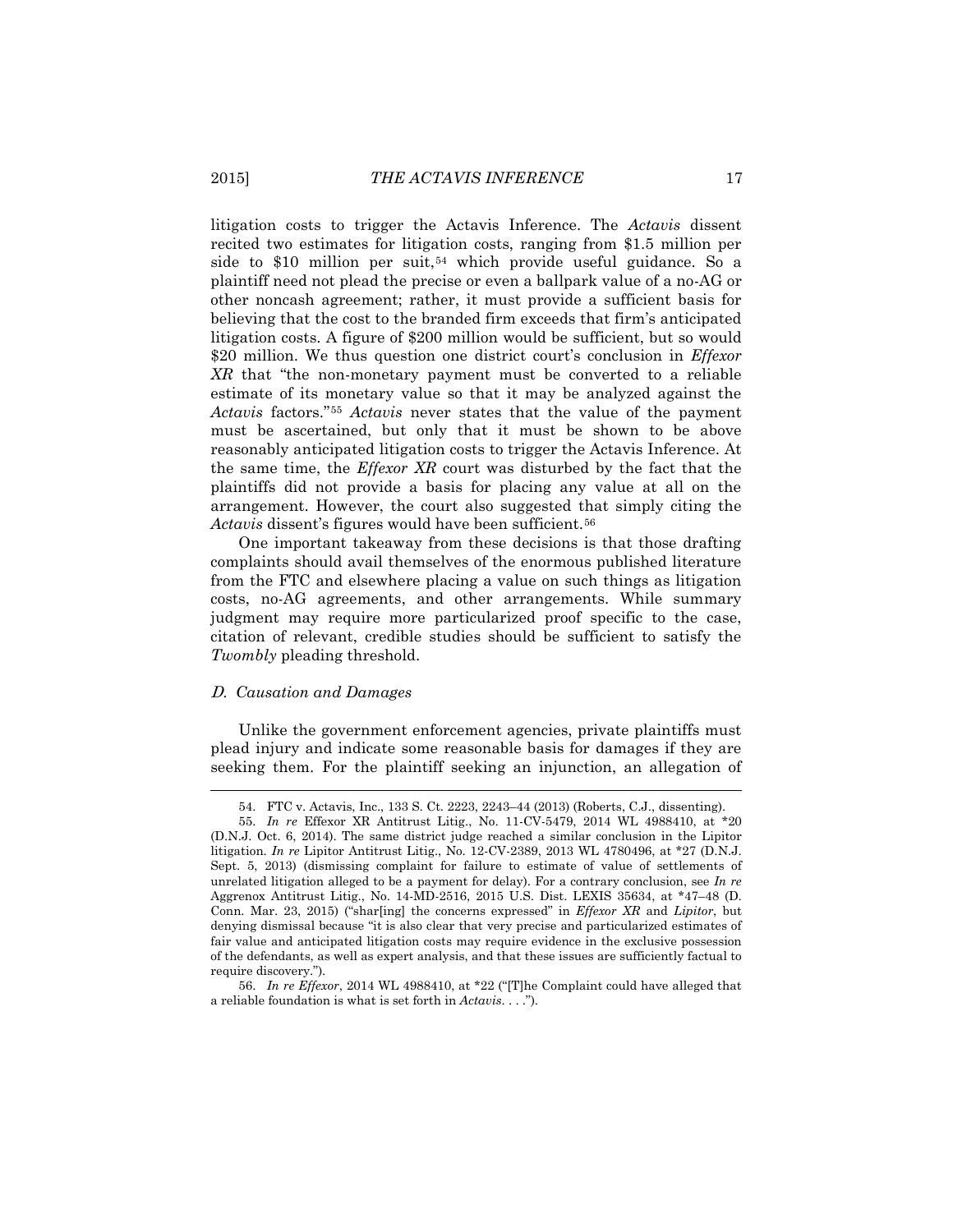threatened harm is sufficient and should be satisfied by reasonable allegations that the settlement agreement is unlawful and that entry was delayed past the reasonably anticipated entry date. Indeed, to the extent that the injunction seeks only prospective relief, a precise but-for entry date need not be calculated at all. Once the settlement is found unlawful the court may simply dissolve the agreement and open the way to immediate entry.

If the plaintiff is seeking damages, however, calculating value is likely to require establishing a but-for entry date, or estimate of the date on which generic entry would have occurred had the pay-for-delay settlement not intervened. In some cases the but-for entry date could be almost immediately after the settlement. For example, the *Lidoderm* district judge credited the argument (on a motion to dismiss) that the generic would have been willing to risk entry immediately once it had received a favorable ruling on claim construction of the patent in question.[57](#page-17-0) In any event, estimating a but-for entry date is likely to be easiest in cases where a court has already declared a patent invalid or legal proceedings in a patent infringement suit have moved sufficiently far along to warrant the conclusion that a reasonable generic would have been willing to risk entry.

Causation issues also can arise if FDA approval has not yet occurred, for reasons unrelated to the patent dispute itself. If the first-filing generic had difficulties gaining FDA approval, the question naturally arises whether the settlement was likely to delay generic entry. However, even if the settling first-filing generic could not have entered earlier, due to lack of FDA approval, the settlement may still have had an anticompetitive effect, if the reverse-payment settlement delayed entry by other generic firms. These issues arose in the Nexium case, where the jury rejected causation on specific facts.<sup>[58](#page-17-1)</sup>

<span id="page-17-0"></span><sup>57.</sup> *United Food*, 2014 WL 6465235, at \*15–16; *see also* King Drug Co. of Florence v. Cephalon, Inc., No. 06-CV-1797, 2015 U.S. Dist. LEXIS 9545, at \*69–71 (E.D. Pa. Jan. 28, 2015) (plaintiffs created fact issue that generic would have entered at risk but for settlement).

<span id="page-17-1"></span><sup>58.</sup> *See* Memorandum in Support of Plaintiffs' Motion for Permanent Injunction, *In re* Nexium (Esomeprazole) Antitrust Litigation, No. 12-MD-02409 (D. Mass. Jan. 7, 2015); *cf. In re* Nexium Antitrust Litig., Nos. 14-1521, 14-1522, 2015 WL 265548, at \*4 (1st Cir. Jan. 21, 2015) (approving, on divided panel, certification of class action even though expert's methodology for proving causation and harm might have included a few class members who were not injured).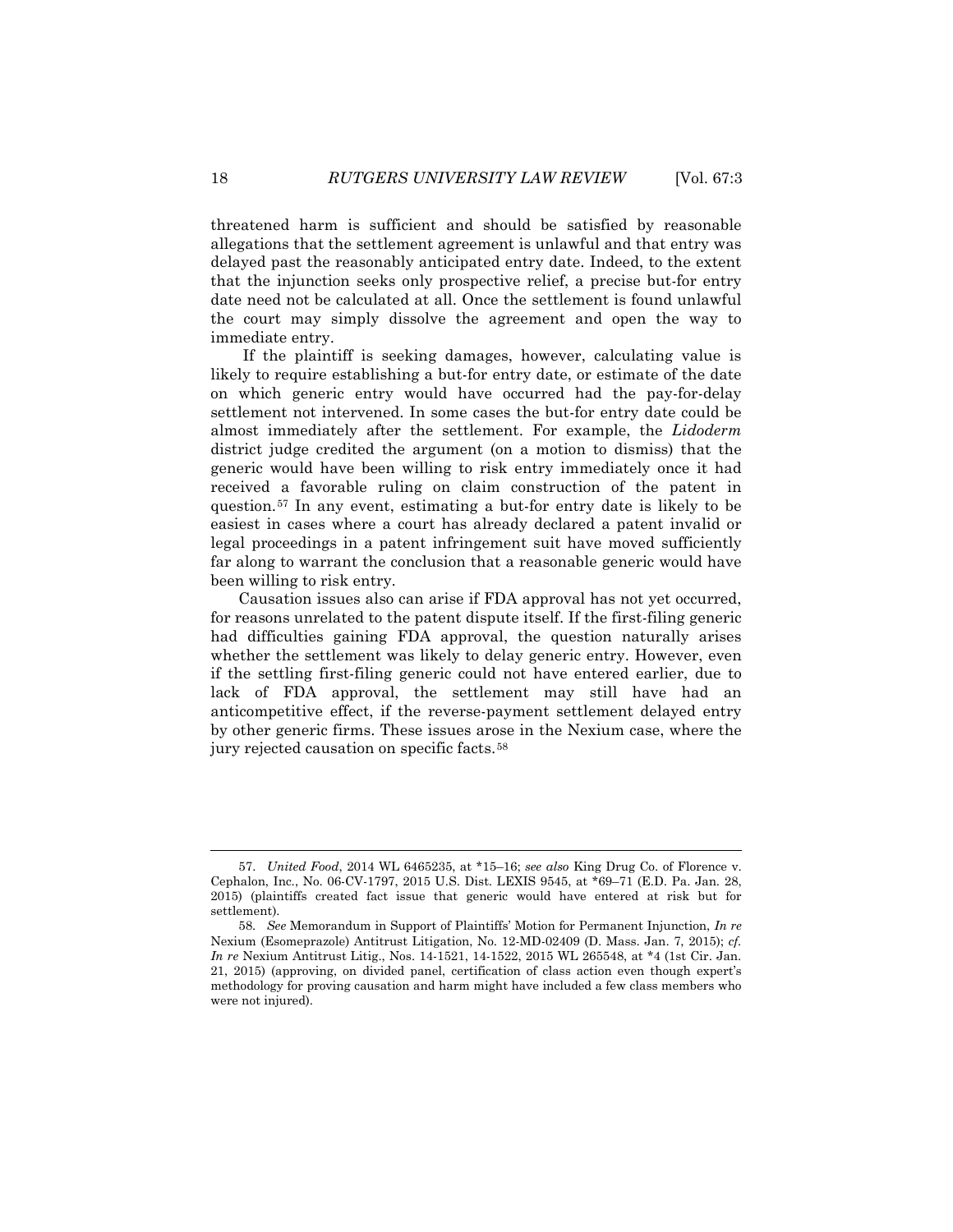### E. *Other Issues*

Also important are collateral allegations that do not pertain directly to the pay-for-delay sequence. While the Actavis Inference does not require proof of patent invalidity or noninfringement, some cases directly involve such claims. For example, some cases contain independent allegations that the brand's patent was obtained by inequitable conduct or fraud, and that the improperly brought infringement suit was also monopolization or an attempt to monopolize under Section 2 of the Sherman Act.[59](#page-18-0)

Today it is clear that consumers have standing to bring *Walker Process* actions of this sort.<sup>[60](#page-18-1)</sup> Such a claim could yield damages quite aside from the existence of any pay-for-delay settlement.[61](#page-18-2) In addition, success on such a claim may provide evidence of a presumptive but-for entry date. For example, suppose that a branded firm whose primary patent expired in 2010 obtained a secondary patent lasting until 2020 but the latter patent was fraudulently obtained and unenforceable. One might readily conclude that one or more generic firms would have been able to enter in 2010 upon the expiry of the original patent.

## IV. THE ACTAVIS INFERENCE WITH MULTIPLE GENERIC ENTRANTS

In the *Actavis* decision, Justice Breyer opened his opinion by focusing on a patent holder and a single alleged infringer: "Company A sues

<span id="page-18-0"></span><sup>59.</sup> *See In re* Effexor XR Antitrust Litig., No. 11-CV-5479, 2014 WL 4988410, at \*26 (D.N.J. Oct. 6, 2014) (finding sufficient allegations of intent to commit fraud on the Patent Office to withstand motion to dismiss); FTC v. Cephalon, Inc., 36 F. Supp. 3d 527, 534–36 (E.D. Pa. 2014) (concluding that patentee had committed fraud on the Patent Office prior to entering settlement agreement); *In re* Lidoderm Antitrust Litig., 11 F. Supp. 3d 1344, 1345 (M.D.L. 2014) (noting assertion of sham litigation claim); King Drug Co. of Florence v. Cephalon, Inc., Nos. 06-CV-1797, 06-CV-1833, 06-CV-2768, 08-CV-2141, 2014 WL 982848, at \*11 (E.D. Pa. Mar. 13, 2014) (discussing *Walker Process* claim accompanying reverse payment claim against parties to Provigil settlement); *In re* Lipitor Antitrust Litig., No. 12- CV-2389, 2013 WL 4780496, at \*18–20 (D.N.J. Sept. 5, 2013) (noting allegations of *Walker Process* fraud in obtaining patent).

<span id="page-18-1"></span><sup>60.</sup> Ritz Camera & Image, LLC v. SanDisk Corp., 700 F.3d 503, 508 (Fed. Cir. 2012); *In re* DDAVP Direct Purchaser Antitrust Litig., 585 F.3d 677, 690–91 (2d Cir. 2009). *See generally* Walker Process Equip., Inc. v. Food Mach. & Chem. Corp., 382 U.S. 172 (1965) (noting that patent infringement lawsuit based on fraudulently obtained patent could constitute an antitrust violation).

<span id="page-18-2"></span><sup>61.</sup> For example, some decisions permit recovery of (trebled) litigation costs as antitrust damages for Walker Process claims. *See* Premier Elec. Constr. Co. v. Nat'l Elec. Contractors Ass'n, Inc., 814 F.2d 358, 373–74 (7th Cir. 1987); Kearney & Trecker Corp. v. Cincinnati Milacron, Inc., 562 F.2d 365, 374 (6th Cir. 1977); 1 PHILLIP E. AREEDA & HERBERT HOVENKAMP, ANTITRUST LAW ¶ 205h (4th ed. 2013).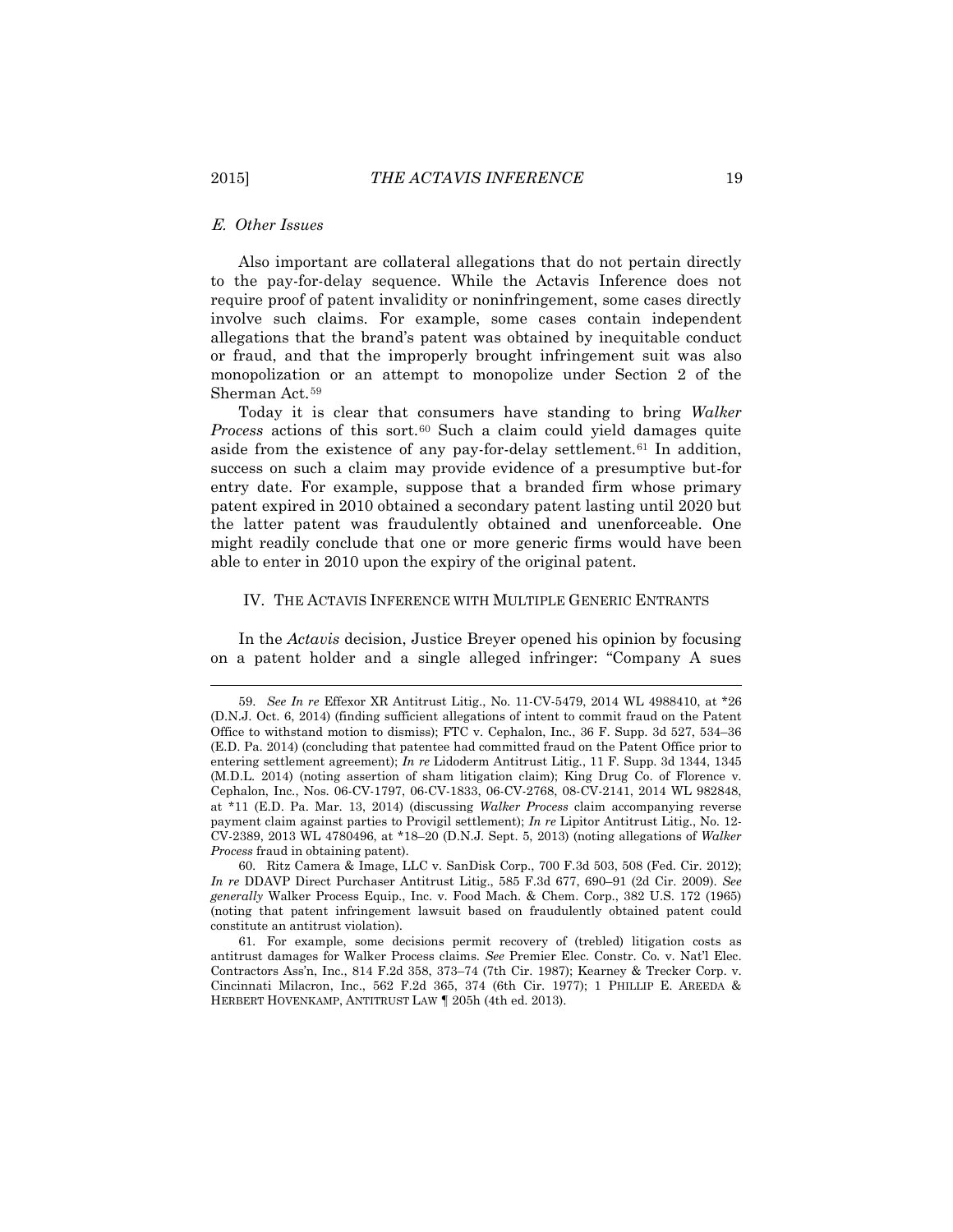Company B for patent infringement. The two companies settle under terms that require (1) Company B, the claimed infringer, not to produce the patented product until the patent's term expires, and (2) Company A, the patentee, to pay B many millions of dollars."[62](#page-19-0)

Despite this crisp and abstract framing, which focuses on just two firms, the *Actavis* case itself actually involved more than one generic entrant, as Justice Breyer recognized.[63](#page-19-1) As a matter of law, the Actavis Inference established by the Supreme Court clearly applies whether there is one generic entrant or multiple generic entrants.

Many pharmaceutical reverse payment antitrust cases involve the prospect of sequential entry by multiple generic suppliers.[64](#page-19-2) Typically, after the first-filing generic firm's 180-day period of exclusivity ends, additional generic firms enter the market before patent expiration. Indeed, most of the drugs that are currently the subject of reverse payment antitrust litigation have this feature. To illustrate, consider seven drugs discussed in Part II.A, analyzed there in the context of district court opinions that assessed alleged noncash payments for delay.[65](#page-19-3) For five of the seven, additional generic entrants were waiting in the wings following entry by the first filer.[66](#page-19-4) For the remaining two

<span id="page-19-2"></span>64. Multiple entry can also occur without sequential entry. For example, for some drugs, there are multiple first filers that settle for entry on the same day. The case of multiple simultaneous entrants is in important respects similar to the monopoly/duopoly case. We do not separately model that case here.

<span id="page-19-3"></span>65. The drugs are Effexor XR, Lamictal, Lidoderm, Lipitor, Loestrin, Nexium, and Niaspan. As to an eighth drug discussed in Part II.A, Aggrenox, the timing of multiple generic entry cannot be assessed using public information.

<sup>62.</sup> FTC v. Actavis, Inc., 133 S. Ct. 2223, 2227 (2013).

<span id="page-19-1"></span><span id="page-19-0"></span><sup>63.</sup> Solvay, the manufacturer of AndroGel, faced multiple generic firms who had filed ANDAs seeking entry before patent expiration. Actavis was first, and therefore enjoyed the prospect of 180-day exclusivity. (At that time, the firm was called Watson. Watson later acquired Actavis and changed its name to Actavis.) Paddock Laboratories also filed an ANDA, and partnered with a third firm, Par Pharmaceuticals, to share the benefits and costs of its challenge. As a later filer, Par/Paddock was stuck behind the Actavis exclusivity. *Id.* at 2229. Solvay sued the generic firms, which litigated the dispute for several years. For a description, see *In re* Androgel Antitrust Litig. II, 687 F. Supp. 2d 1371, 1374–75 (N.D. Ga. 2010). During the course of litigation, the FDA approved the Actavis ANDA. Shortly thereafter, Solvay entered the challenged settlements with Watson and Par/Paddock, with alleged payments exceeding \$170 million to Actavis and \$72 million to Par/Paddock. *See Actavis*, 133 S. Ct. at 2229 (describing payments to Actavis for nine years between \$19 and \$30 million per year, \$60 million to Par, and \$12 million to Paddock).

<span id="page-19-4"></span><sup>66</sup>*. Effexor XR*: First-filer Teva secured a July 2010 entry date; sixteen later filers were sued and settled, starting with IMPAX, which secured a June 2011 entry date. *See In re* Effexor XR Antitrust Litig., No. 11-CV-5479, 2014 WL 4988410, at \*11, \*12 & n.13 (D.N.J. Oct. 6, 2014); Press Release, IMPAX Announces Final Settlement of Generic EFFEXOR XR Patent Suit (July 16, 2008).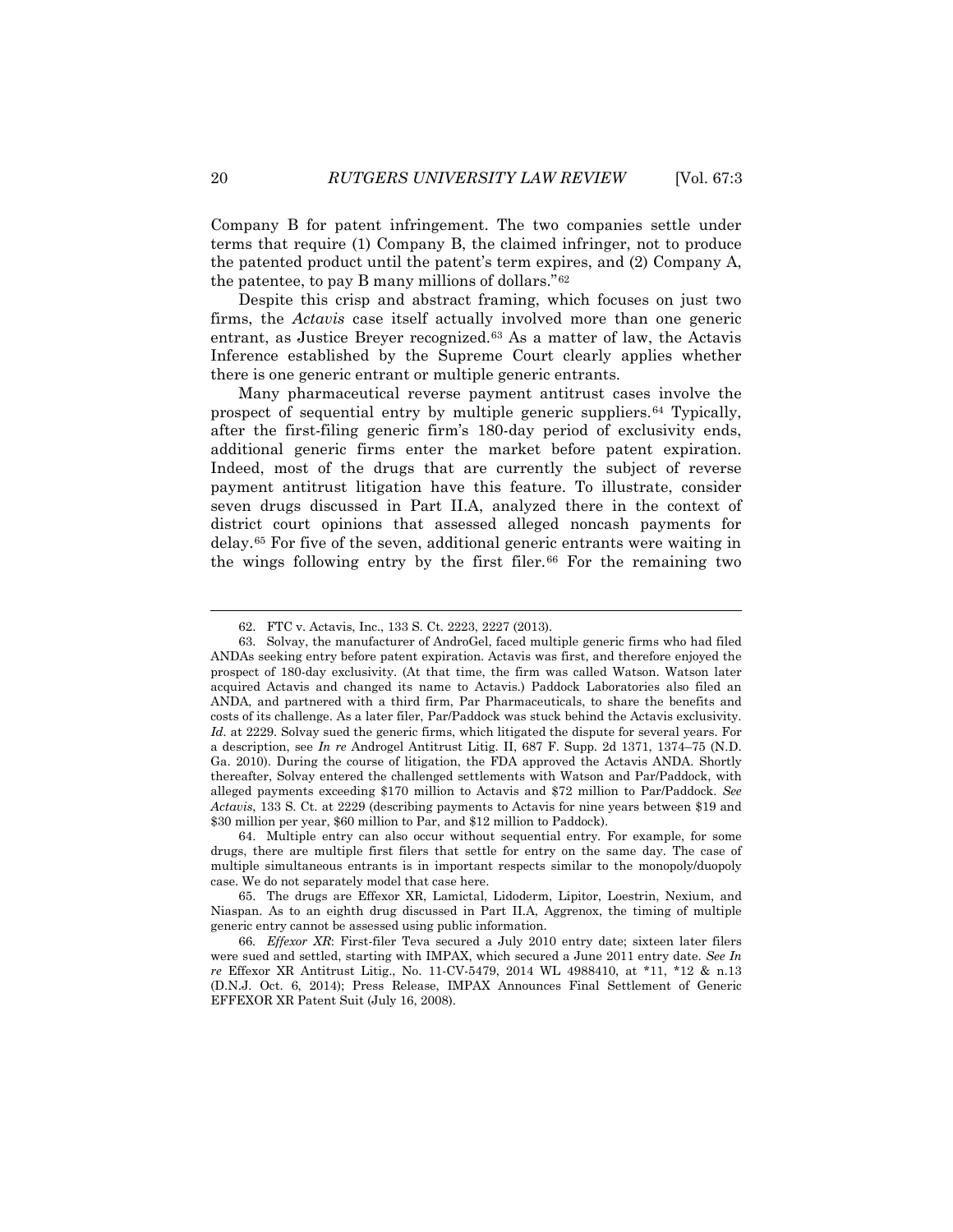drugs, the first filer's settlement was set so late in the patent term that additional generic entry before patent expiration was infeasible.<sup>[67](#page-20-0)</sup>

*Lipitor*: First-filer Ranbaxy secured a November 2011 entry date. Later filer Teva was waiting in the wings to enter, but for Ranbaxy's 180-day eligibility. *See* New York Attorney General, Assurance of Discontinuance 7 (Feb. 12, 2014), http://www.ag.ny.gov/pdfs/AOD\_Teva\_Ranbaxy\_Signed.pdf.

*Nexium*: First-filer Ranbaxy secured a May 2014 entry date. Later filer Teva secured the same date in a second settlement. *In re* Nexium (Esomeprazole) Antitrust Litig., 968 F. Supp. 2d 367, 382–83 (D. Mass. 2013). The Teva date was, in practice, subject to a 180-delay thanks to Ranbaxy's exclusivity.

*Niaspan*: First-filer Barr (later acquired by Teva) secured a September 2013 entry date and launched at that point. *In re* Niaspan Antitrust Litigation, No. 13-MD-2460, 2014 WL 4403848, at \*6 (E.D. Pa. Sept. 5, 2014). Suits against Lupin and Sun, among others, were filed and later dismissed. Lupin and Sun received approval in early 2014, shortly after expiration of the 180 days.

Androgel, the drug considered in *Actavis*, is a further example. At the time of the Androgel settlements, Actavis and Par/Paddock had agreed to staggered entry dates. *See* Solvay Settles Dispute with Par, Watson, Associated Press, Sept. 13, 2006 (noting August 2015 entry for Actavis, February 2016 entry for Par/Paddock); Brief in Opposition of Par/Paddock at App. 4a ¶ 6, *Actavis*, 133 S. Ct. 2223 [hereinafter *Brief in Opposition*] (providing in settlement agreement for entry in February 2016 provided that Actavis entered with exclusivity in August 2015). Later, Actavis voluntarily relinquished its entitlement to the 180 days. Brief in Opposition at 10; *see also In re* Androgel Antitrust Litig. II, 687 F. Supp. 2d at 1377. As a consequence, Actavis and Par/Paddock ended up with the same entry date. *See* Second Amended Complaint for Injunctive and Other Equitable Relief ¶ 65, FTC v. Watson Pharm., Inc., No. 09-CV-00955 (N.D. Ga. May 28, 2009) (alleging August 2015 entry date for both Actavis and Par/Paddock); *Actavis*, 133 S. Ct. at 2229 ("The other generic manufacturers made roughly similar promises.").

<span id="page-20-0"></span>67. For Lamictal and Loestrin, the first filer's entry date was six months prior to patent expiration, and the first filer anticipated launching with exclusivity, leaving other generics with the prospect of waiting until patent expiration.

*Lamictal*: First-filer Teva secured a July 2008 entry date, six months prior to patent expiration (as extended by pediatric exclusivity). *In re* Lamictal Direct Purchaser Antitrust Litig., 18 F. Supp. 3d 560, 561 (D.N.J. 2014); *see also* Letter from Gary Buehler, Dir. of Office of Generic Drugs, FDA, to Philip Erickson, Teva Pharms. USA (Aug. 30, 2006) (approving ANDA 76-388 with exclusivity).

*Loestrin*: First-filer Watson secured a January 2014 entry date, six months prior to patent expiration. *In re* Loestrin 24 Fe Antitrust Litig., No. 13-MD-2472, 2014 WL 4368924, at \*4 (D.R.I. Sept. 4, 2014). Later filer Lupin was sued and settled for entry "around the same time" as patent expiration. *Id.* at \*5. Watson subsequently forfeited its exclusivity for failing to receive tentative approval within thirty months. Letter from Robert West, Dep. Dir. of Office of Generic Drugs, FDA, to Janie M. Gwinn, Watson Labs., Inc. FDA (Sept. 1,

*Lidoderm*: First-filer Watson secured a September 2013 entry date. United Food & Commercial Workers Local 1776 v. Teikoku Pharma USA, Inc., No. 14-MD-02521, 2014 WL 6465235, at \*5 (N.D. Cal. Nov. 17, 2014). At least three additional generics—Mylan, Noven, and TWI—filed Paragraph IV certifications and were sued. Mylan's ANDA (#20–2346) predated the Watson settlement. Mylan secured a consent judgment of noninfringement on claim 1 of the single patent at suit. Consent Decree & Order, Endo Pharm. v. Mylan Technologies, Inc., No. 11-CV-220 (D. Del. Oct. 4, 2013). As of December 2014, no additional generic entrants have been approved due to unrelated FDA approval delays. *See* Mylan Q3 2014 Analyst Call (Oct. 30, 2014).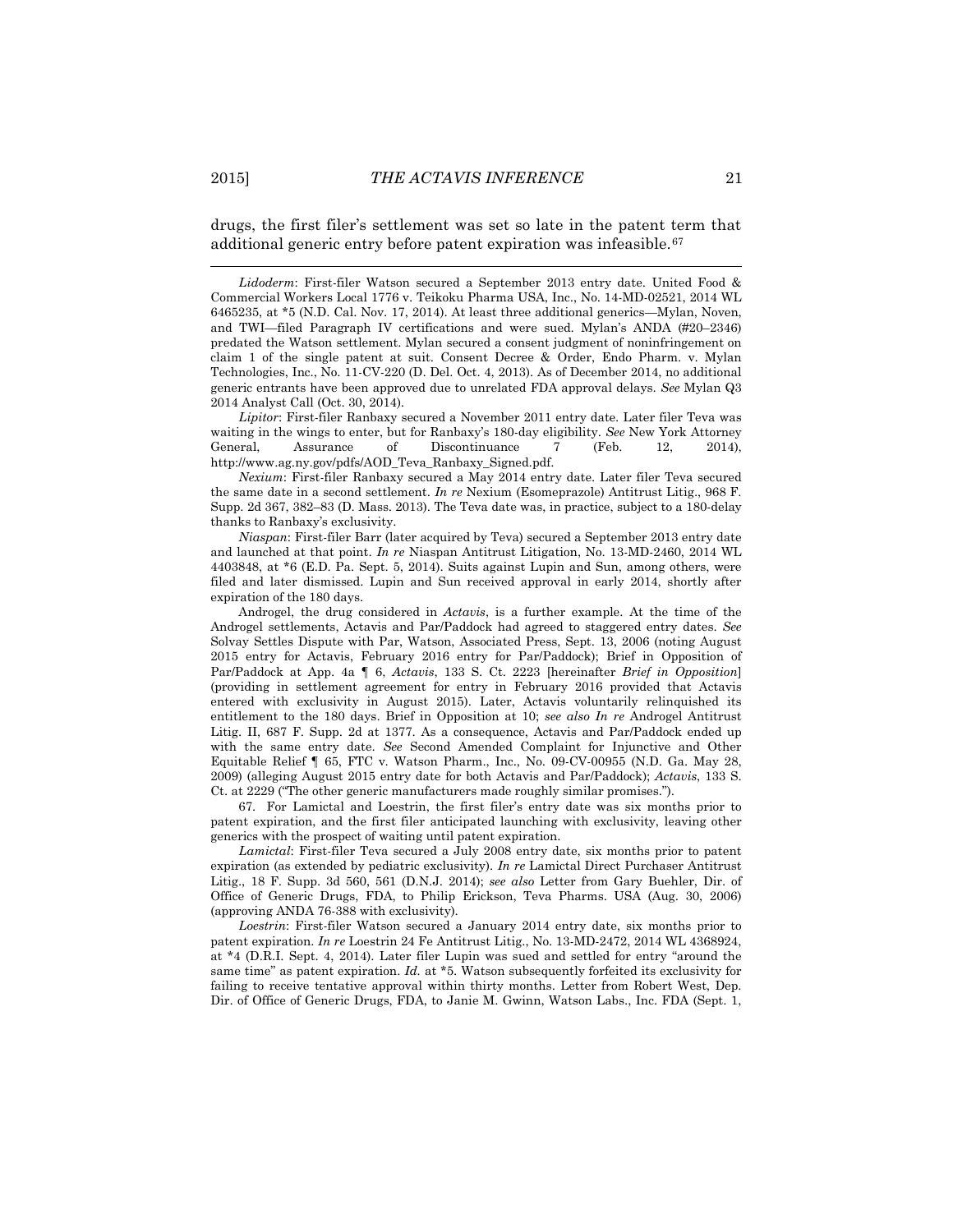Because multiple generic entry is so common, as courts apply the Actavis Inference, it is important to understand how the economic logic underpinning the Actavis Inference works in cases with more than one generic entrant.

In *Activating Actavis*, we developed and explained the economic logic behind the Actavis Inference by describing the incentive of a patent holder to pay a single potential entrant to delay its entry into the market. Our economic model analyzed the case in which entry would convert a monopoly into a duopoly, i.e., the case of a single generic entrant. Here we extend our economic model to include multiple generic entrants. Reflecting the 180-day exclusivity period rewarded to the first generic firm under the Hatch-Waxman Act, our model contemplates sequential entry: initially one generic firm enters, followed later by more.

Common sense and intuition suggest that the Actavis Inference is even more important with multiple generic entrants than with just one generic entrant. With multiple generic entrants, delaying generic entry will boost profits even more, and harm competition even more, than with just one generic entrant. As a result, pay-for-delay settlements are even more tempting for the settling parties and even more harmful to consumers.

We show here that common sense and intuition are firmly supported by cold economic logic and formal economic modeling. Along the way, we show that the challenge to the Actavis Inference made by Kobayashi, Wright, Ginsburg, and Tsai in their recent paper is flawed on multiple grounds. KWGT criticize the Supreme Court's decision in *Actavis* as well as challenging the economic basis for the Actavis Inference that the Court established. Much of what KWGT recommend is of no help to courts, since KWGT elaborate arguments made by the *Actavis* dissent but rejected by the Court. Other claims by KWGT are incorrect or contradict KWGT's own economic analysis.

### A. *Sequential Generic Entry Under the Hatch-Waxman Act*

The Hatch-Waxman Act's provision of 180-day exclusivity to a firstfiling generic firm creates an important mechanism for staggered entry by multiple generics.[68](#page-21-0) In many instances, additional generics are blocked

<sup>2009) (</sup>approving ANDA 78-267). According to plaintiffs, its settlement guaranteed the 180 days by contract (to the extent within control of the parties). Direct Purchaser Consolidated Amended Complaint at 41–42, Loestrin 24 Fe Antitrust Litig., No. 13-2472 (D.R.I. Dec. 6, 2013).

<span id="page-21-0"></span><sup>68.</sup> In this paper, we assume basic familiarity with this and other features of the Hatch-Waxman Act. The *Actavis* decision itself provides a brief overview of the relevant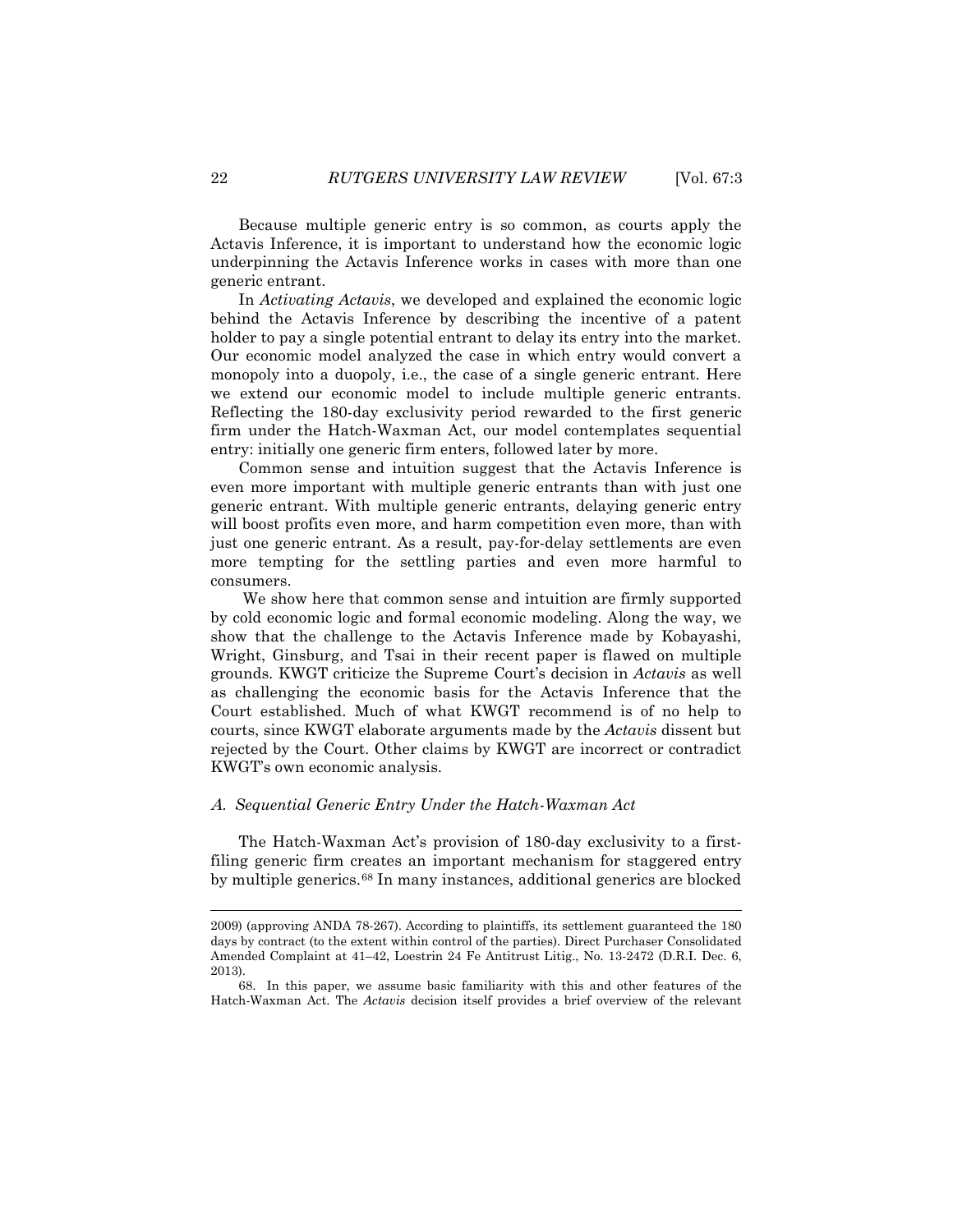from the market until 180 days after the first generic's entry.[69](#page-22-0) Due to this provision in the Hatch-Waxman Act, a settlement between a branded pharmaceutical firm and the first-filing generic firm effectively immunizes even a very weak patent from challenge for the period covered by the delayed entry agreement plus 180 days.

Settlement has a further consequence in the case of multiple entrants. A fully litigated declaration of patent invalidity would estop the branded firm from asserting its patent against other generics, so after 180 days other generics would be able to enter the market as well.<sup>[70](#page-22-1)</sup> This prospect of entry by a second (or third) generic makes it even more valuable to the branded firm to enter into a pay-for-delay settlement with the first-filing generic, because drug prices, and hence the branded firm's profits, fall further in response to subsequent generic entry than they do in response to the first generic entrant.[71](#page-22-2)

### B. *Economic Analysis with Subsequent Generic Entrants*

In Appendix A, we present two formal economic models in which Brand and Generic negotiate to settle their patent litigation. These models extend our earlier monopoly-duopoly model to include subsequent generic entry.

In both models, if the parties do not settle, then following litigation, we assume that if the Generic prevails in the patent litigation, additional generic firms enter the market 180 days after Generic enters.[72](#page-22-3) The models differ in the case of settlement. A settlement specifies the date at which Generic can enter the market and the size of a payment from

<span id="page-22-3"></span>72. If Brand wins the litigation, we assume no generic entry takes place.

provisions of the Hatch-Waxman Act. For a more thorough discussion of the operation of the 180-day exclusivity period, see C. Scott Hemphill, *Paying for Delay: Pharmaceutical Patent Settlement as a Regulatory Design Problem*, 81 N.Y.U. L. REV. 1553 (2006).

<span id="page-22-0"></span><sup>69.</sup> *See* 21 U.S.C. § 355(j)(5)(B)(iv) (2012). The Supreme Court described the process in *Actavis*, 133 S. Ct. at 2228.

<span id="page-22-1"></span><sup>70.</sup> *See* Blonder-Tongue v. Univ. of Ill. Found., 402 U.S. 313, 330–34 (1971) (holding that a patentee whose patent is found invalid in fully and fairly litigated decision is collaterally estopped from claiming validity against a subsequent infringement defendant).

<span id="page-22-2"></span><sup>71.</sup> *See* C. Scott Hemphill & Mark A. Lemley, *Earning Exclusivity: Generic Drug Incentives and the Hatch-Waxman Act*, 77 ANTITRUST L.J. 947, 953–54 (2011) (collecting evidence); FTC, PAY-FOR-DELAY: HOW DRUG COMPANY PAY-OFFS COST CONSUMERS BILLIONS 8 (2010) (concluding that based on public information about drug launches that in a "mature" generic market, one year after the first generic enters, generic penetration is 90 percent and generic prices are 15 percent of the pre-entry branded price). In our model in Appendix A, this effect is captured by the term. Our model also reveals an additional benefit to the branded firm from settlement that is not present in the model with only a single generic entrant. This additional incentive, captured by the term, is independent of the agreed-upon entry date of the generic firm.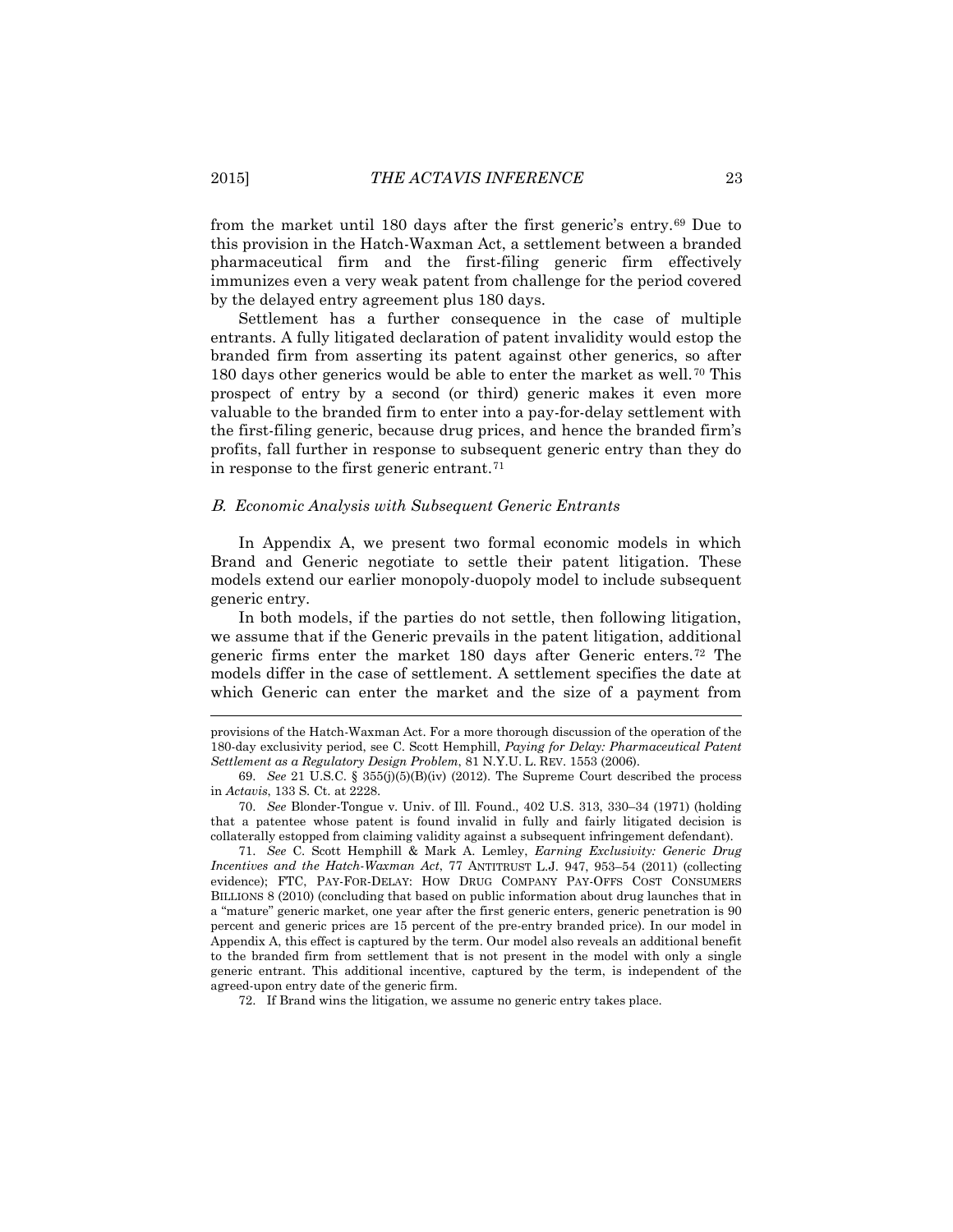Brand to Generic. In the first model, which we call our "180-day duopoly" model, in the case of a settlement, we assume that additional generic firms enter the market 180 days after Generic enters the market, even if this time occurs before patent expiration. In our second model, the "durable duopoly" model, there is no multiple entry until patent expiration—that is, the settlement might result in a durable duopoly. (Durable duopoly is the case studied by KWGT.)

We prove four main results, which hold in both models of multiple generics.

Proposition #1 says that the combined incentive of Brand and Generic to settle to restrict competition is greater with multiple generic entrants than for a single generic entrant. Put differently, the additional combined profits (compared with litigation) from the settlement that maximizes profits without any antitrust limits are greater in the presence of multiple generic entrants.

Proposition #2 says that if the settlement involves a payment greater than Brand's prospective litigation costs, the settlement reduces the period of time during which consumers benefit from competition involving multiple generic firms.[73](#page-23-0)

Proposition #3 says that relaxing the Actavis Inference by allowing payments greater than litigation costs would harm consumers and reduce total welfare.

These three propositions together provide strong economic support for the Actavis Inference in the presence of multiple generic entrants. Proposition #1 warns us that antitrust limits are needed—even more with multiple generic entrants—to protect consumers from settlements that would otherwise prevent generic entry for some or all of the remaining lifetime of the patent.

Proposition #2 implies that antitrust appropriately comes into play if the payment is greater than litigation costs. Such settlements restrict competition by shortening the period of multiple generic competition compared to litigation. Such settlements are therefore anticompetitive under the logic of the *Actavis* opinion, as they prevent competition or eliminate the risk of competition.

Settlements violate Sherman Act §1 if they restrict competition and injure consumers. Given restriction of competition is found in Proposition #2, the remaining question is what the benchmark of comparison is for consumer welfare by which to judge injury to consumers. Under the

<span id="page-23-0"></span><sup>73.</sup> This reduction is relative to the expected period of multiple-generic competition under litigation. Such a payment also signals that the patent holder had doubts about whether the patent would be found valid and infringed if litigated.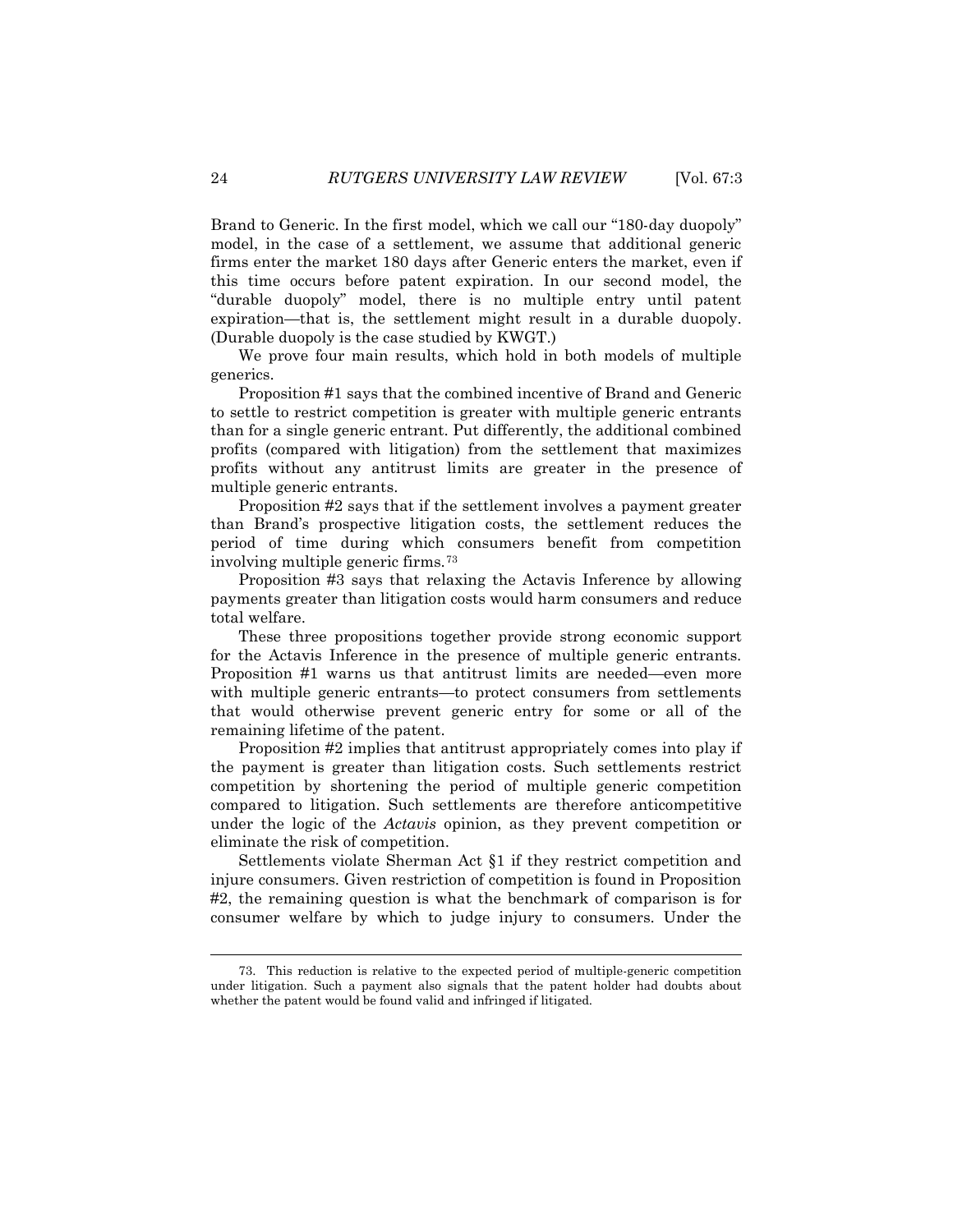*Actavis* opinion consumers are injured if the settlement leads to lower welfare than under either of the following two benchmarks:<sup>[74](#page-24-0)</sup>

Benchmark #1. The welfare that consumers could expect from completing the litigation.

Benchmark #2. The welfare that consumers could achieve in an alternative settlement that did not have a large payment, i.e., a payment exceeding the plaintiff's prospective litigation cost.[75](#page-24-1)

The second benchmark is an application of the less restrictive alternatives test.[76](#page-24-2) Lower payments will come with earlier entry dates (in equilibrium) and are less restrictive of competition.

Proposition #3 tells us that a less stringent rule than the Actavis Inference, such as an inference only triggered by even larger payments, would be worse for consumers. Furthermore, relaxing the Actavis Inference is a bad idea even if one uses the more forgiving total welfare standard rather than the consumer welfare standard embraced by the Supreme Court.

A corollary of Proposition #3 is that if we observe the parties bargaining to a settlement involving a reverse payment in excess of prospective litigation costs, then this settlement has lower consumer and total welfare than any alternative settlement that they would actually reach if they were constrained to a payment equal to or less than these litigation costs. Thus any settlement with a large payment injures consumers using Benchmark #2 and it therefore violates the antitrust laws.

Injuring consumers compared with Benchmark #1 is not required to violate the antitrust laws, given that consumers are injured with respect to a reasonable alternative settlement under Benchmark #2. Nonetheless it is still worth investigating if settlements with large payments will

<span id="page-24-0"></span><sup>74.</sup> *See Actavis and Error Costs*, *supra* note 8, at 4. The Court's opinion supports this approach. *See id*.

<span id="page-24-1"></span><sup>75.</sup> The alternative settlement used in Benchmark #2 should be one that the parties would likely reach if the parties were constrained to lower reverse payments.

<span id="page-24-2"></span><sup>76.</sup> On the importance of less restrictive alternatives in antitrust litigation under the rule of reason, see 7 PHILLIP E. AREEDA & HERBERT HOVENKAMP, ANTITRUST LAW **¶** 1505 (3d ed. 2010); C. Scott Hemphill, *Less Restrictive Alternatives in Antitrust and Constitutional Law* (working paper 2015); *see also* King Drug Co. of Florence v. Cephalon, Inc., No. 06-CV-1797, 2015 U.S. Dist. LEXIS 9545, at \*44, \*53–54, \*62 (E.D. Pa. Jan. 28, 2015) (identifying and applying the rule, drawn from standard rule of reason principles, that plaintiff has opportunity to demonstrate that defendants' conduct was not necessary to achieve the asserted pro-competitive objective).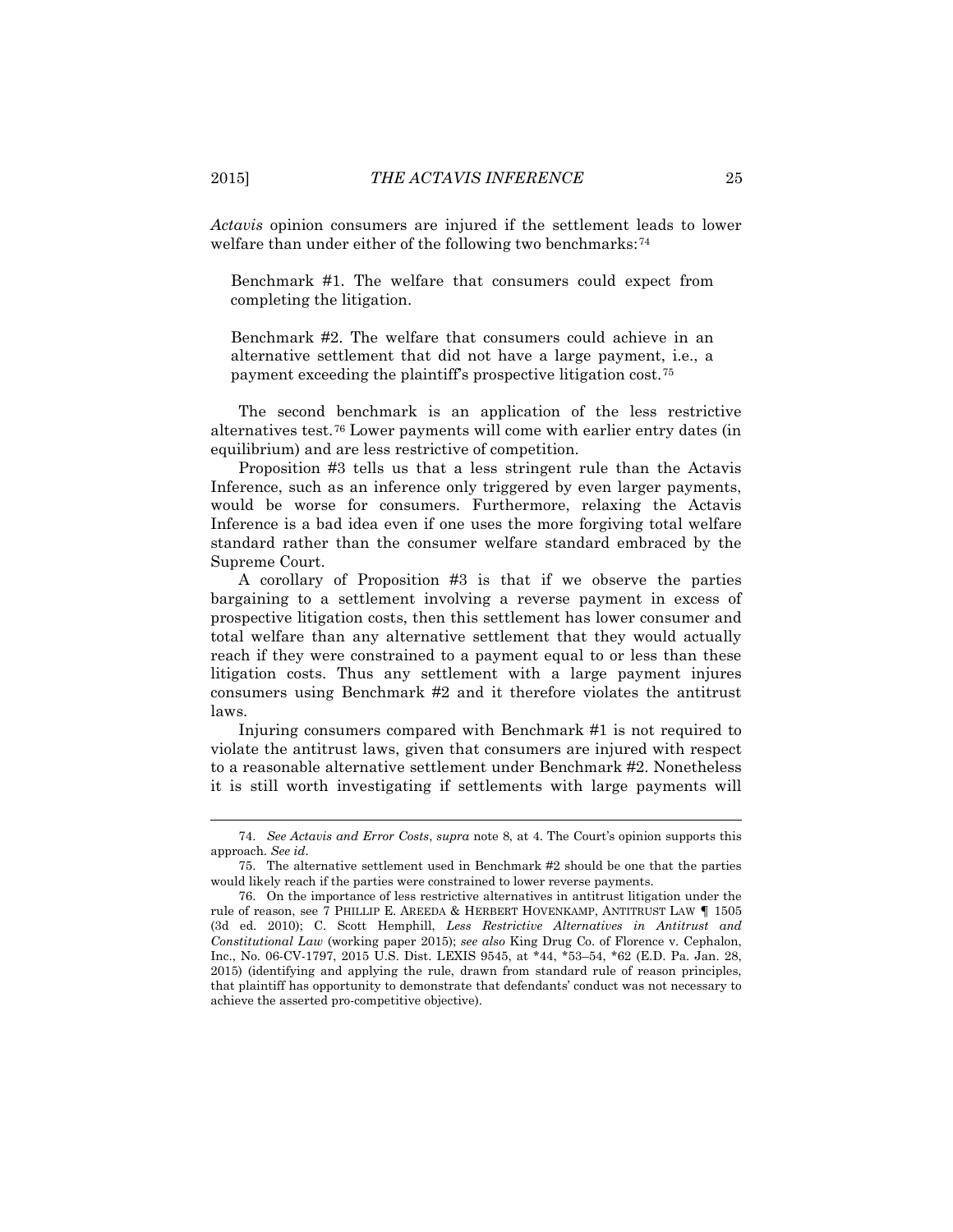injure consumers relative to Benchmark #1. We believe that they typically will, but we have been able to construct a theoretical counterexample in which consumers are better off than with Benchmark #1. Our counterexample requires some rather extreme assumptions: (1) Brand has no bargaining power; (2) Brand gets nearly the entire market during the duopoly period; and (3) There is no increase in quantity between duopoly and free entry.

Our final proposition asserts that typically a settlement with a large reverse payment will also injure consumers compared with Benchmark #1. More specifically: Propositions #4a and #4b say that settlements with payments larger than litigation costs reduce consumer welfare, relative to litigation, under the conditions that apply in practice.<sup>[77](#page-25-0)</sup>

The basic intuition underlying our four propositions is the same as in the monopoly-duopoly model. A payment larger than litigation costs raises the question: why is the brand paying so much? In the monopolyduopoly model, the answer is that Brand is paying to avoid or eliminate duopoly competition. In the multiple generic model, the answer is that Brand is paying to avoid or eliminate competition from multiple generics.

Our analysis further reveals the danger that certain anticompetitive reverse payment settlements will not be caught using the Actavis Inference. This danger is not unique to the case of multiple generic entrants but occurs because the Actavis Inference, by construction, is favorable to antitrust defendants. The reason has to do with the bargaining dynamics of a branded drug maker.

The point is most easily seen in the basic monopoly-duopoly model. If Generic has all the bargaining power—that is, it retains all of the joint gains from settlement—and Brand has none, then a payment that equals litigation cost involves no payment for delay. Because Brand has no bargaining power, the most Brand can get from the settlement is what it could expect from litigation, so the agreed entry date under the settlement equals the expected entry date under litigation. Because Brand has the option to litigate, this is also the least that Brand will accept. Thus, if there are ten years left on the patent and Brand has a 90% chance of winning the lawsuit, it will pay an amount equal to its litigation cost and allow entry at nine years, which equals 90% of ten years. There is no payment for delay in such a settlement. If the settlement involved a payment from Brand to Generic greater than litigation cost, Brand would require some delay in competition beyond the nine years. Hence, payments in excess of litigation cost involve payment for delay.

<span id="page-25-0"></span>77. *See infra* Appendix A.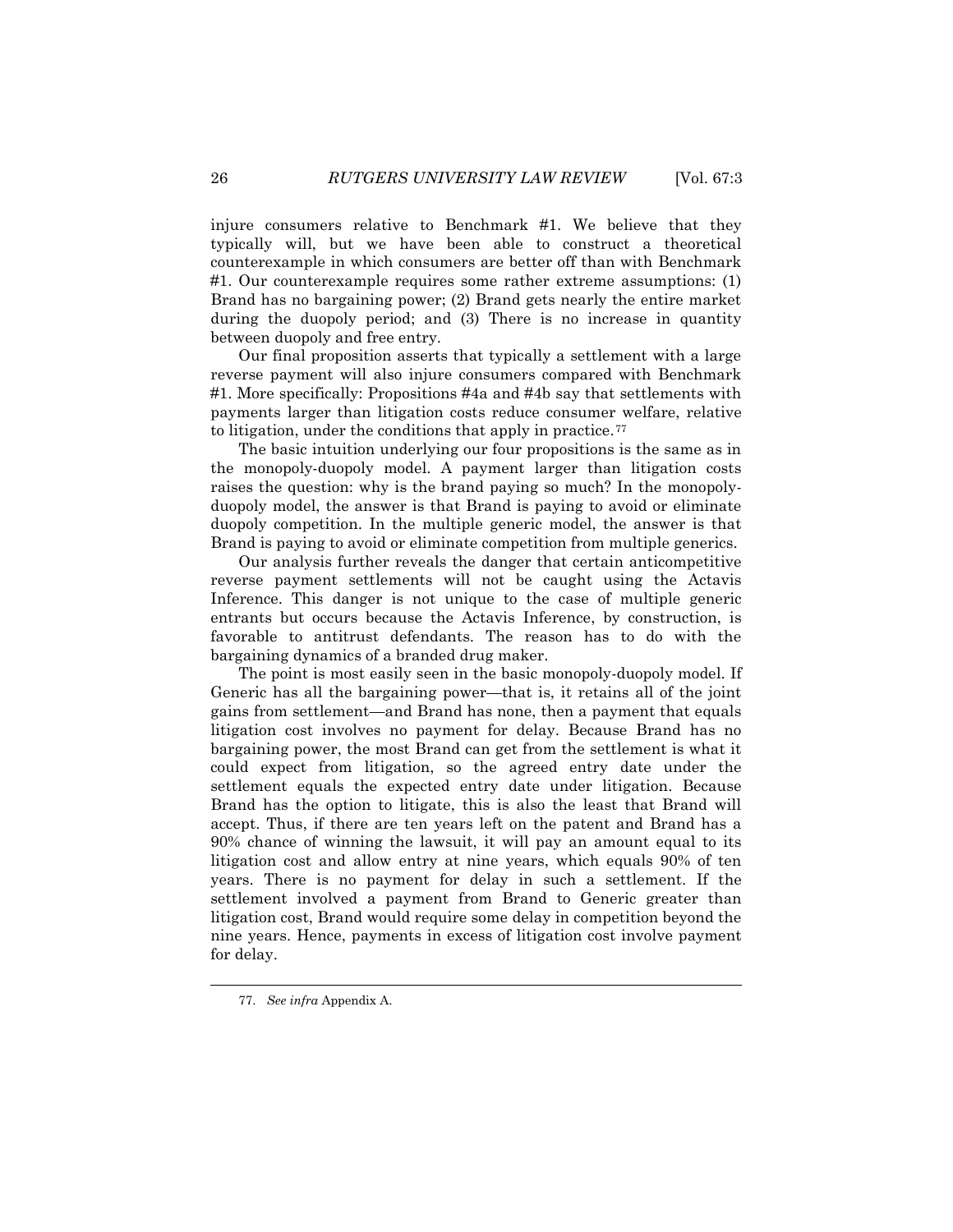Suppose instead that Brand has significant bargaining power, as is likely in practice. In such a case, even a payment just equal to litigation cost would involve a payment for delay. The reason is that while the earliest entry date acceptable to Brand is nine years, given a payment equal to Brand's litigation cost, the latest entry date acceptable to Generic will be something more than nine years—slightly more than 9.2 years in an example discussed by KWGT.[78](#page-26-0) This difference in acceptable entry dates represents a bargaining range. If Brand and Generic split the difference, a version of equal bargaining power, they will agree to an entry date in between—slightly more than 9.1 years. This implies that even though the payment just equals Brand's prospective litigation cost, part of the payment is compensation for a delay of 0.1 years. It follows that payments somewhat less than litigation cost also involve some payment for delay.[79](#page-26-1)

This example illustrates that the Actavis Inference is not sufficiently aggressive to eliminate all anticompetitive settlements. In this context, the Inference essentially assumes that Brand has no bargaining power. This supports our view that antitrust plaintiffs should and do have the ability to challenge reverse payment patent settlements without relying on the Inference.

This analysis does not mean that the Actavis Inference is ineffective. What the Inference accomplishes is to identify and deter the worst anticompetitive settlements. It prevents Brand and Generic from choosing settlements with later entry dates and larger payments—from moving out along the "Ray of Delay," in the terminology of our earlier paper[80—](#page-26-2)thereby injuring consumers by reducing competition.

In the context of multiple generic entry, the effects are more complex because multiple entry broadens the bargaining range, compared to the monopoly-duopoly model. (KWGT also observe an expansion of the bargaining range.[81](#page-26-3)) We speak of a settlement being "minimally acceptable" to Brand (respectively Generic) if it yields Brand (Generic) profits at least as high as expected under litigation. For any given level of payment, the possibility of multiple entry means that Brand would find earlier entry minimally acceptable, compared to the monopoly-duopoly model. Generic would likewise find later entry minimally acceptable.

<sup>78.</sup> *See* KWGT, *supra* note 10, at 91 fig.2.

<span id="page-26-3"></span><span id="page-26-2"></span><span id="page-26-1"></span><span id="page-26-0"></span><sup>79.</sup> *See also* Hemphill, *supra* note 68, at 1594–95 (identifying an allocative harm from settlement, where payment is less than Brand's avoided litigation cost, if Brand has significant bargaining power).

<sup>80.</sup> *Actavis and Error Costs*, *supra* note 8, at 6.

<sup>81.</sup> KWGT, *supra* note 10, at 89.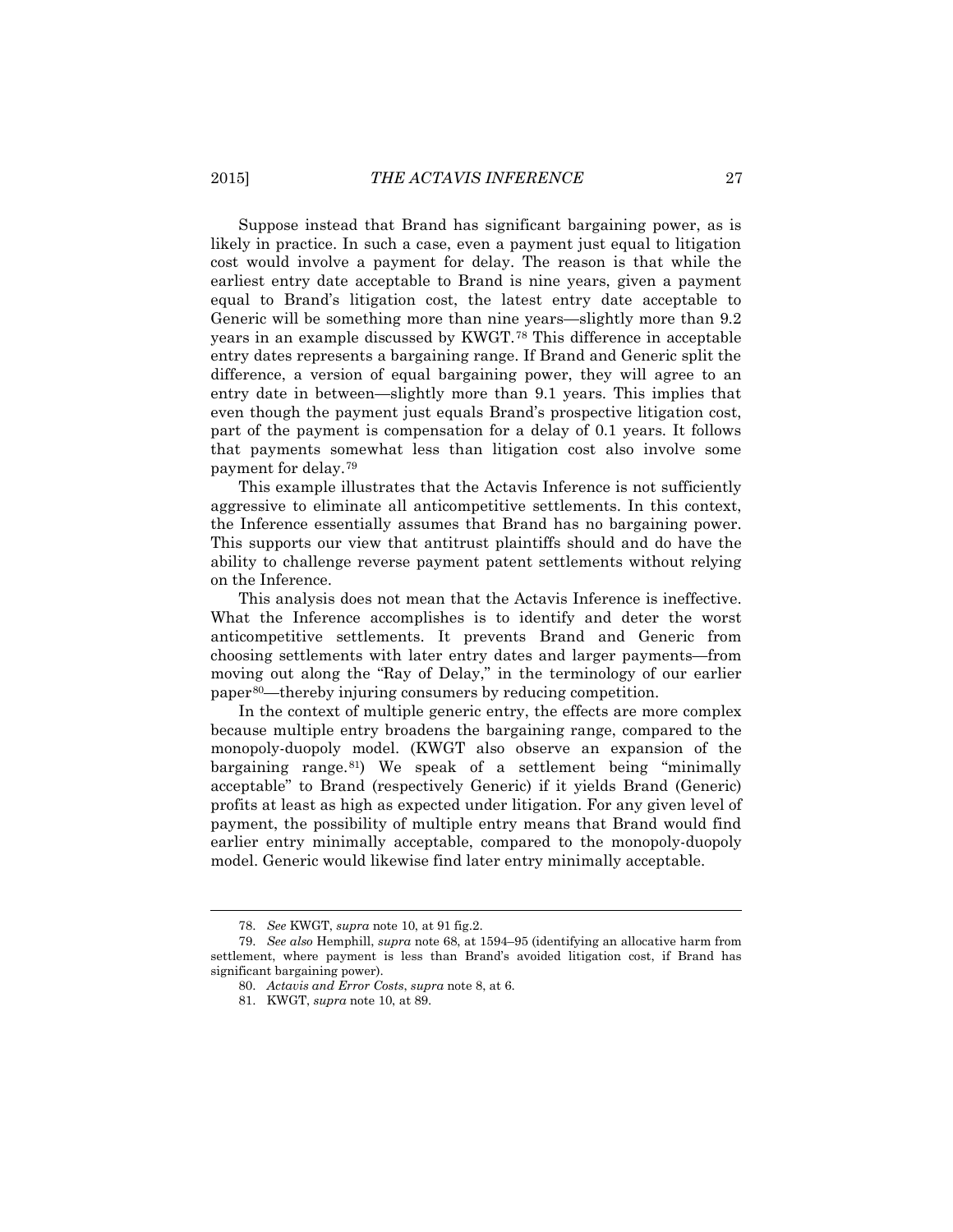If Brand has no bargaining power, it is constrained to enter into a minimally acceptable settlement. Thus, compared to the monopolyduopoly model, it will accept an earlier date for the first generic entrant. Even with zero Brand bargaining power, all the results discussed above, regarding lost competition, reduced welfare, and the bad consequences of a relaxation of the Actavis Inference, fully apply. Indeed, such anticompetitive settlements may occur even in the face of the Inference with relatively low payments at or below prospective litigation cost. In this further respect, the Inference is insufficiently stringent to identify all anticompetitive settlements. However, the higher the reverse payments the more anticompetitive the settlements will be, holding bargaining power and other factors constant.

If Brand has bargaining power, settlements at any given level of payment are worse for consumers than if Brand has no power. The results above all still apply when the Brand has bargaining power and in some respects are strengthened. With a payment equal to litigation cost, a Brand with substantial bargaining power will insist upon a delay (compared to litigation) in the entry of all generics, including the firm it is settling with. For this reason, when Brand has substantial bargaining power, consumer welfare and total welfare will surely become lower in settlement than in litigation even when the inequality conditions of Propositions #4 and #4a are not satisfied. The anticompetitive potential of settlements is exacerbated by the presence of multiple generics when Brand has bargaining power, because Generic's minimally acceptable settlement is later than in a duopoly-monopoly model, and Brand's bargaining power pushes Generic closer to its minimally acceptable settlement.<sup>[82](#page-27-0)</sup>

### C. *Critique of Paper by Kobayashi, Wright, Ginsburg, and Tsai*

KWGT state that in *Actavis* the Court infers "that reverse payments greater than anticipated litigation costs are likely to harm competition" and that "[t]he single-entrant models provide analytical support for the Court's inference."[83](#page-27-1) We agree. Where we part ways is in multiple entrant models (incidentally the actual setting of *Actavis*). In such cases, KWGT believe that the legal rule of *Actavis*—the Actavis Inference—is not well supported by economic analysis. Their conclusion contains three claims:

<span id="page-27-1"></span><span id="page-27-0"></span><sup>82.</sup> For related arguments, see Einer Elhauge & Alex Krueger, *Solving the Patent Settlement Puzzle*, 91 TEX. L. REV. 283, 314 (2012); Hemphill, *supra* note 68, at 1588–94.

<sup>83.</sup> KWGT, *supra* note 10, at 90.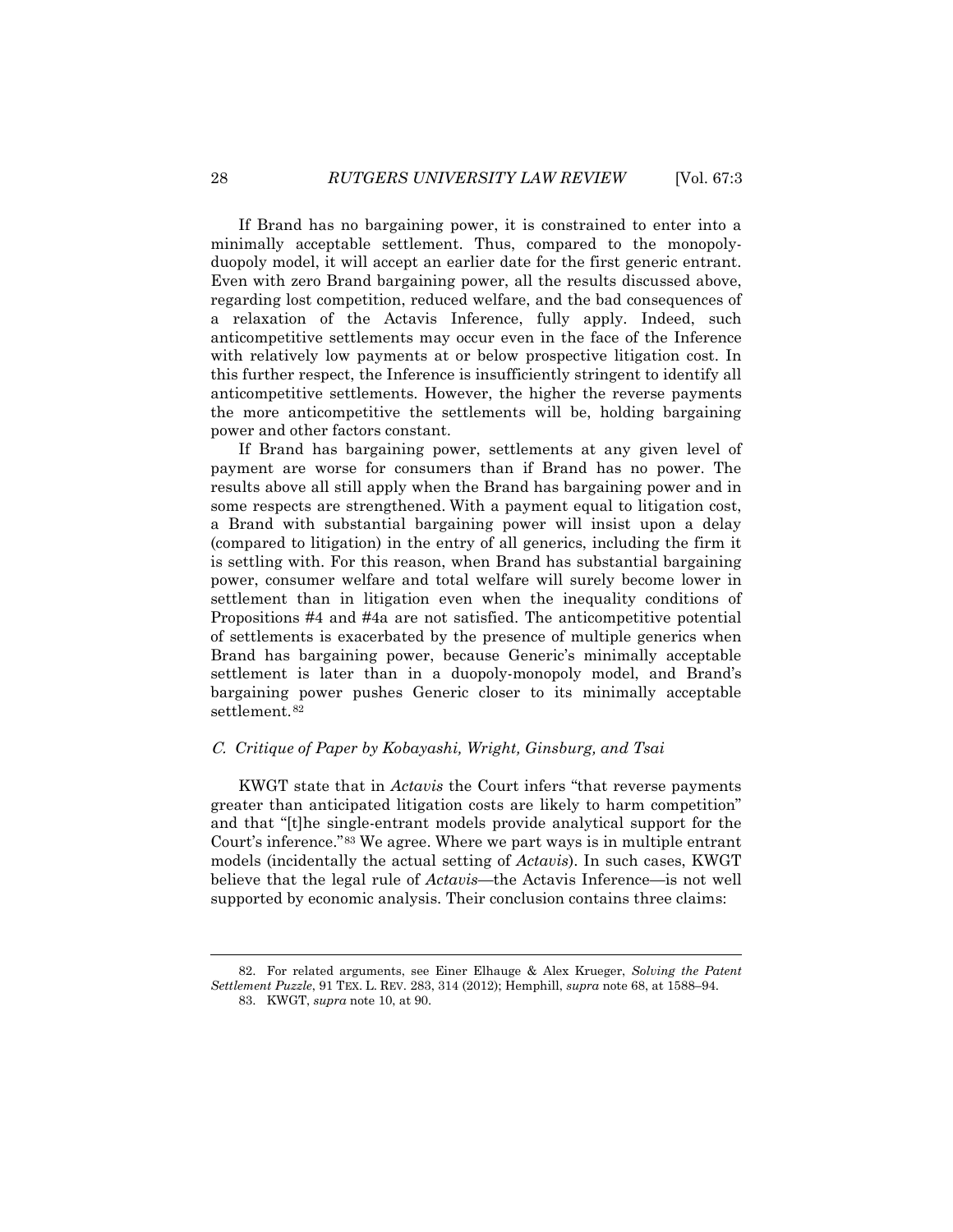The analysis in this article, which incorporates a model that allows for multiple entrants under Hatch-Waxman, shows such a rule will deem some welfare increasing settlements anticompetitive, encourage litigants to use other, potentially more inefficient means to settle, and increase the costs of dynamic Type I errors.[84](#page-28-0)

We show below that each of these three claims is either incorrect. inconsistent with KWGT's own model, or irrelevant to a faithful implementation of the Court's opinion in *Actavis*.[85](#page-28-1)

KWGT's own economic analysis confirms that in the absence of antitrust limits (or under the *Actavis* dissenters' scope of the patent test), Brand and Generic will have the mutual incentive to agree to delay Generic's entry into the market until the expiration of the patent, denying consumers any chance of enjoying the benefits of generic competition until the patent expires. This is exactly the incentive of the parties to move out the Ray of Delay that we described in *Actavis and Error Costs.*[86](#page-28-2) This incentive is illustrated by some early pay-for-delay settlements reached before parties became wary of antitrust liability, <sup>[87](#page-28-3)</sup> and also by some more recent settlements.[88](#page-28-4) Furthermore, KWGT's own economic model supports a more stringent approach to reverse payment settlements than provided by the Actavis Inference. As a result, there is a striking internal contradiction between the results found in KWGT's economic model and their policy conclusions.

As a preface for what follows, we note that all of the economic examples used by KWGT in their article are special cases of the durable duopoly model presented in Appendix A to this article. As a result, the three propositions discussed above and proven in Appendix A with respect to both of our models, also apply to all of KWGT's numerical examples. We now discuss KWGT's three claims.

<sup>84.</sup> *Id.* at 95.

<span id="page-28-1"></span><span id="page-28-0"></span><sup>85.</sup> Our statements below should be understood to be made in the context of the KWGT examples and that of the models in our Appendix. As a result, some statements are starker than we would necessarily make outside the context of these economic models.

<sup>86.</sup> *Actavis and Error Costs*, *supra* note 8, at 6.

<span id="page-28-3"></span><span id="page-28-2"></span><sup>87.</sup> *See, e.g.*, *In re* Ciprofloxacin Hydrochloride Antitrust Litig., 363 F. Supp. 2d 514, 519–20 (E.D.N.Y. 2005).

<span id="page-28-4"></span><sup>88.</sup> For example, the Lamictal and Loestrin settlements discussed above feature entry only in the last six months of the patent term, leaving just enough space for the first-filing generic to exercise exclusivity before patent expiration. For other drugs, the settlement date is timed to correspond to the effective end of the drug product's life due to efforts to switch patients to a new drug prior to generic entry.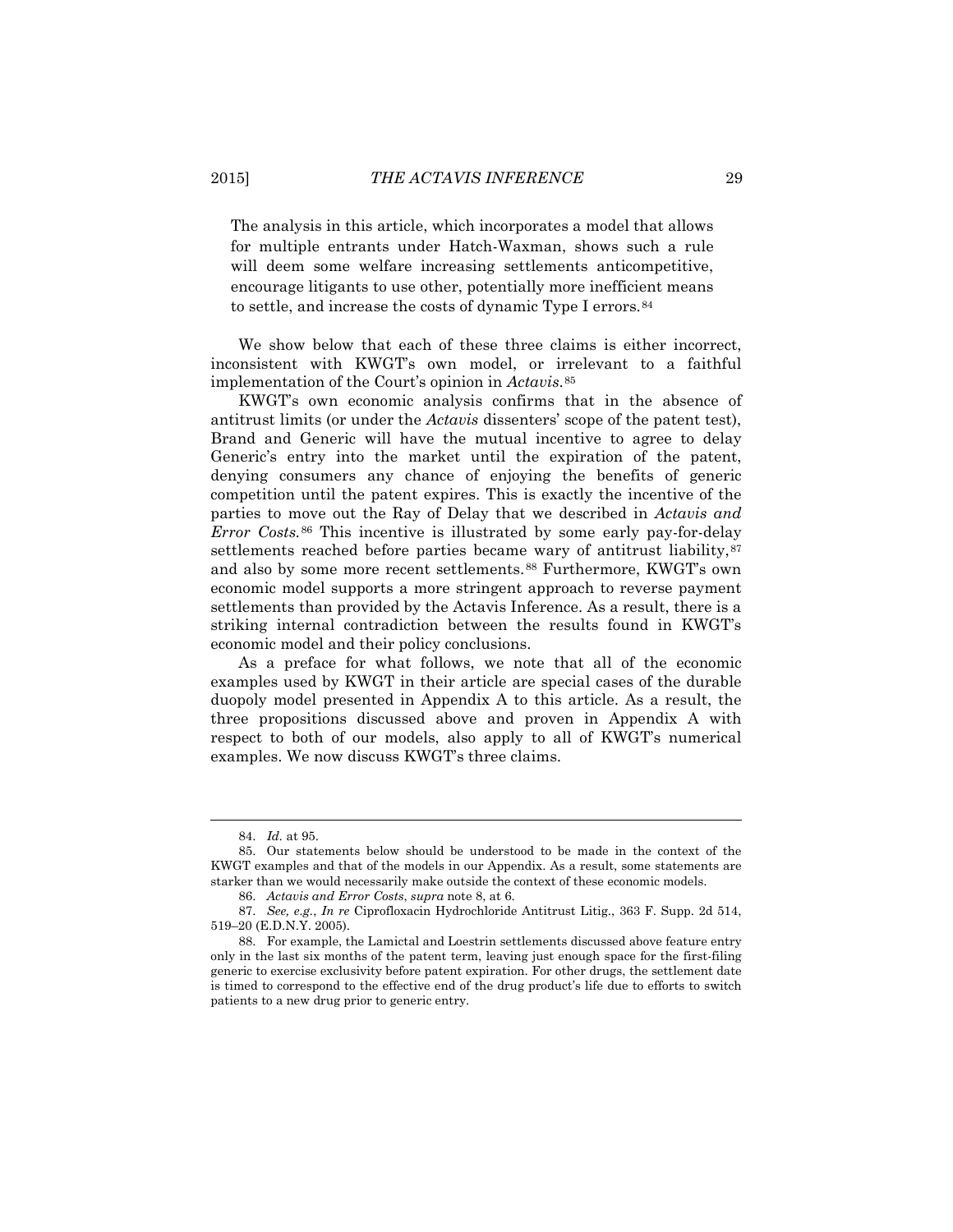### **KWGT Claim #1: The Actavis Inference "will deem some welfare increasing settlements anticompetitive."**

Is Claim #1 a problem for the Actavis Inference? KWGT certainly suggest as much, but as we now show, it is not.

If Claim  $#1$  is referring to consumer welfare, $89$  the standard used by the *Actavis* Court, then the claim flatly contradicts one of KWGT's own findings. In particular, when KWGT analyze the case of reverse payments with multiple generic entrants,[90](#page-29-1) they conclude: "Therefore, all feasible settlements, including those in which there is no reverse payment, generate consumer welfare that is lower than the expected welfare net of litigation costs that would be produced through litigation."[91](#page-29-2)

Regardless of whether Claim #1 refers to total welfare or consumer welfare, Claim #1 does not undermine the Actavis Inference. What does it mean that the Actavis Inference "will deem some welfare increasing settlements anticompetitive"? At most, it means that some feasible welfare increasing hypothetical settlements are banned by the Actavis Inference.[92](#page-29-3) But, the question is not whether *feasible* settlements that would improve welfare are prevented by the Actavis Inference. The question is whether desirable settlements *that would actually be chosen in equilibrium* are prevented by the Actavis Inference. The distinction between feasible outcomes and actual equilibrium outcomes is fundamental to neoclassical economic analysis, yet KWGT fail to make this distinction when they state their conclusion.[93](#page-29-4) This error is fatal to their critique of the Actavis Inference.[94](#page-29-5)

<span id="page-29-5"></span><span id="page-29-0"></span><sup>89.</sup> *See* KWGT, *supra* note 10, at 90 (asserting that a litigation cost benchmark would not "encourage settlements that would increase consumer welfare"); *see also* Joshua D. Wright, Comm'r, Fed. Trade Comm'n, Antitrust Analysis of Reverse Payment Settlements After *Actavis*: Three Questions and Proposed Answers (Oct. 10, 2014) (on file with authors) (making a closely related claim by reference to consumer welfare).

<sup>90.</sup> KWGT, *supra* note 10, at 91–93.

<span id="page-29-2"></span><span id="page-29-1"></span><sup>91.</sup> *Id.* at 93. Based on this statement, the KWGT analysis actually justifies a stronger version of the Actavis Inference, one that would apply to reverse payments smaller than litigation costs.

<span id="page-29-3"></span><sup>92.</sup> We follow KWGT here and refer to settlements that are preferred to litigation by both Brand and Generic as "feasible" settlements. In the economics literature, including the literature on bargaining and negotiations, this concept is referred to as "individually rational."

<span id="page-29-4"></span><sup>93.</sup> In *Actavis and Error Costs*, we made a similar critique of a recent paper by Harris, Murphy, Willig and Wright, who make a similar point to KWGT's. *See* Barry C. Harris, Kevin M. Murphy, Robert D. Willig & Matthew B. Wright, *Activating Actavis: A More Complete Story*, ANTITRUST, Spring 2014, at 83 [hereinafter HMWW]. Both HMWW and KWGT are premised on an expansion of the parties' settlement range, and both criticize the Actavis Inference for banning hypothetical settlements that would not actually be equilibrium settlements if the Actavis Inference were abandoned. The odd thing about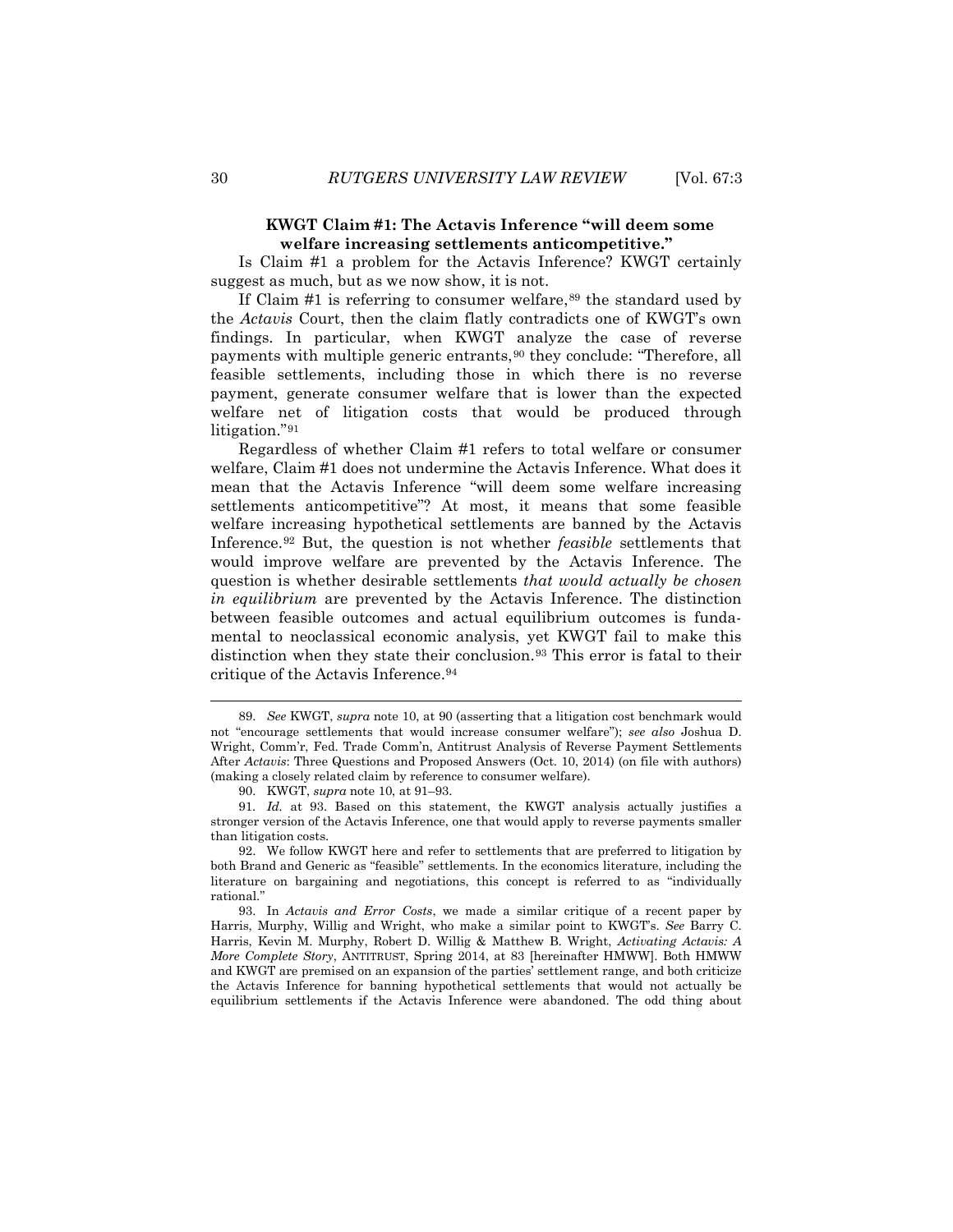Propositions #2 and #3 show that when the reverse payment exceeds the Brand's prospective litigation costs, then the settlement is anticompetitive under Benchmark #2 in *Actavis*. Moreover, Proposition #3 shows that if the Actavis Inference were weakened, or eliminated, then the parties would *choose* settlements with lower consumer and total welfare in our models, and hence in the KWGT model as well.<sup>[95](#page-30-0)</sup> The reason is that allowing a larger reverse payment leads to an equilibrium settlement with later generic entry, which harms consumers and reduces total welfare; in the limit if all reverse payments are allowed, then the equilibrium settlement will delay competition until the patent expires.<sup>[96](#page-30-1)</sup> Thus, once we properly restrict attention to equilibrium settlements, it becomes clear that the presence of multiple generic entrants does not provide a reason to weaken or eliminate the Actavis Inference, regardless of whether consumer welfare or total welfare is the antitrust goal.

## **KWGT Claim #2: The Actavis Inference will "encourage litigants to use other, potentially more inefficient means to settle."**

This claim is a bare assertion, which makes its first appearance in the final sentence of the KWGT paper. The KWGT economic model does not analyze or mention "inefficient means to settle," and we are unable to find any arguments or facts in the KWGT paper that address this point or support this claim. Nonetheless, we pause to address this concern.

If the Actavis Inference applied only to cash settlements, as a few district courts have mistakenly held (see Part III above), then Brand and Generic would indeed be tempted to use noncash payments to transfer

KWGT making this mistake is that they do distinguish between feasible and equilibrium settlements in much of their analysis, yet they fail to do so in their policy conclusions.

<span id="page-30-1"></span>96. In fact KWGT state exactly this fact about equilibrium settlements in the course of their analysis: "If there are no legal constraints upon settlement, then the multiple entry model predicts a set of equilibrium settlements that do not allow early entry and in which reverse payments *X* are 1.5 to more than 18 times the Brand's litigation costs." KWGT Working Paper, *supra* note 10, at 12. All such settlements reduce consumer and total welfare with respect to both Benchmark #1 and Benchmark #2. In their conclusions, however, KWGT focus on feasible and not equilibrium settlements and suggest that it is lamentable that the Actavis Inference does not permit some hypothetically desirable settlements even though these settlements would not arise in equilibrium if the Actavis Inference were abandoned.

<sup>94.</sup> By contrast, our model does not support the conclusion that all feasible settlements reduce consumer welfare.

<span id="page-30-0"></span><sup>95.</sup> These propositions therefore refute KWGT's claim that "using litigation cost as an indicator of an anticompetitive settlement would [not] . . . encourage settlements that would increase consumer welfare." KWGT, *supra* not[e 10,](#page-4-3) at 90. Abandoning the Actavis Inference would lead to equilibrium settlements with lower consumer welfare and total welfare than ones that would obtain under the Actavis Inference.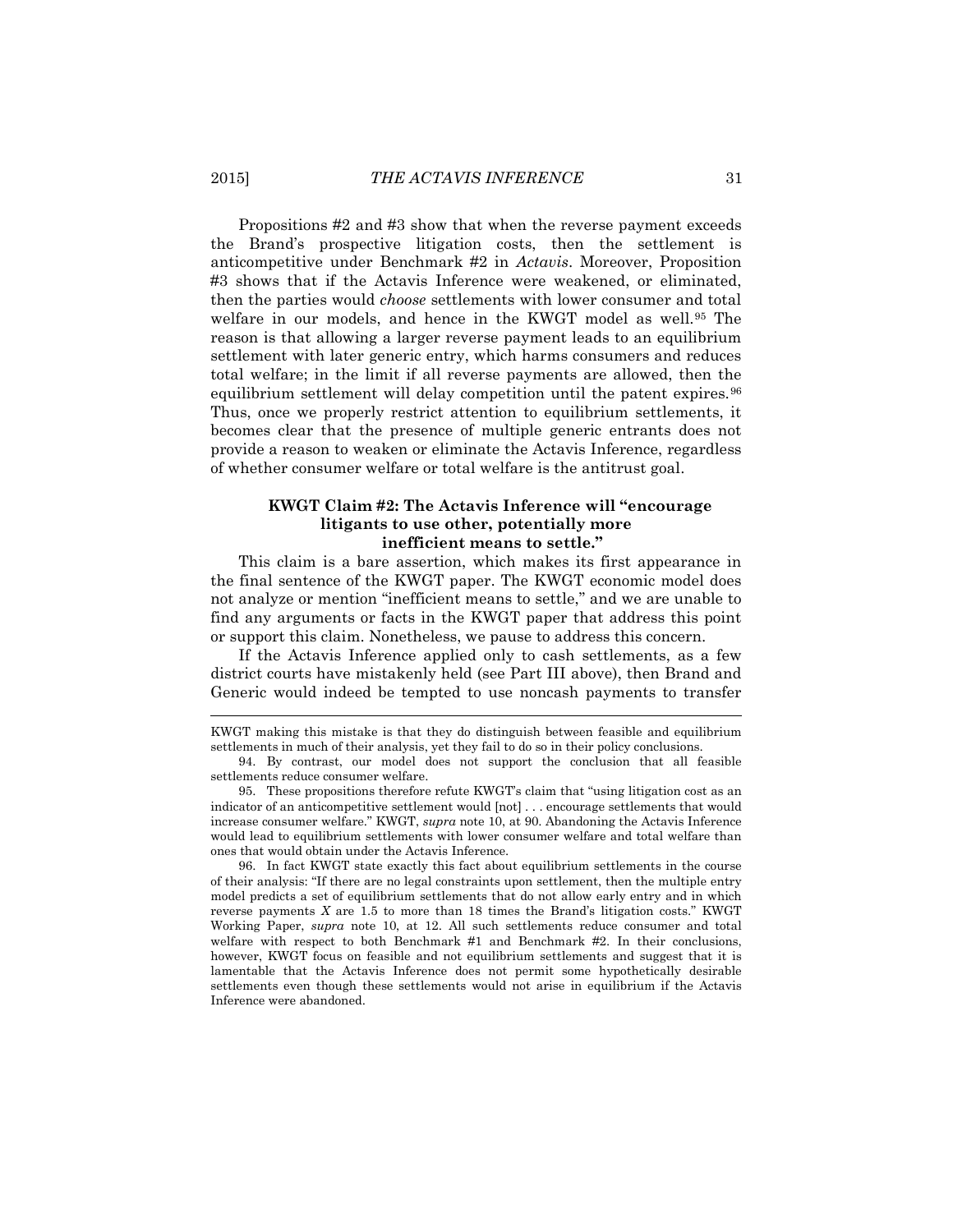value from Brand to Generic. Certainly these noncash means of transferring value could be inefficient. For example, Brand might issue a license to produce another drug on very favorable terms to Generic, even though Generic is not the most capable firm to make and sell that drug. The inefficiencies caused by these noncash transfers of value could well compound the anticompetitive inefficiencies, identified in Propositions #2 and #3, associated with large and unexplained cash payments.

The obvious way to avoid encouraging firms to "use other, potentially more inefficient means to settle" is to apply the Actavis Inference to all forms of consideration, not just cash, as we have explained here and previously. Here again, the economic analysis warns against a cramped or narrow interpretation of the Actavis Inference, the opposite of what KWGT advocate.

## **KWGT Claim #3: The Actavis Inference will "increase the costs of dynamic Type I [false condemnation] errors."**

This claim, like the first claim, is flatly inconsistent with KWGT's own economic analysis. As we noted above, in their model of multiple generic entry, KWGT conclude that "all feasible settlements, including those in which there is no reverse payment, generate consumer welfare that is lower than the expected welfare net of litigation costs that would be produced through litigation."[97](#page-31-0) This statement implies that the Actavis Inference cannot lead to any false antitrust condemnations in their model according to their own analysis. Since all feasible settlements harm consumers, any settlement prevented by the Actavis Inference also would have harmed consumers. Stopping such a settlement is not an error, but rather the correct outcome under antitrust law, under the consumer welfare standard employed by the *Actavis* Court.

Furthermore, we have shown that KWGT's Claim #3 is false in our more general economic model. Our Propositions #2 and #3 establishes that in our models (and thus in the KWGT model) the Actavis Inference will not generate any false antitrust condemnations. In the models, any settlement with a reverse payment in excess of litigation cost is indeed anticompetitive. Brand will only pay more than its litigation cost if doing so reduces the period of time during which consumers benefit from competition by multiple generic firms. In addition, our Proposition #3 shows that weakening the Actavis Inference would lead to outcomes that are worse for consumers.

<span id="page-31-0"></span><sup>97.</sup> KWGT, *supra* note 10, at 93.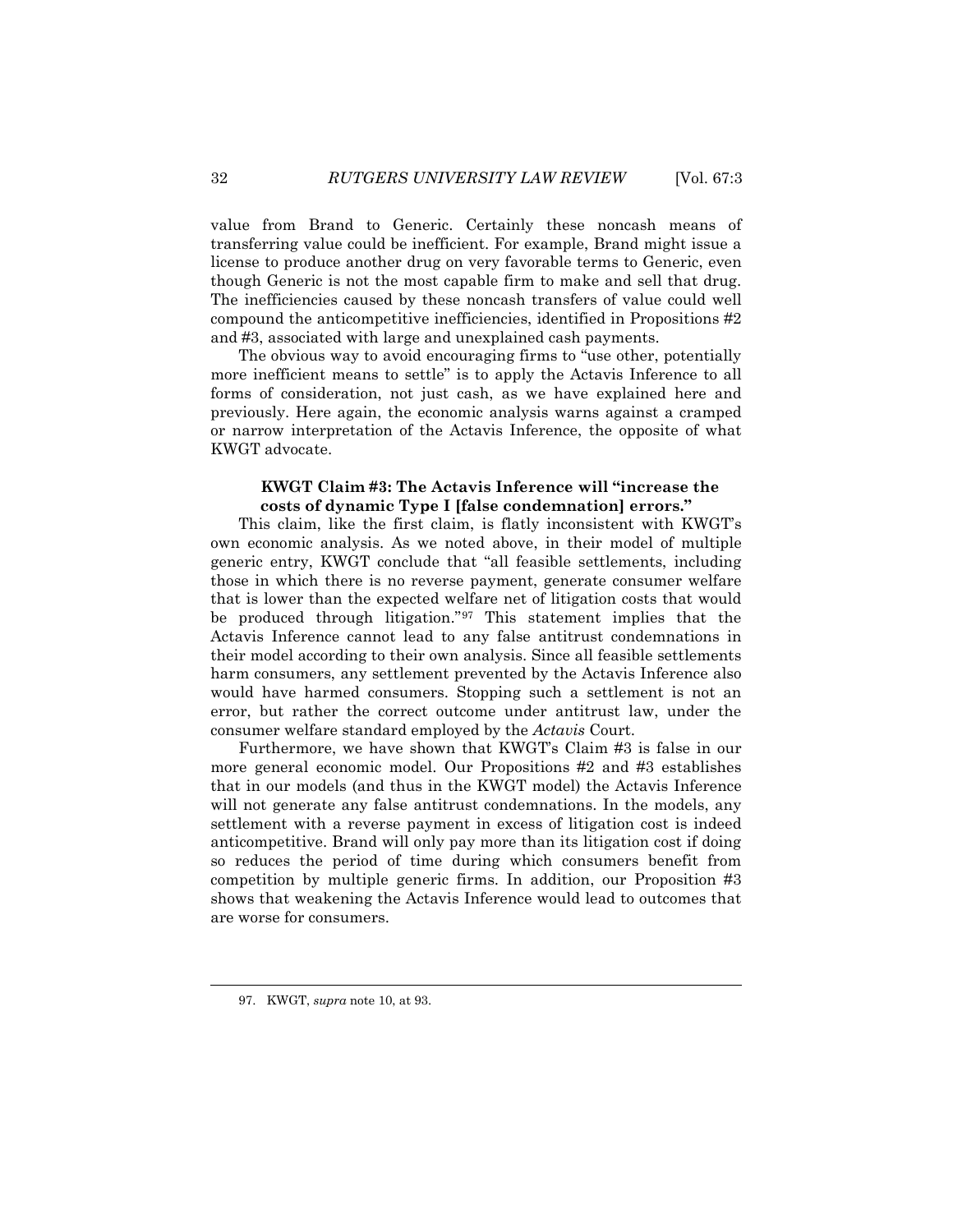## V. THE ROLE OF PATENT VALIDITY AS A SUBSTITUTE FOR THE ACTAVIS **INFERENCE**

We now discuss the role of determinations of patent validity (or infringement[98\)](#page-32-0) in the antitrust assessment of the legality of reverse payment settlements. The Supreme Court clearly stated that "it is normally not necessary to litigate patent validity to answer the antitrust question."[99](#page-32-1) Nonetheless, trial courts handling these antitrust cases will continue to be faced with evidence and arguments regarding patent validity or invalidity. Perhaps the starkest instances arise in antitrust cases where, subsequent to the reverse-payment settlement in question, but prior to the resolution of the antitrust case, the relevant patent is litigated and found to be either valid or invalid. For example, in the *Cipro* case, the patent was subsequently found valid,[100](#page-32-2) and in the *Provigil* case the patent was later found invalid.[101](#page-32-3) A second situation arises if the antitrust court is asked to relitigate the patent case to assess its likely outcome, an unappetizing task disparaged as "turducken" by one court of appeals.[102](#page-32-4)

Our main message here is straightforward: the correct antitrust analysis must be based on what was reasonably known to the parties about patent validity and infringement *at the time they entered into their settlement.* Stated differently, the antitrust analysis of a reverse-payment settlement should be made on an *ex ante* basis, as of the date of the settlement itself. A subsequent finding of patent invalidity does not imply that there was an antitrust violation, regardless of the presence or size of a reverse payment. Nor does a subsequent finding of patent infringement imply there was no antitrust violation despite a large and unexplained reverse payment.[103](#page-32-5)

<span id="page-32-0"></span><sup>98.</sup> Our analysis in this Part generally applies to noninfringement, but we focus on validity for simplicity.

<sup>99.</sup> *Actavis,* 133 S. Ct. at 2236.

<span id="page-32-2"></span><span id="page-32-1"></span><sup>100.</sup> *In re* Ciprofloxacin Hydrochloride Antitrust Litig., 261 F. Supp. 188, 197 (E.D.N.Y. 2003) (reporting unsuccessful post-settlement challenges to the patent including, *inter alia*, Bayer AG v. Schein Pharm., Inc., 301 F.3d 1306 (Fed. Cir. 2002)).

<span id="page-32-3"></span><sup>101.</sup> Apotex, Inc. v. Cephalon, Inc., No. 06-CV-2768, 2011 WL 6090696 (E.D. Pa. 2011), *aff'd*, 500 F. App'x 959 (Fed. Cir. 2013) (holding patent invalid and unenforceable, by same judge considering antitrust challenges to the settlement); *see also In re* Tamoxifen Citrate Antitrust Litig., 466 F.3d 187, 193 (2d Cir. 2005) (discussing instance where patent was invalidated by district court before settlement).

<span id="page-32-4"></span><sup>102.</sup> FTC v. Watson Pharm. Inc., 677 F.3d 1298, 1315 (11th Cir. 2012), *rev'd on other grounds*, *Actavis*, 133 S. Ct. 2223 (2013).

<span id="page-32-5"></span><sup>103.</sup> In Appendix B, we develop this point further, presenting an error-cost analysis of the Actavis Inference. As explained there, KWGT's error-cost analysis is fundamentally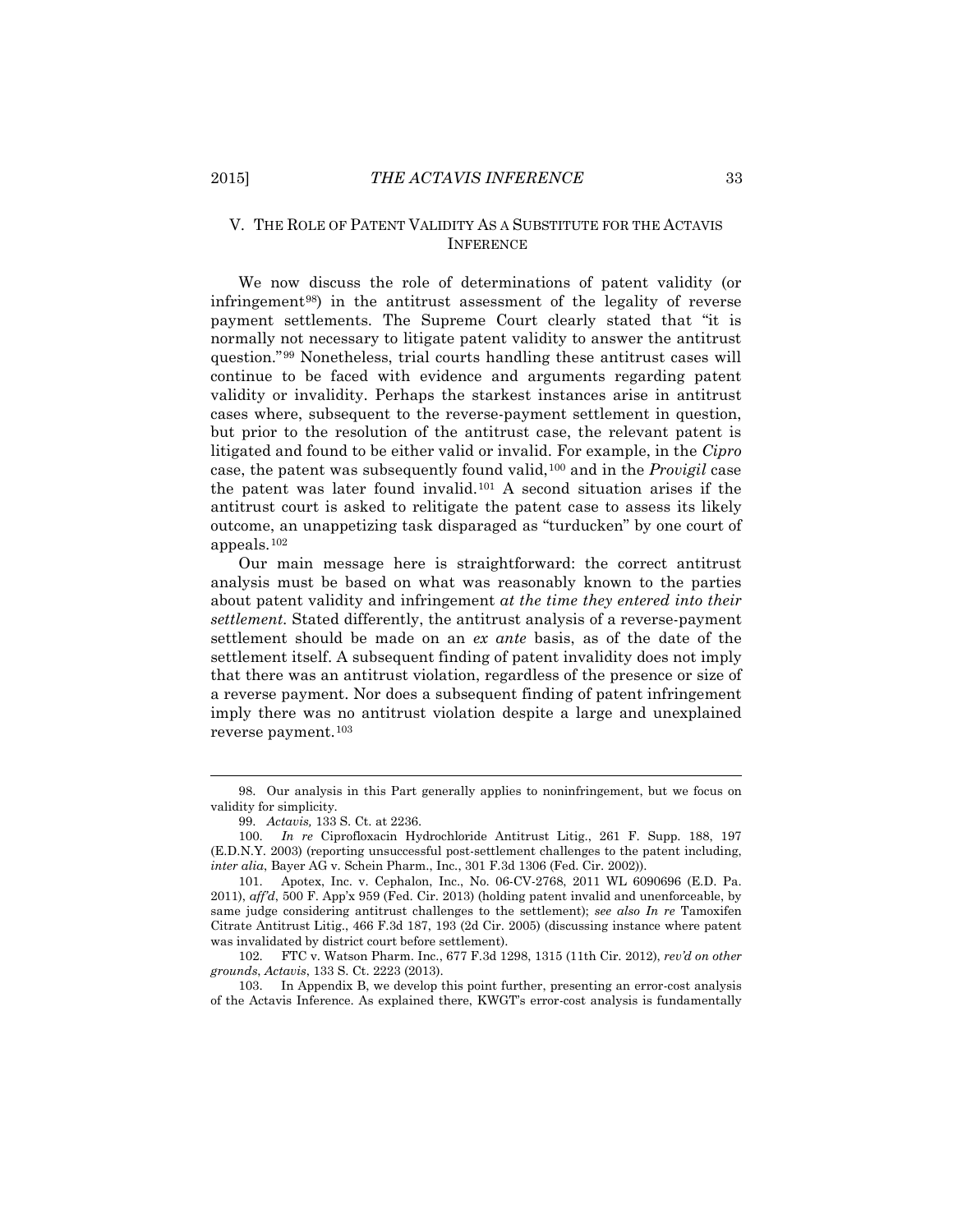The Supreme Court adopted an *ex ante* approach in *Actavis,* which held that settling by paying to avoid the risk of competition, i.e., the risk of losing the patent case, is an antitrust violation.<sup>[104](#page-33-0)</sup> That risk is assessed at the time of the settlement; it would make no sense to evaluate such "risk" after the patent has been found valid or invalid. The very notion of "risk" here is an *ex ante* concept.

The best information the antitrust court has regarding the parties' *ex ante* beliefs about patent validity and infringement is likely to come from the terms of the agreement they reached.[105](#page-33-1) A large and unexplained payment is a strong signal that the patent holder had substantial doubts that it would win the underlying patent litigation. As put by the Court: "In a word, the size of the unexplained reverse payment can provide a workable surrogate for a patent's weakness, all without forcing a court to conduct a detailed exploration of the validity of the patent itself."[106](#page-33-2) Moreover, as we noted in *Activating Actavis*, even a reliable determination that a patentee was likely to win its patent case does not answer the liability question, since a patentee may make a large payment to eliminate even a small probability of losing its case.[107](#page-33-3)

To illustrate why the antitrust analysis of patent settlements must be done on an *ex ante* basis, consider a garden variety patent license in which Firm A licenses its patent to its sole rival, Firm B. Under this license, Firm B pays running royalties to Firm A based on the number of units Firm B produces. The patent license raises Firm B's marginal costs and thus raises the prices charged by both firms to consumers. Suppose that Firm A's patent is subsequently found to be invalid. Unquestionably, the patent license led to higher prices, which harmed consumers. Unquestionably, Firm A derived benefits from a patent that was later found invalid. Yet it would be a mistake to conclude that the patent license violated antitrust law. To do so would open up most patent licenses to subsequent antitrust challenge, a highly undesirable outcome

flawed, since it starts from an incorrect notion of what constitute Type I and Type II errors in the antitrust assessment of a patent settlement.

<span id="page-33-0"></span><sup>104.</sup> The Court wrote that settling "to prevent the risk of competition" is "the relevant anti-competitive harm." *Actavis*, 133 S. Ct. at 2236. The European Court of Justice has also adopted an *ex ante* approach, writing that "the anti-competitive nature of [AstraZeneca's] acts must be evaluated at the time those acts were committed." AstraZeneca v. Commission, Case C-45710 P, December 6, 2012.

<span id="page-33-3"></span><span id="page-33-2"></span><span id="page-33-1"></span><sup>105.</sup> Information about patent strength known to the parties at the time of settlement, such as a prior judicial determination of validity or internal analyses identifying the weakness of the patent, might be a useful additional source of inference for the factfinder in cases where the facts evincing payment are ambiguous.

<sup>106.</sup> *Actavis*, 133 S. Ct. at 2236–37.

<sup>107.</sup> *Activating Actavis*, *supra* note 7, at 19.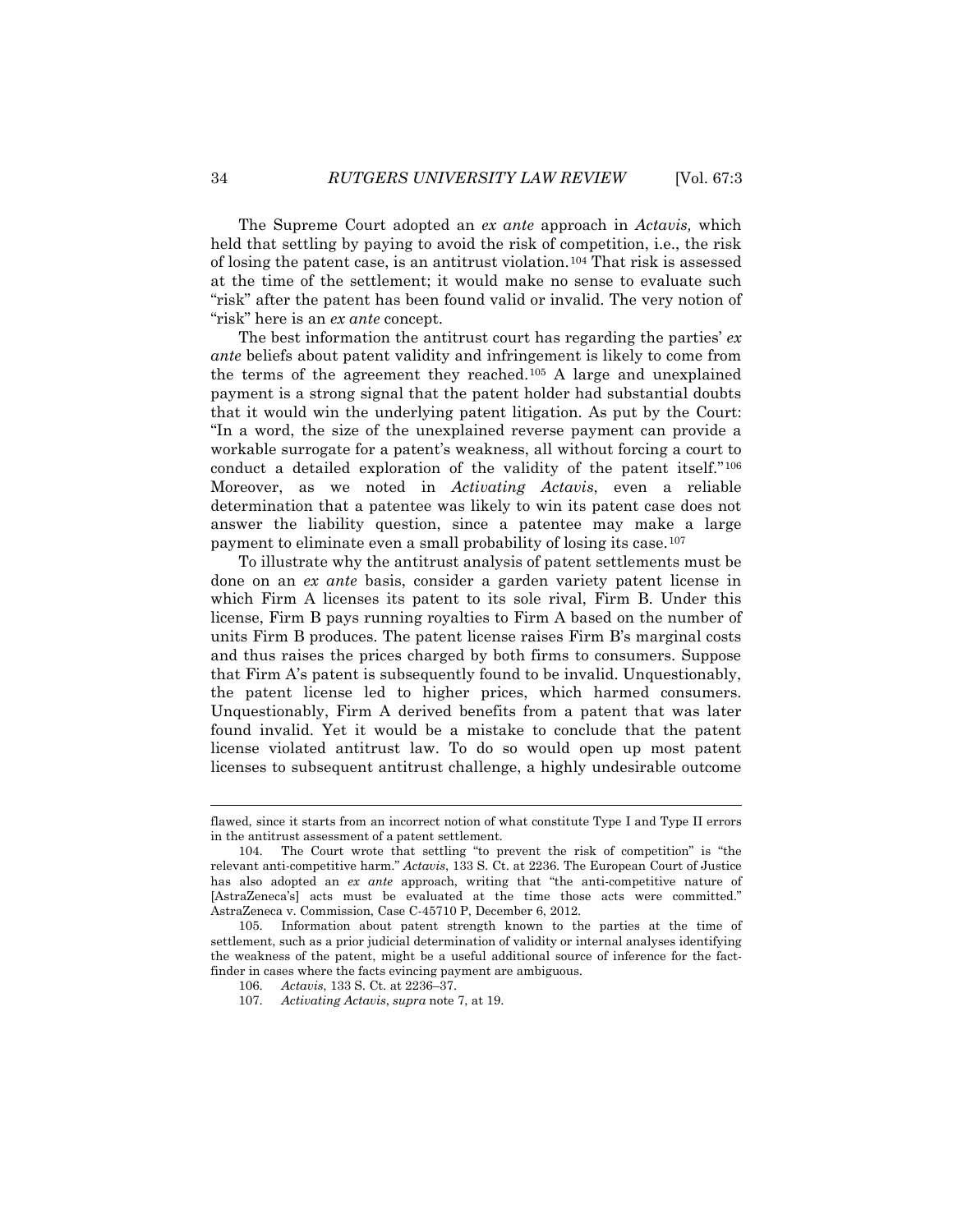and one that is obviously contrary to antitrust law.[108](#page-34-0) The only exception would be one where the patentee knew from the onset that the patent was invalid.[109](#page-34-1)

The antitrust analysis of this garden variety license is done on an *ex ante* basis, based on the *information available to Firm A and Firm B when they signed the license*. Presumably, Firm B only agreed to pay running royalties to Firm A because Firm B believed there was some chance that Firm A would win if Firm A sued Firm B for patent infringement. Indeed, we would expect the negotiated royalty rate to reflect the strength of Firm A's patent. There is no basis to believe that Firm B paid "too high" a running royalty rate, and thus no basis to believe that the license harmed consumers. A subsequent determination that the patent is invalid does not change the proper, *ex ante*, antitrust analysis of the license. This same principle applies to reverse-payment settlements evaluated using the Actavis Inference.

There is an important lesson here for courts. The "turducken" approach of litigating the patent is not just costly, but largely beside the point when determining whether a reverse payment settlement violates the antitrust laws. The antitrust question has to do with whether competition was likely to have been reduced by the settlement, based on the information available to the parties at the time they settled their patent litigation. Relying instead on subsequent patent validity findings carries a heavy risk of hindsight bias.

### VI. CONCLUSION

We believe that our discussion has made several propositions clear.

First, nothing in either the *Actavis* decision or common sense indicates that noncash payments should be immunized from the Actavis Inference. To immunize such payments would completely undermine the Supreme Court's ruling. To be sure, noncash payments might sometimes be more difficult to evaluate, but federal judges have considerable experience in placing value on goods or services other than cash.

Second, no-authorized-generic provisions are a noncash form of value transfer that should count just as much as cash in determining the existence of a payment for delay. Indeed, to the extent that a no-AG provision differs from a cash payment, it is *more* anticompetitive. The

<span id="page-34-1"></span><span id="page-34-0"></span><sup>108.</sup> *See* Valley Drug Co. v. Geneva Pharm., Inc., 344 F.3d 1294, 1306–07 (11th Cir. 2003) (pay-for-delay settlement not unlawful per se simply because patent in question was subsequently found invalid: "We hold that the mere subsequent invalidity of the patent does not render the patent irrelevant to the appropriate antitrust analysis.").

<sup>109.</sup> *Id.* at 1307–09.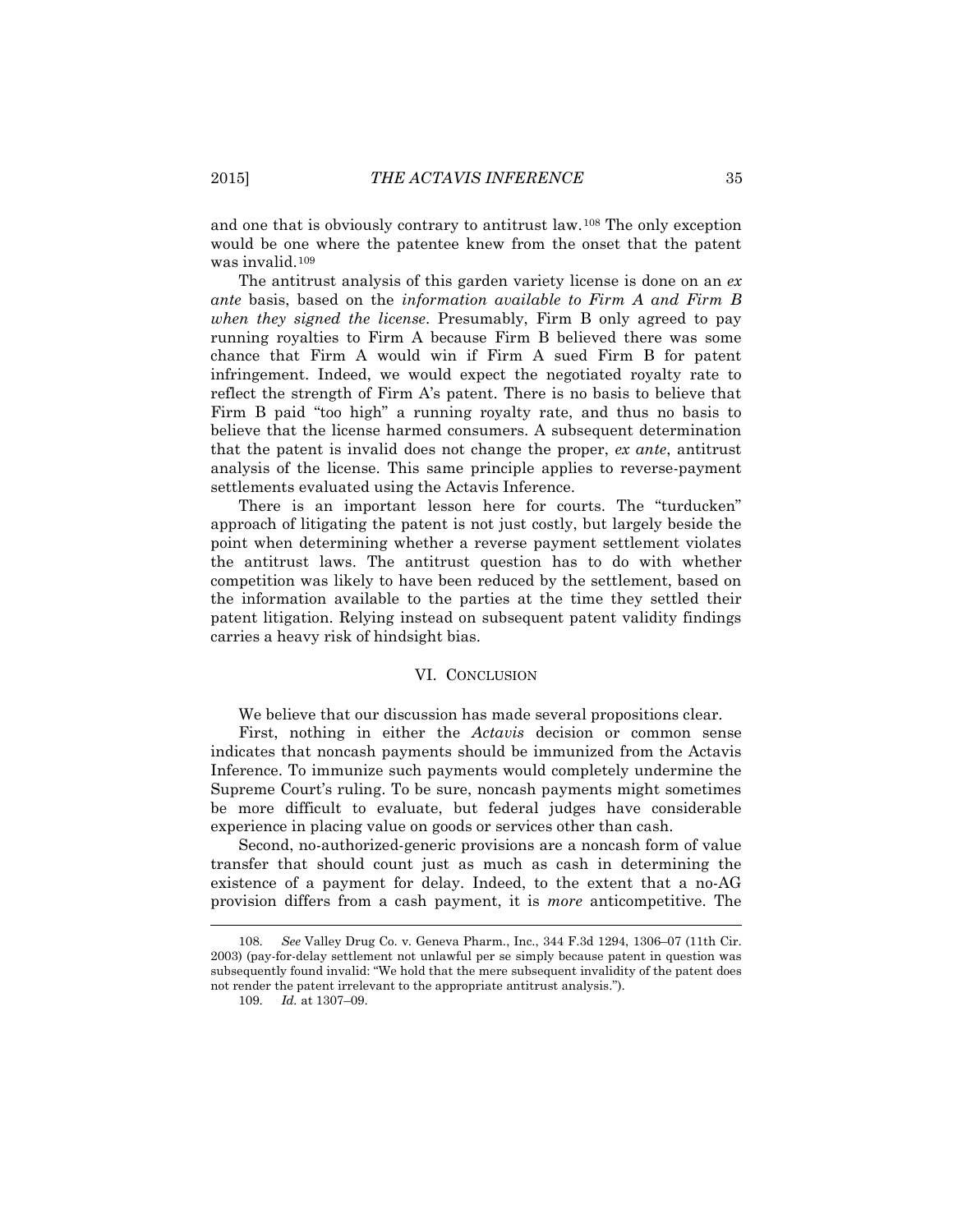cash payment is simply a wealth transfer from the brand to the generic, while the no-AG provision operates as an additional anticompetitive market division.

Third, the Actavis Inference is at least as important when there are multiple generic entrants than when there is just a single generic entrant. This comports with common sense, and we have established this conclusion in a suitable economic model.

Fourth, litigating the patent is not only costly and unnecessary for the antitrust case, but largely beside the point and carries with it a substantial risk of hindsight bias. A large reverse payment is a surer sign of antitrust violation than a finding of patent invalidity. And, a finding of patent validity should not immunize the parties from antitrust violation.

Finally, our analysis indicates that the Actavis Inference is not the only way for a plaintiff to prove its case. The Actavis Inference will fail to capture some anticompetitive pay-for-delay agreements with payments less than anticipated litigation costs. This indicates that plaintiffs should be given the opportunity to establish through other means that a patent settlement is anticompetitive even if the Actavis Inference does not apply.

This conclusion is consistent the *Actavis* decision. Nothing in the decision immunizes from antitrust scrutiny settlements involving payment less than anticipated litigation costs. An antitrust challenge to such a settlement could succeed, without the benefit of the Actavis Inference, if the antitrust plaintiff is able to establish through other means that the settlement led to a delay in generic entry, and thus is anticompetitive. In other words, the *Actavis* decision did not create a safe harbor for settlements involving reverse payments smaller than anticipated litigation costs.

## APPENDIX A: ECONOMIC MODEL WITH MULTIPLE GENERIC ENTRANTS

We denote the Brand by *B* and the Generic, a first ANDA filer, by *G*. The remaining patent lifetime is *T*. For simplicity, we assume no time discounting. Brand places a probability *P* on winning the patent litigation, i.e., that the patent will be found valid and infringed. Both Brand and Generic are assumed to be risk neutral. The exclusivity period for the first ANDA filer is denoted by *H* (for half-year). Generic receives this exclusivity period if it litigates and wins, or if it settles.

Monopoly profits for Brand are denoted by  $M_B$ . Duopoly profits for Brand are denoted by  $D_B$ . Profits for Brand following multiple generic entry, which we refer to as "free entry," are denoted by  $F_B$ . Duopoly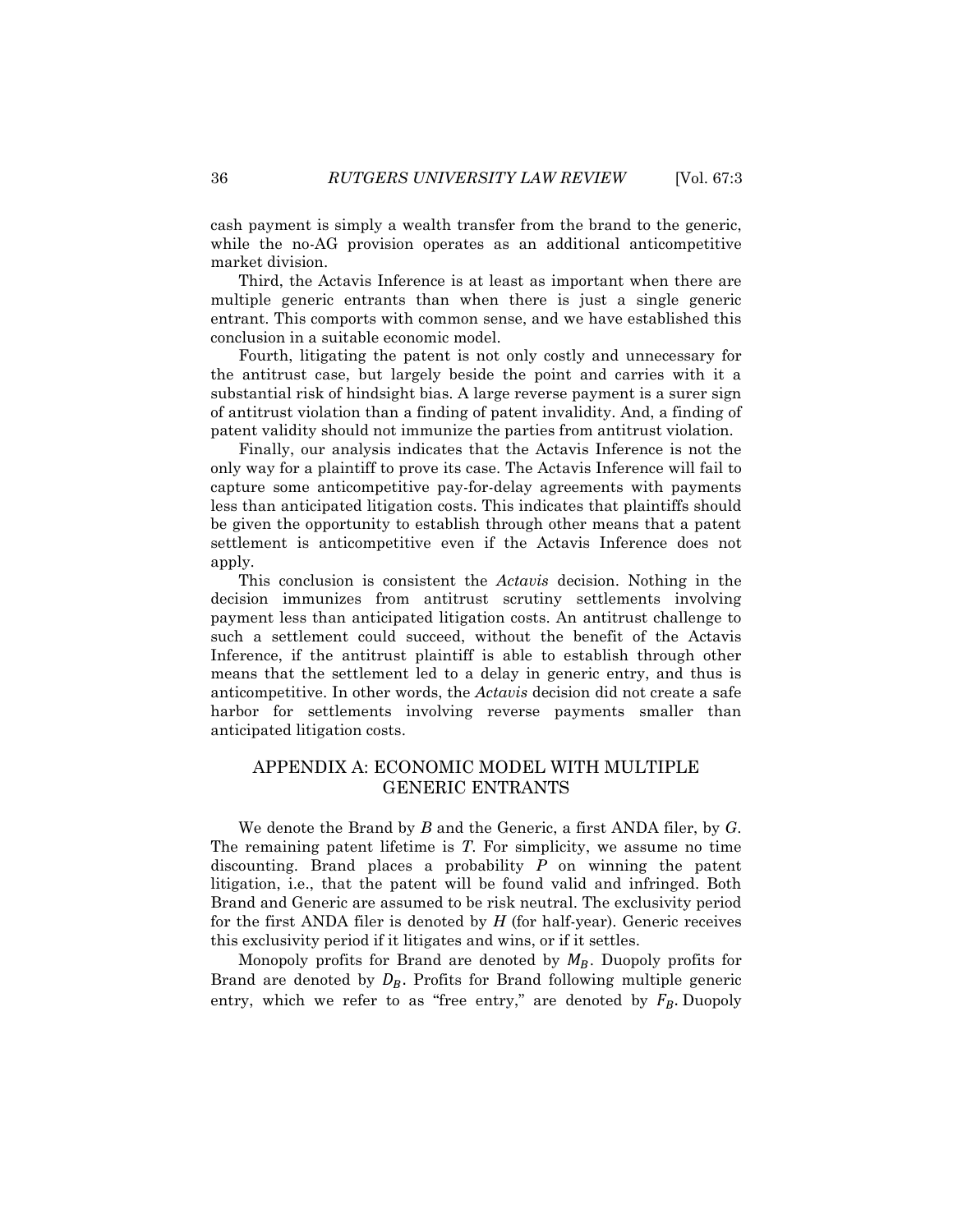profits for Generic are  $D_G$ . Profits for Generic following multiple generic entry are denoted by  $F_G$ . All profit and consumer surplus measures are flows per unit time. We assume that the combined profits of Brand and Generic are higher under monopoly than duopoly, and higher under duopoly than under free entry:  $M_B > (D_B + D_G) > (F_B + F_G)$ .

Consumer surplus is higher under free entry,  $F_S$ , than under duopoly,  $D_s$ , and higher under duopoly than under monopoly,  $M_s$ , i.e.,  $F_S > D_S > M_S$ . Total welfare, i.e., profits plus consumer surplus, is higher under free entry than under duopoly, and higher under duopoly than under monopoly.

Brand and Generic can settle or litigate. Litigation costs for Brand and Generic are  $C_B$  and  $C_G$ . A settlement involves two parameters: the entry date *E* for Generic and a reverse payment *X* made by Brand to Generic.[110](#page-36-0) Since we are interested in the impact of allowing for multiple generic entry, we look at settlements that leave sufficient time for multiple generic entry to occur. This requires that  $E + H < T$ . If  $E > T -$ H there is no time prior to patent expiration for entry by other generics, so the monopoly-duopoly model and analysis apply.

## SETTLEMENT  $[E, X]$  WITH MULTIPLE GENERIC ENTRANTS: 180-DAY DUOPOLY

In this section we present and analyze our 180-day duopoly model of multiple generic entry in which we assume that Generic receives the exclusivity period *H* following a settlement, with additional generic firms entering the market after that exclusivity period ends. In practice, in many or even most cases, the assumption that further generic entry will occur following a settlement and the 180-day exclusivity period is empirically correct. For example, in five of the seven drugs with pay-fordelay litigation discussed in Part IV, there were additional entrants poised to enter, prior to patent expiration, following the expiration of the 180 days. In the remaining two, the first filer's entry date was 180 days prior to patent expiration, and no additional pre-expiration entry was possible.

This is *not* the assumption made by KWGT. They assume instead that there is no additional generic entry prior to patent expiration following a settlement, even if there is time left on the patent for such entry to occur after the end of the 180 days. Instead, they assume there is

<span id="page-36-0"></span><sup>110</sup> The reverse payment *X* in our model should be interpreted as net of any consideration flowing from Generic to Brand. In the language of  $Actavis$ ,  $X - C_B$  is the "unexplained" payment from Brand to Generic.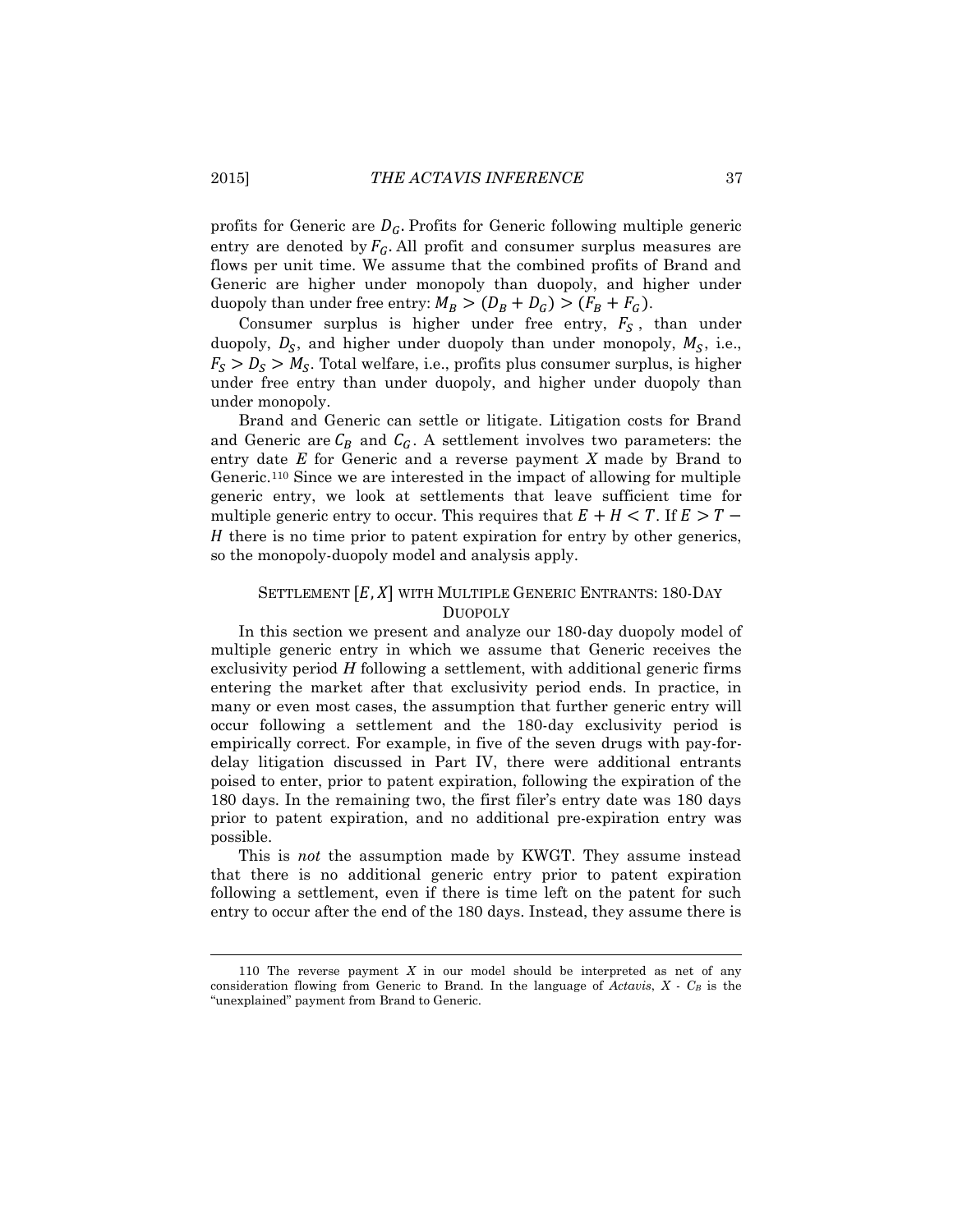durable duopoly. We consider that situation in our durable duopoly model subsequently.

Table 1 gives the expected time spent in monopoly, duopoly, and free entry during the patent period under litigation and under the settlement  $[E, X]$  in the 180-day duopoly model.

| Table 1: 180-day | <b>Expected Period of Time</b> |             |
|------------------|--------------------------------|-------------|
| Duopoly Model    |                                |             |
|                  | Litigation                     | Settlement  |
| Monopoly         | PΤ                             |             |
| Duopoly          | $(1-P)H$                       |             |
| Free entry       | $T - PT - (1 - P)H =$          | $T - E - H$ |
|                  | $(1-P)(T-H)$                   |             |

### *Combined Profits from Eliminating Competition*

If Brand and Generic bargain efficiently without any antitrust constraints other than the scope-of-the-patent test, they will select *E* to maximize their combined profits, with *X* determining how those profits are split between Brand and Generic. This implies that  $E = T$ , so generic entry does not occur prior to the expiration of the patent. This yields combined profits of  $TM_B$ . Litigating yields combined profits of:

$$
PTM_{B} + (1 - P)H(D_{B} + D_{G}) + (1 - P)(T - H)(F_{B} + F_{G}) - C_{B} - C_{G}.
$$

The additional profits available from settling and preventing generic entry for the lifetime of the patent are the difference between these two expressions, which is equal to

$$
(1-P)T(M_B - D_B - D_G) + (1-P)(T-H)(D_B + D_G - F_B - F_G) + C_B + C_G
$$

The first term represents the extra profits from monopoly rather than duopoly, in the event that the patent does not hold up in litigation. The second term reflects the extra profits from duopoly rather than free entry, after the 180-day exclusivity period ends, in the event that the patent does not hold up in litigation. The final two terms are the savings on litigation costs from settling. The first term is unchanged from the monopoly to duopoly model. The second term only arises with multiple generic entrants, which lowers the profits to Brand and Generic in comparison with duopoly. Since this term is positive, we have:

**Proposition #1**: *The incentives of Brand and Generic to enter into an anticompetitive settlement delaying generic entry are greater with multiple generic entrants than with one generic entrant.*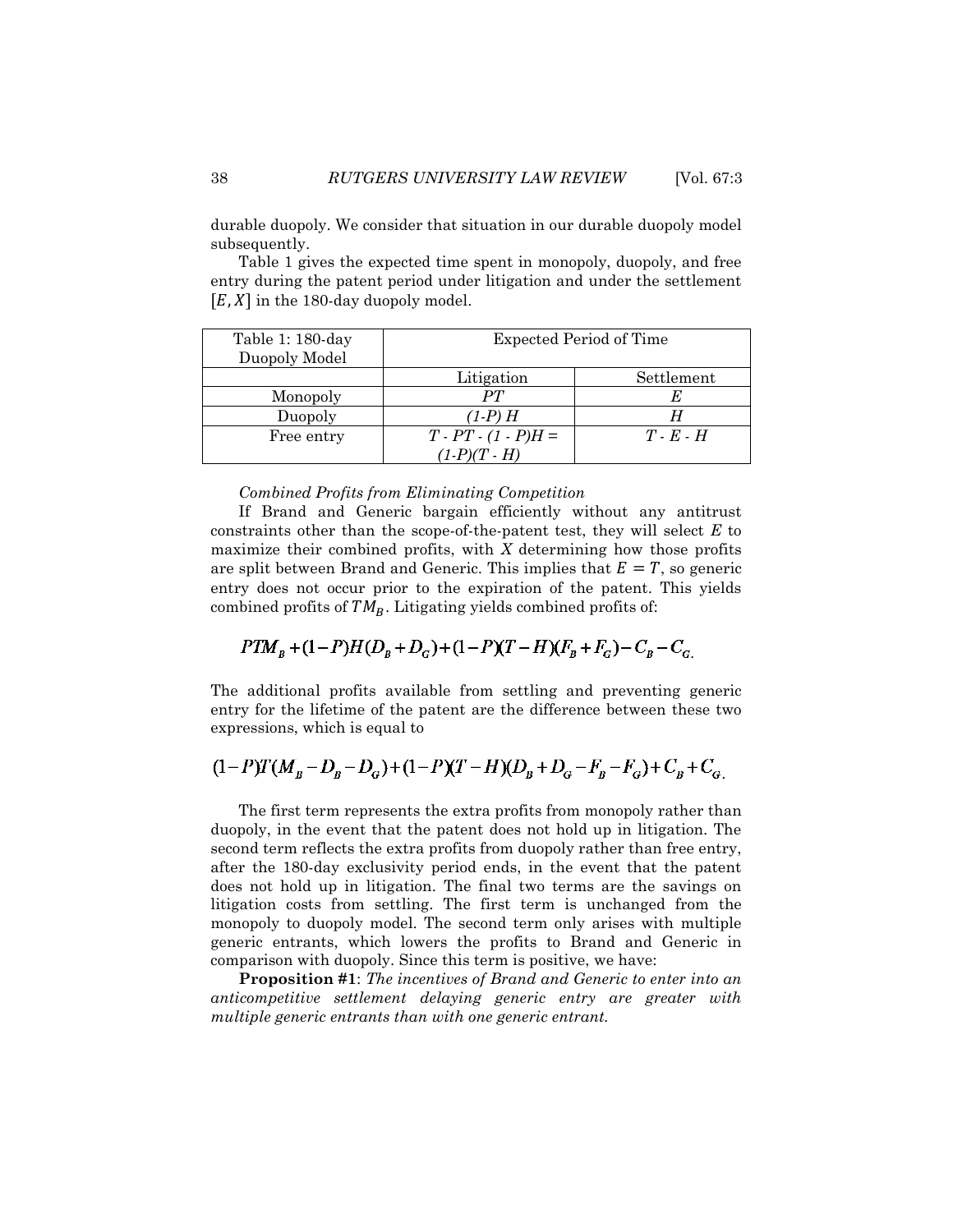*Brand Payoff from Settlement vs. Litigation* Brand's payoff from settling on terms  $[E, X]$  is

 $EM_{B} + HD_{B} + (T - E - H)F_{B} - X$ . Brand's expected payoff from litigating is  $PTM_{B} + (1 - P)(HD_{B} + (T - H)F_{B}) - C_{B}$ . If we observe a settlement, we may reasonably infer that it was better for Brand than litigating, so we can infer that

$$
EM_B + HD_B + (T - E - H)F_B - X > PTM_B + (1 - P)[HD_B + (T - H)F_B] - C_B.
$$

Simplifying, this inequality can be written as

$$
(E - PT)(M_B - F_B) + PH(D_B - F_B) > X - C_B.
$$
 (1)

The first term on the left-hand side represents the expected value to Brand of delaying entry. The expected length of the delay is  $E - PT$  and the value to Brand of delay is  $M_B - F_B$ . This is the value of delay because a later entry date does not affect the length *H* of the duopoly period. As shown in Table 1, later entry prolongs the initial monopoly phase and shrinks the final, free-entry phase.

The second term of the left-hand side represents an additional value to Brand of settling. So far as we are aware, this effect has not previously been identified. Under settlement, Brand will surely benefit from the partial protection associated with duopoly rather than free entry. This protection has value  $H(D_R - F_R)$ . Under litigation, Brand will only receive this partial protection if it *loses* the patent litigation. In expected value terms, this partial protection is worth  $(1-P)H(D<sub>B</sub> - F<sub>B</sub>)$ . Settlement gives an additional value equal to the difference between these two terms, namely  $PH(D_{\rm B}-F_{\rm B})$ .<sup>[111](#page-38-0)</sup>

The right-hand side,  $X - C_n$ , is the extra out-of-pocket cost of settlement vs. litigation.

<span id="page-38-0"></span><sup>111.</sup> Another way to understand this non-intuitive term is to ask how increasing the exclusivity period, *H*, affects Brand's incentive to settle. If Brand settles, longer exclusivity is valuable to Brand for sure. However, if Brand settles, longer exclusivity is valuable to Brand only if it loses the litigation. Increasing *H* thus tilts Brand toward settling.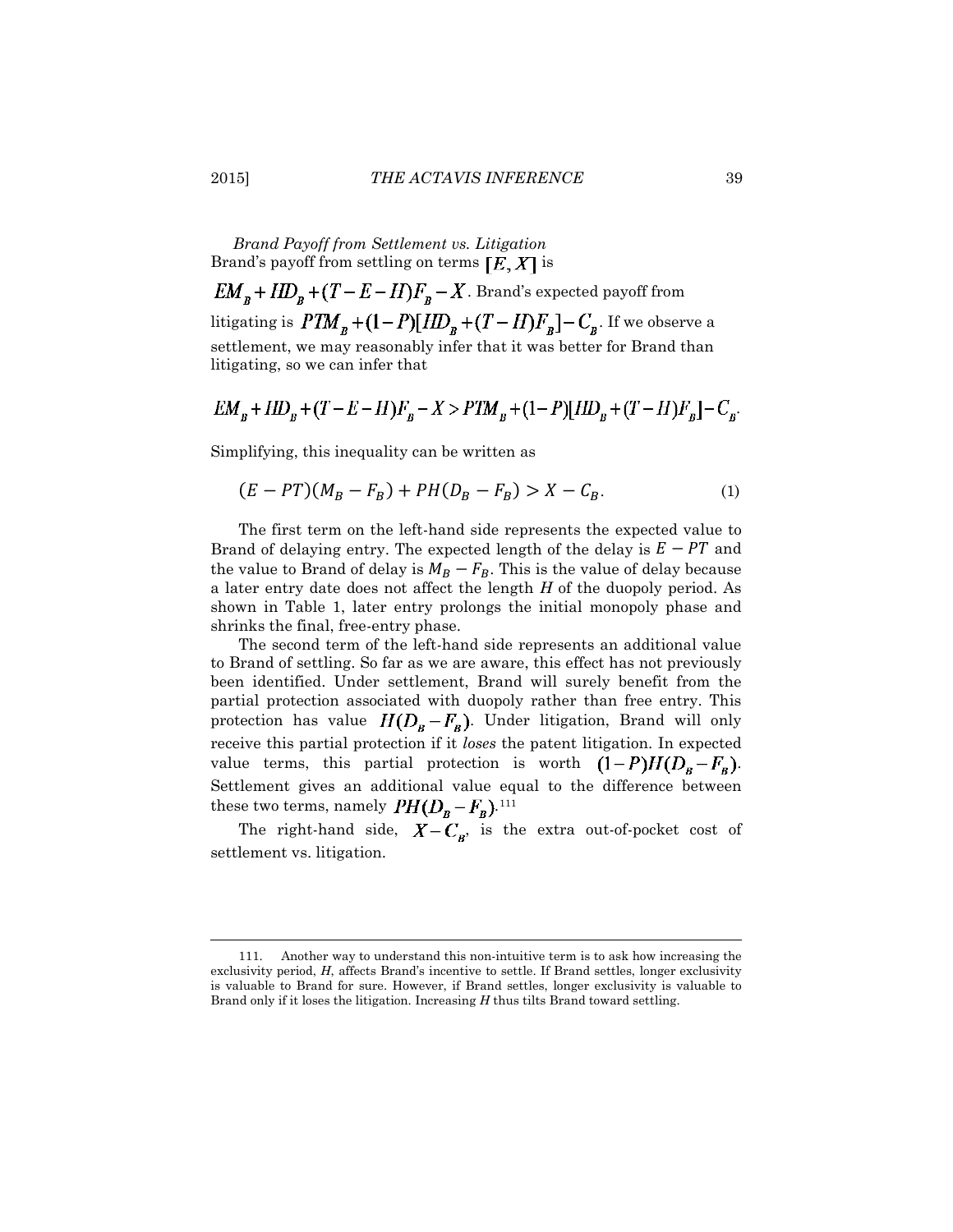#### *Comparison with Monopoly to Duopoly Model*

In our previous model, there was no additional entry following the exclusivity period, so  $F_B = D_B$ . Making this substitution, the inequality above becomes  $(E - PT)(M_B - D_B) > X - C_B$ .

The prospect of multiple generic entry increases the benefit to Brand of a settlement that delays entry, for two reasons. First, delaying entry gives Brand extra profits of  $(E - PT)(M_B - F_B)$ , which is greater than  $(E-PT)(M_{B}-D_{B})$ . This reflects the additional harm to competition associated with delayed entry in the case of multiple generic entry. Second, settlement allows Brand to receive duopoly protection with certainty rather than just when it loses the patent litigation. This produces an extra settlement value of  $PH(D_B - F_B)$ . Note that this value is independent of the entry date *E.*

*Actavis Inference with Multiple Generic Entrants: Large Payments Imply Less Competition from Multiple Generic Entrants*

We now show that the Brand will only be willing to make a reverse payment in excess of its prospective litigation cost if the settlement results in less competition (in expectation) from multiple generics. Thus, in the multiple entry model, large reverse payments continue to be payments to delay competition in that sense.

Under the settlement, consumers benefit from multiple generic competitors for a time period of length  $T - E - H$ . Under litigation consumers benefit from multiple generic competitors for an expected time period of  $(1 - P)(T - H)$ . The settlement reduces the expected amount of time during which consumers benefit from multiple generic competitors if and only if  $T - E - H < (1 - P)(T - H)$ . This can be written as

$$
PT - E < PH. \tag{2}
$$

Suppose we observe a settlement with a reverse payment in excess of the Brand's litigation costs,  $X > C_B$ . Using inequality (1) above, this implies

$$
(E - PT)(M_B - F_B) + PH(D_B - F_B) > 0.
$$
 (3)

If  $E > PT$ , then  $PT - E < 0$  which implies that inequality (2) is satisfied. Alternatively if  $E < PT$ , then we can rewrite inequality (3) as  $PH(D_B - F_B) > (PT - E)(M_B - F_B)$ , where all of the terms in this expression are positive. This in turn can be rewritten as  $\frac{PH}{PT-E} > \frac{M_B - F_B}{D_B - F_B}$ .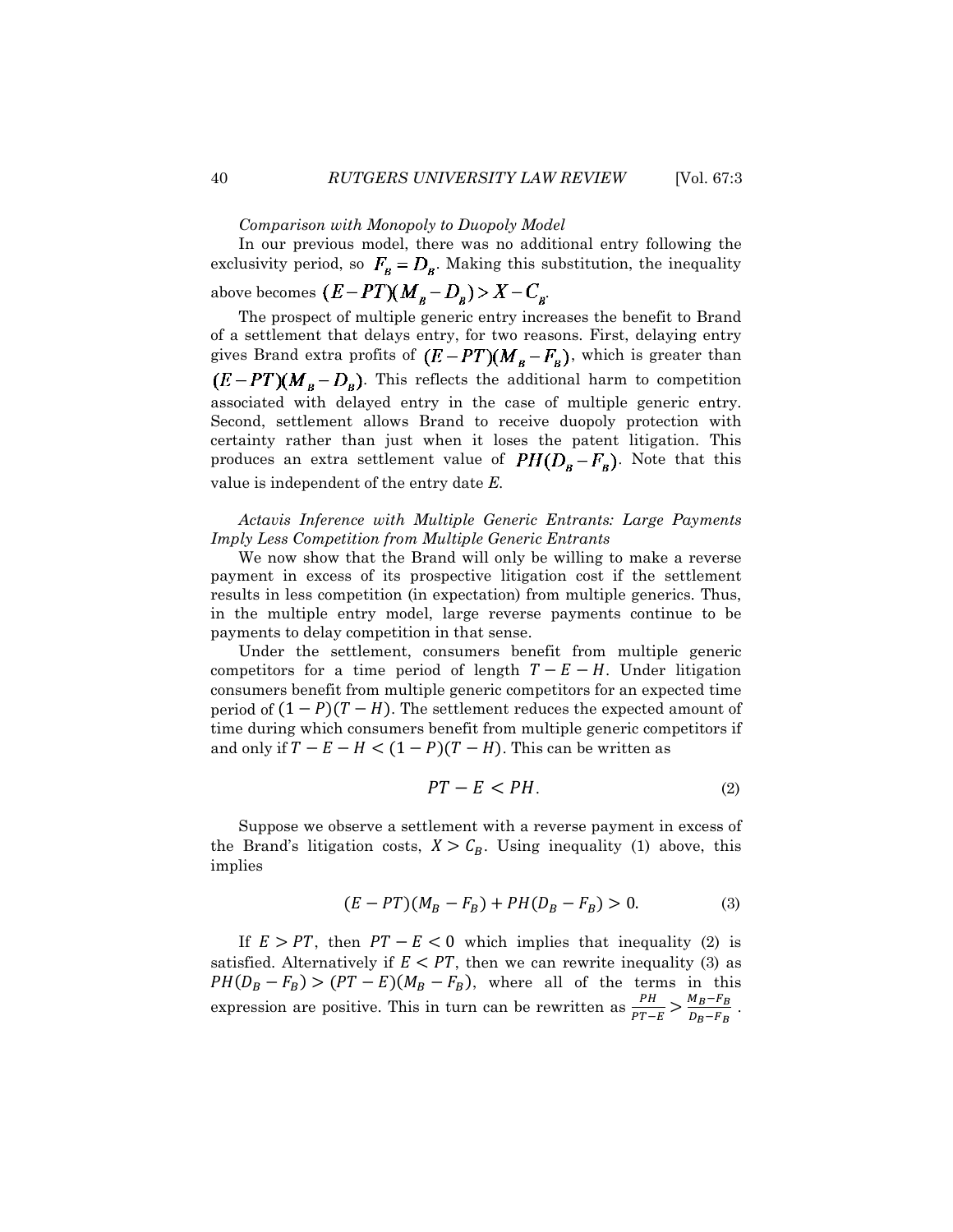The right-hand side is greater than unity. Therefore we must have  $PH > PT - E$ , which is exactly inequality (2) that we were seeking to show. Therefore, we have established:

**Proposition #2**: *Any settlement with a reverse payment in excess of Brand's litigation costs must restrict competition in the sense of reducing the expected period of time during which consumers benefit from competition by multiple generic entrants.*

*Allowing Larger Reverse Payments Harms Consumers and Total Welfare*

Above we showed in this model that Brand would not make payments in excess of its litigation costs other than to limit competition from multiple generics. Here we study the effect of payment size upon consumer welfare. In particular, we show that consumers are harmed if we raise the size of the allowable reverse payment above *CB*.

Let  $X_{max}$  be the maximum reverse payment that does not trigger the Actavis Inference. Our monopoly to duopoly model suggested that  $X_{max}$ should be set at the level of Brand's litigation cost,  $C_R$ . This also is what Justice Breyer concluded in the *Actavis* decision.

We use the concept of monotonic bargaining from Edlin and Reichelstein (1996).[112](#page-40-0) Monotonic bargaining means that if the bargaining space increases, neither party winds up with less profit under the bargaining outcome. We now prove:

**Proposition #3**: *If settlement bargaining between Brand and Generic is efficient and monotonic, and if the legal rule*  $X_{max} = C_B$  leads to entry before T, then consumer welfare and total welfare will both be lower for any legal rule  $X_{max} > C_B$  that relaxes the Actavis Inference than for the rule  $X_{max} = C_B$ .

**Proof.** An increase in  $X_{max}$  above  $C_B$  increases the set of feasible settlements, so with monotonic bargaining, neither party can end up with lower profit than they would if  $X_{max} = C_B$ .

<span id="page-40-0"></span><sup>112.</sup> Aaron Edlin & Stefan Reichelstein, *Holdups, Standard Breach Remedies, and Optimal Investment*, 86 AM. ECON. REV. 478, 482 (1996) (defining a bargaining sharing rule as monotonic if "the payoff each party receives from bargaining is (weakly) increasing in the size of the renegotiation surplus"). In the context of this paper, the legal rule defines a profit possibility frontier and space of firm profits that weakly exceed firm profits under litigation. An increase in *Xmax* enlarges this bargaining space.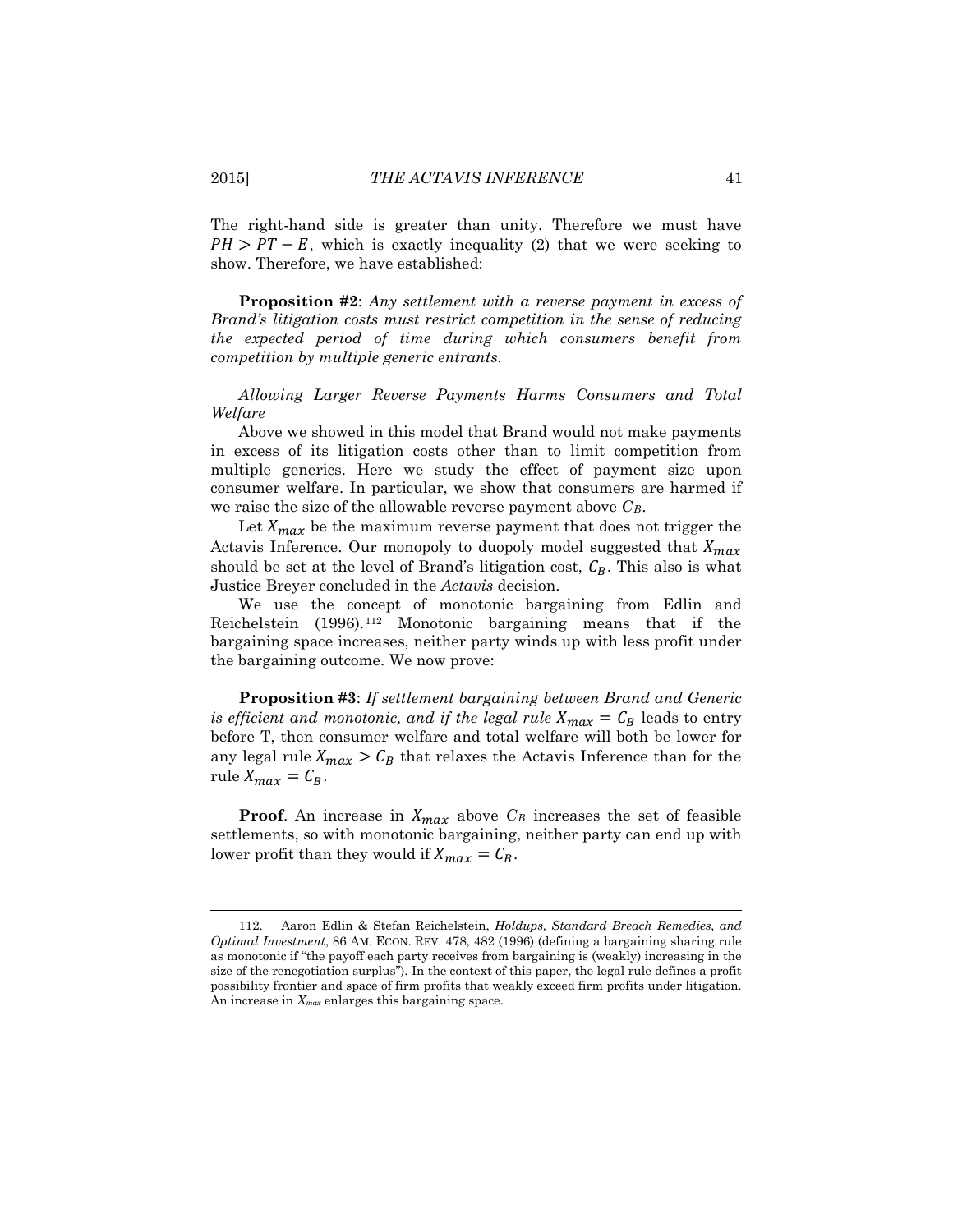Let  $[E^*, X^*]$  be the entry date and reverse payment that Brand and Generic settle on under the legal rule  $X_{max} = C_B$ , and assume that  $E^*$  < T. Efficient bargaining and  $E^*$  < T imply that  $X^* = C_B$ . (Absent the legal constraint on payment size, the Brand would trade a higher payment for an agreement to delay beyond  $E^*$  that together increased both parties' profits.)

We will compare the settlement  $[E^*, X^*]$  with the settlement induced by any relaxed legal rule  $X_{max} = X^{**} > C_B$ . Let  $E^{**}$  denote the entry date they settle on given this relaxed rule. We now show that  $E^{**} > E^*$ . If  $E^{**} = T$ , then  $E^{**} > E^*$ , since  $E^* < T$ . Alternatively, if  $E^{**} < T$ , then efficient bargaining implies that the reverse payment will equal the maximum  $X^{**}$ . Given that  $X^{**} > X^*$ , the Brand requires some  $E' > E^*$  to achieve the same profit as it achieves under the settlement  $[E^*, X^*]$ . If bargaining is weakly monotonic, then  $E^{**} \geq E' > E^*$ , because the Brand cannot get less profit under the relaxed antitrust rule  $X_{max} = X^{**}$  than it did under the more stringent rule  $X_{max} = X^*$ .

Observe that consumer surplus is a decreasing function of *E*, since  $S(E) = EM_S + HD_S + (T - E - H)F_S = E(M_S - F_S) + HD_S + (T - H)F_S$ and  $M_S < F_S$ . Therefore, the later entry date  $E^{**}$  under the relaxed rule  $X_{max} > C_B$  reduces consumer surplus below the level achieved when  $X_{max} = C_B$ . Later entry also reduces total welfare, since total welfare is lower under monopoly than free entry. Q.E.D.

Proposition #3 tells us that as  $X_{max}$  increases, the parties move out the Ray of Delay (now possibly a wobbly curve) until  $E = T$ , at which point they bump into the constraint from patent law that prohibits licensing restrictions that extend beyond the lifetime of the patent. For large enough values of  $X_{max}$ , the negotiated settlement involves delay by Generic until *T* and further increases in  $X_{max}$  will not affect the equilibrium outcome.

Proposition #3 also tells us that settlements that we would observe with  $X > C_B$  injure consumers relative to Benchmark #2, the alternative settlement benchmark. In particular, consider any equilibrium settlement  $[X, E]$  with  $X > C_R$ . Such a settlement would only emerge under a relaxed rule, i.e., on the parties' belief that  $X_{max} \ge X > C_B$ . The settlement that would be chosen instead given the legal rule  $X_{max} = C_B$ has higher consumer and total welfare than  $[X, E]$  according to Proposition #3.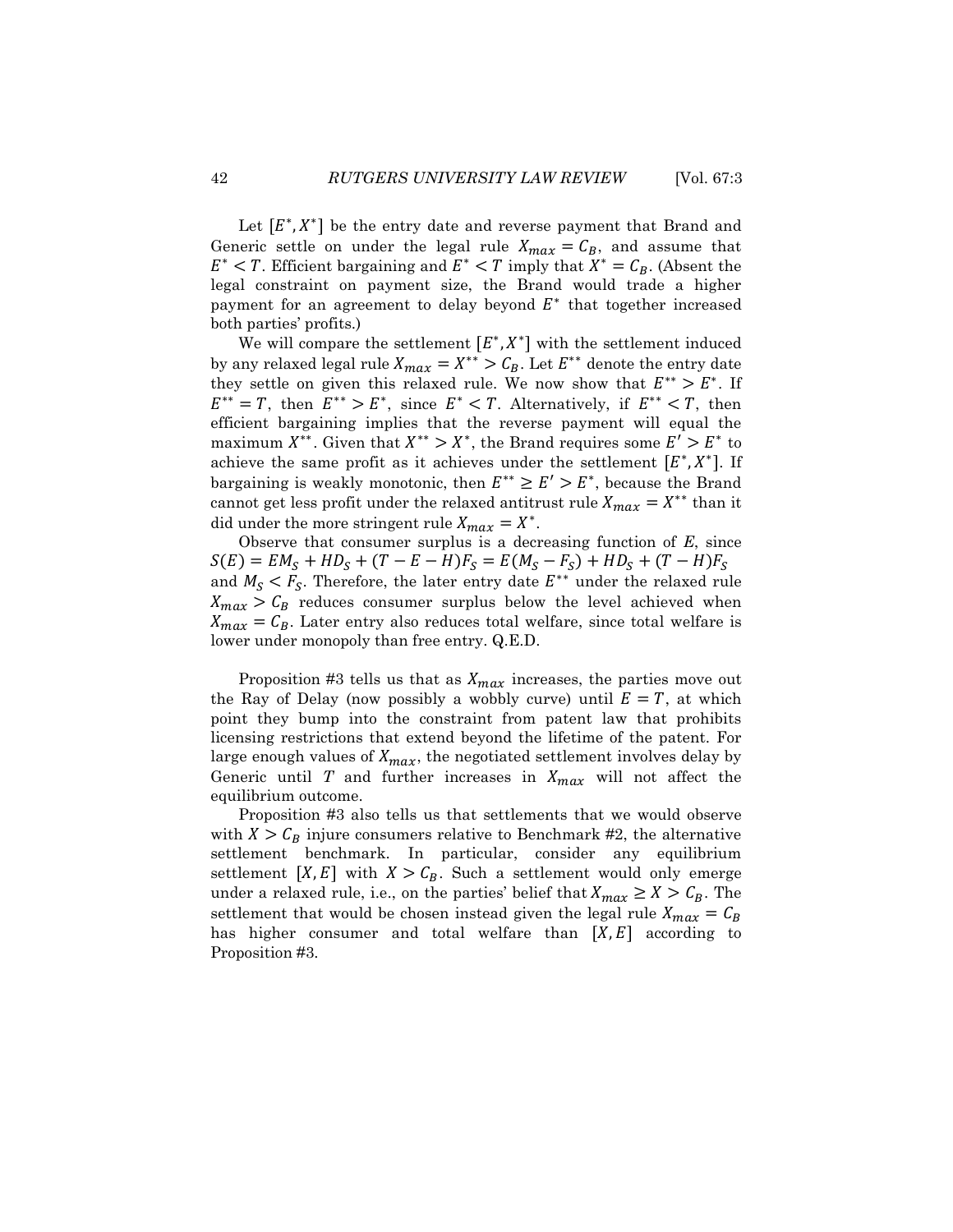*Large Payments Imply Lower Consumer Welfare than Litigation*

Proposition #2 does not guarantee that a settlement with  $X > C_R$  has lower consumer welfare compared to litigation. In theory, there exist settlements with  $X > C_B$  that have higher consumer welfare compared to litigation.

The source of this theoretical possibility is the extra component of Brand's benefit from settlement discussed above,  $PH(D_B - F_B)$ . As a consequence, if Brand has no bargaining power, it is willing to accept a settlement date  $E < PT$  to capture that benefit. In particular, if  $X = C_B$ , Brand prefers settlement if and only if  $E > PT - PH \frac{D_B - F_B}{M_B - F_B}$ .

As for consumers, later entry lowers consumer welfare. Consumers require earlier entry, compared to the monopoly-duopoly case, to be indifferent between settlement and litigation. In particular, consumers prefer settlement if and only if  $E < PT - PH \frac{F_S - D_S}{F_S - M_S}$ .

The question thus arises: do there exist settlements with  $X = C_B$  that are preferred by both Brand and consumers to litigation? Such settlements cannot exist if the earliest entry date that Brand prefer to litigation would make consumers worse off than litigation. Using the two expressions derived just above, we have shown:

**Proposition #4a**: Any settlement with  $X \geq C_B$  that is acceptable to Brand will reduce consumer welfare relative to litigation, provided that  $D_B-F_B$  $\frac{D_B - F_B}{M_B - F_B} < \frac{F_S - D_S}{F_S - M_S}$  $F_S - M_S$ .

Both of these ratios are less than unity. The left-hand side measures how valuable is duopoly relative to monopoly for Brand, above Brand's free-entry profits. The right-hand side measures how valuable free entry is to consumers compared with duopoly, relative to its value compared to monopoly.

This condition is likely satisfied in practice. A rough estimate can be made using data from a recent FTC study, which evaluated the effect of AGs on drug maker revenues.[113](#page-42-0) The FTC used wholesale expenditures as a proxy for Brand and Generic revenues.[114](#page-42-1) The FTC estimated relative revenue during duopoly and free entry, compared to monopoly, for a large set of drugs experiencing generic entry. On average, Brand

<span id="page-42-1"></span><span id="page-42-0"></span><sup>113.</sup> *See generally* FTC, AUTHORIZED GENERIC DRUGS: SHORT-TERM EFFECTS AND LONG-TERM IMPACT (2011).

<sup>114</sup>*. Id*. at 5. The proxy is imperfect because all figures include a wholesaler margin.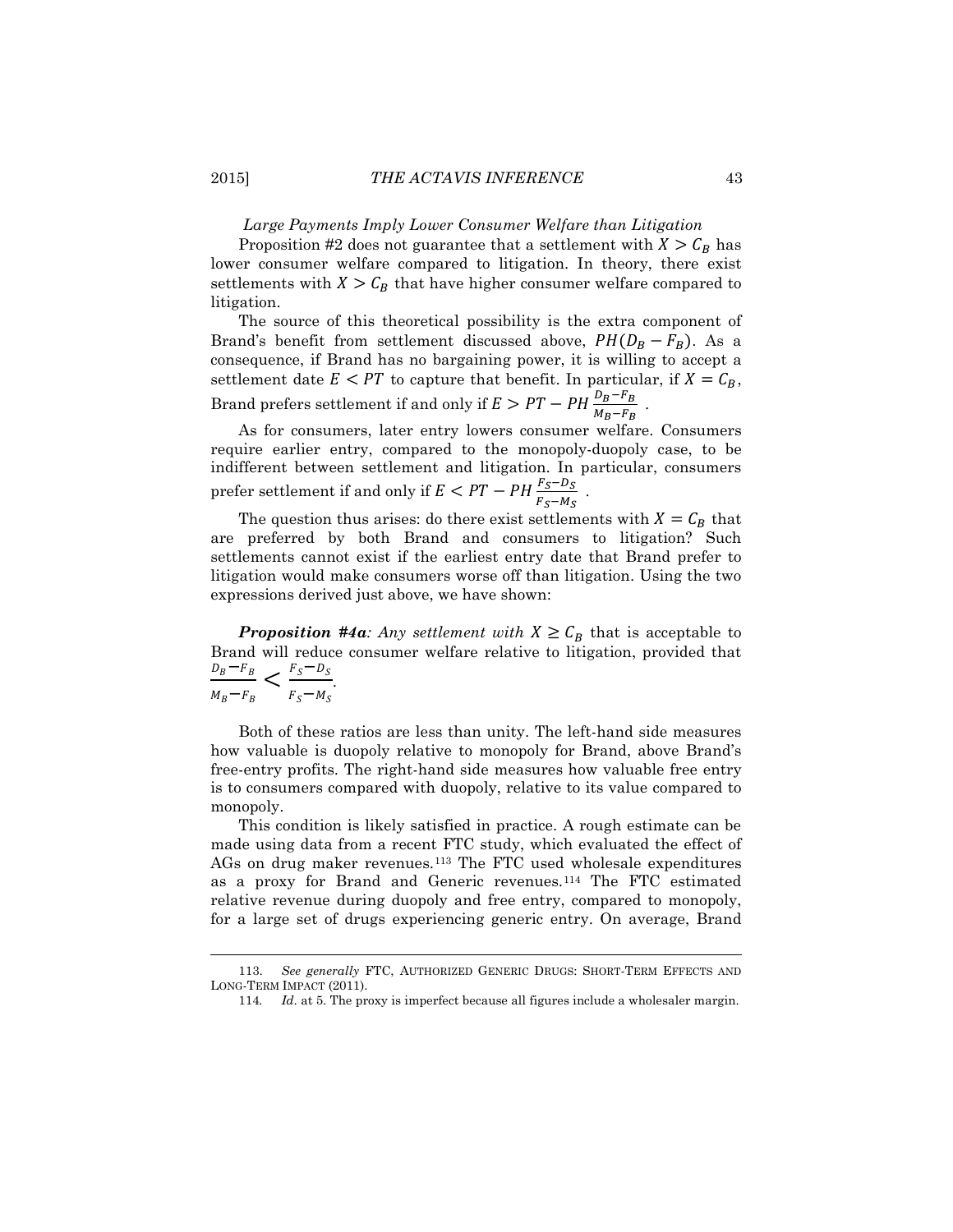retains an estimated 52% of pre-entry revenue during duopoly.[115](#page-43-0) This means that the left-hand side must be less than 0.52.[116](#page-43-1)

Wholesale expenditures can also be used to construct an estimate of the welfare increase in duopoly and free entry compared to monopoly. The main source of increased welfare is reduced outlay for drugs. Based on FTC figures, during duopoly, purchasers save 14% of the pre-entry price.[117](#page-43-2) In free entry, purchasers save at least 53%.[118](#page-43-3) Under the assumption that quantities are unchanged, and hence the reduced outlay exactly captures the welfare increase,<sup>[119](#page-43-4)</sup> the right-hand side is at least  $(53\% - 14\%)/53\% = 0.74$ , and the inequality is satisfied.

These calculations are conservative in two further respects. First, they assume that Brand launches an AG during Generic's exclusivity i.e., that the "duopoly" period includes an AG, in addition to the branded product and independent generic. If Brand agrees to a settlement with a no-AG provision during the 180 days, the inequality widens because  $D_R$  and  $D_S$  both fall. Second, the FTC figures assume that Brand receives all of the revenue and profit from the AG.[120](#page-43-5) If Brand receives only part, then  $D_R$  falls, again widening the inequality.<sup>[121](#page-43-6)</sup> Finally, we note that if Brand has significant bargaining power then it will be able to bargain for later entry that hurts consumers more.

<span id="page-43-0"></span><sup>115.</sup> *Id*. at 108 (reporting Brand relative wholesale expenditure of 0.52 during exclusivity). All estimates are with an AG, unweighted and (where relevant) with full controls.

<span id="page-43-1"></span><sup>116.</sup> The bound of 0.52 would be achieved if Brands profits under free entry were zero and if Brand profit margin under monopoly and duopoly were equivalent.

<span id="page-43-2"></span><sup>117.</sup> As noted above, Brand's relative wholesale expenditure during duopoly is 0.52. The corresponding Generic figure is 0.34. *See id*. at 59 tbl.3–7 (reporting 0.70 without AG, and a 52.0% reduction with an AG;  $0.70 * (1 - 0.520) = 0.34$ ). The resulting savings is  $1.00 0.52 - 0.34 = 0.14$ .

<span id="page-43-3"></span><sup>118.</sup> Brand's relative wholesale expenditure during free entry is 0.17. *Id.* at 108. The corresponding Generic figure is 0.15. *See id*. at 106 tbl.6–4 (reporting 0.31 without AG, and a 52.5% reduction with an AG;  $0.31 * (1 - 0.525) = 0.15$ ). The share of later entrants is not separately reported by the FTC, but inspection of an accompanying graph reporting contemporaneous shares demonstrates that their combined share is smaller than Generic's share. *See id*. 104 fig.6–3 (reporting later entrants' combined share to be smaller than Generic in every period). The resulting savings is at least  $1.00 - 0.17 - 0.15 - 0.15 = 0.53$ .

<span id="page-43-4"></span><sup>119.</sup> This assumption is conservative, to the extent that quantities would be expected to increase as prices fall. This assumption overstates the right-hand side to the extent that a post-entry cessation of Brand marketing puts downward pressure on quantity.

<span id="page-43-5"></span><sup>120.</sup> *Id*. at 61 n.52 ("Here, all AGs are treated as if they are marketed by a subsidiary of the brand-name company.").

<span id="page-43-6"></span><sup>121.</sup> To be more precise, a decrease in DB lowers our upper bound on the left hand side of the inequality.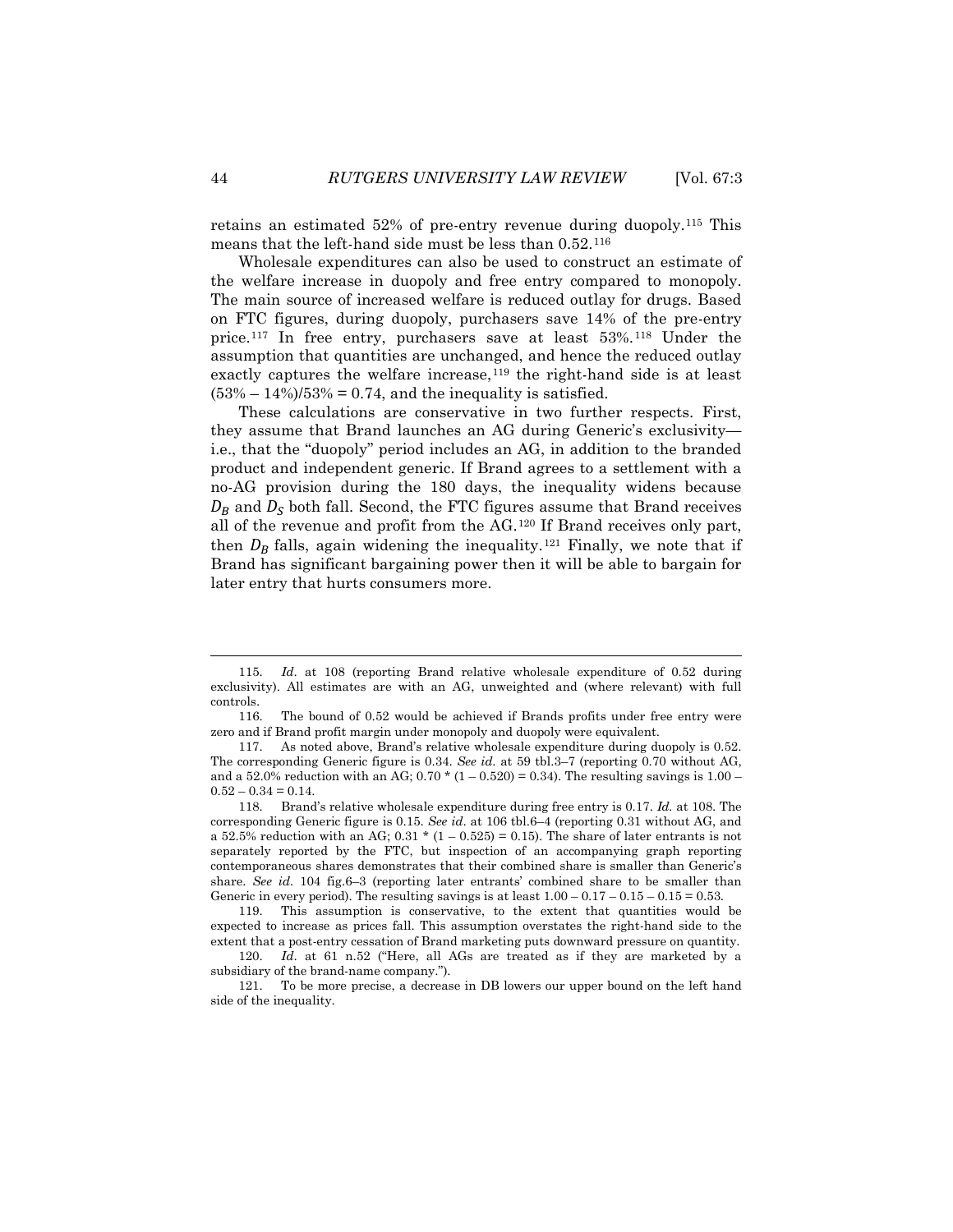### SETTLEMENT  $[E, X]$  with MULTIPLE GENERIC ENTRANTS: DURABLE DUOPOLY

In this section we present and analyze our durable duopoly model of multiple generic entry, in which we assume that no additional generic entry occurs following a settlement, even after the first generic entrant's 180-day exclusivity period ends. Duopoly is therefore significantly more durable in the case of settlement than in the 180-day duopoly model above. This is the assumption made by KWGT. None of the drugs discussed in Part IV fit this pattern. Nevertheless, this pattern is plausible under the right conditions, and could occur if subsequent generics do not find it profitable to enter given that they can be sued for patent infringement and will never enjoy any period of exclusivity. However, as noted above, in practice in most cases multiple generic entry does occur after the 180-day exclusivity period granted to the settling generic ends.

Table 2 gives the expected time spent in monopoly, duopoly, and free entry during the patent period under litigation and under the settlement  $[E, X]$  in the durable duopoly model.

| Table 2:Durable<br>Duopoly Model | <b>Expected Period of Time</b> |            |
|----------------------------------|--------------------------------|------------|
|                                  | Litigation                     | Settlement |
| Monopoly                         | PΤ                             |            |
| Duopoly                          | $(1-P)H$                       | $T - E$    |
| Free entry                       | $T-PT-(1-P)H =$                |            |
|                                  | $(1 - P)(T - H)$               |            |

### *Joint Profits from Eliminating Competition*

Now there is an additional benefit to Brand and Generic associated with settlement, since settling prevents free entry from occurring prior to the expiration of the patent. This implies that Proposition #1 also holds in the model with durable duopoly following settlement.

### *Brand Payoff from Settlement vs. Litigation*

Brand's payoff from settling on terms  $[E, X]$  is now  $EM_{B} + (T - E)D_{B} - X$ . This is the payoff in the previous model plus the amount  $(T-E-H)(D_{B}-F_{B})$ . This extra amount represents the difference between duopoly and free entry following generic entry at *E* and the exclusivity period of length *H*. Brand's expected payoff from litigating is  $PTM_{B} + (1 - P)[HD_{B} + (T - H)F_{B}] - C_{B}$ , just as in the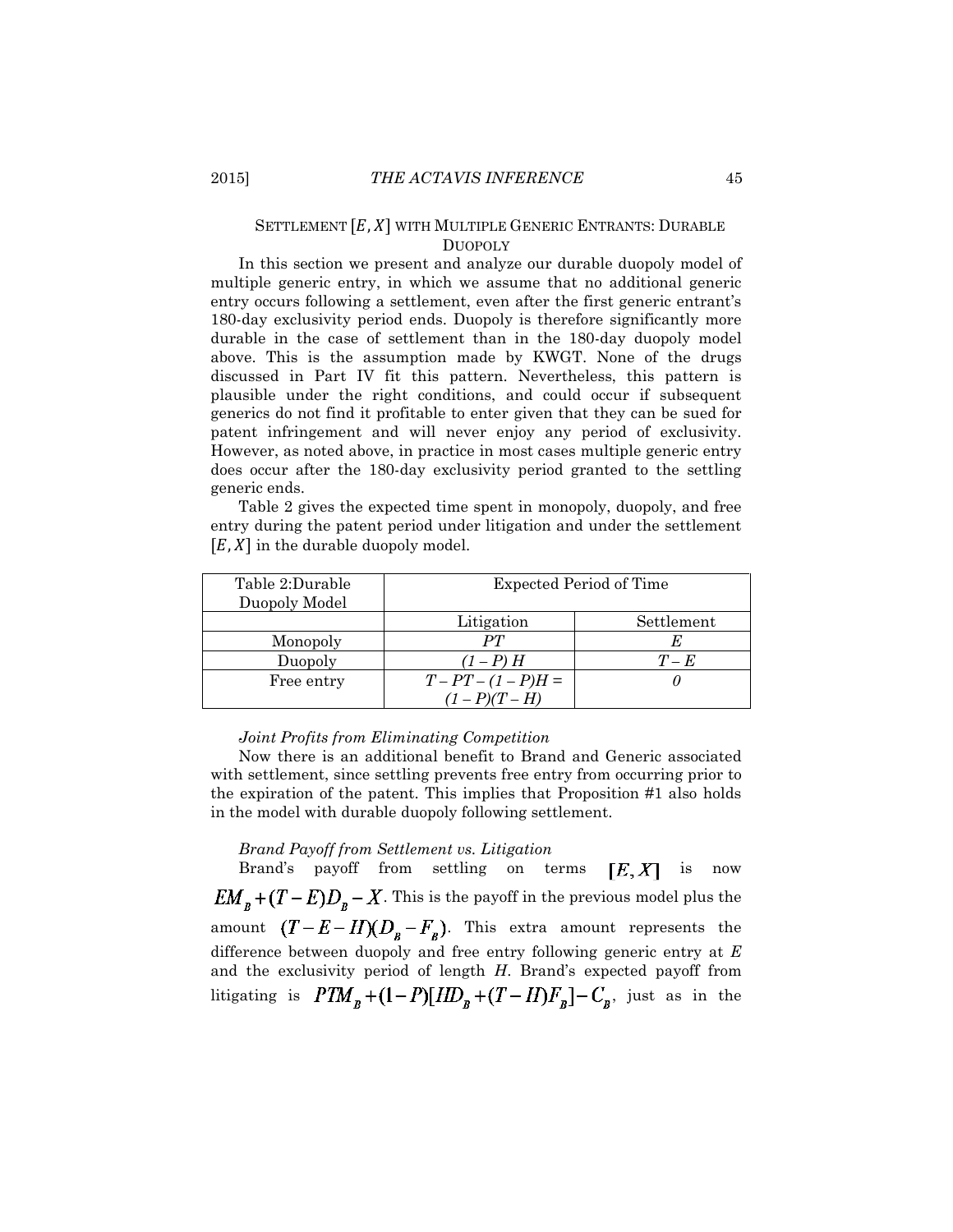previous model. Therefore, there is an additional value of settling in this model equal to  $(T - E - H)(D_p - F_p)$ . Adding this term to the value of settling, settlement on terms  $[E, X]$  implies that

 $(E-PT)(M_{R}-F_{R})+PH(D_{R}-F_{R})+(T-E-H)(D_{R}-F_{R})>X-C_{R}$ .

The three terms of the left-hand side reflect the benefits to Brand from the settlement. The first two terms are the same as above. The third term is an additional anticompetitive effect of the settlement that accrues to Brand.

#### *Comparison with Monopoly to Duopoly Model*

Now the prospect of multiple generic entry increases the benefits of a settlement that delays entry, for the two reasons described above plus a new reason. The new reason is represented by the final term of the righthand side of the inequality above. As just noted, this term represents the difference between duopoly and free entry following generic entry at *E* and the exclusivity period of length *H*.

### *Actavis Inference with Multiple Generic Entrants*

If settlement precludes entry by additional generics until the patent expires, it follows immediately that settlement reduces the expected period of time when consumers benefit from multiple generic competitors. Therefore, the analog to Proposition #2 is immediate.

*Allowing Larger Reverse Payments Harms Consumers and Total Welfare*

The proof of Proposition #3 applies equally in the model where duopoly is durable following settlement but not following litigation. All that we needed was that consumer surplus and total welfare decline with *E*.

### *Large Payments Imply Lower Consumer Welfare than Litigation*

The analogue to Proposition #4a in the durable duopoly model follows:

*Proposition #4b: In the durable duopoly model, any settlement with*   $X \geq C_R$  that is acceptable to Brand will reduce consumer welfare relative *to litigation, provided that*

$$
\tfrac{D_B-F_B}{M_B-D_B} < \tfrac{F_S-D_S}{D_S-M_S} \ .
$$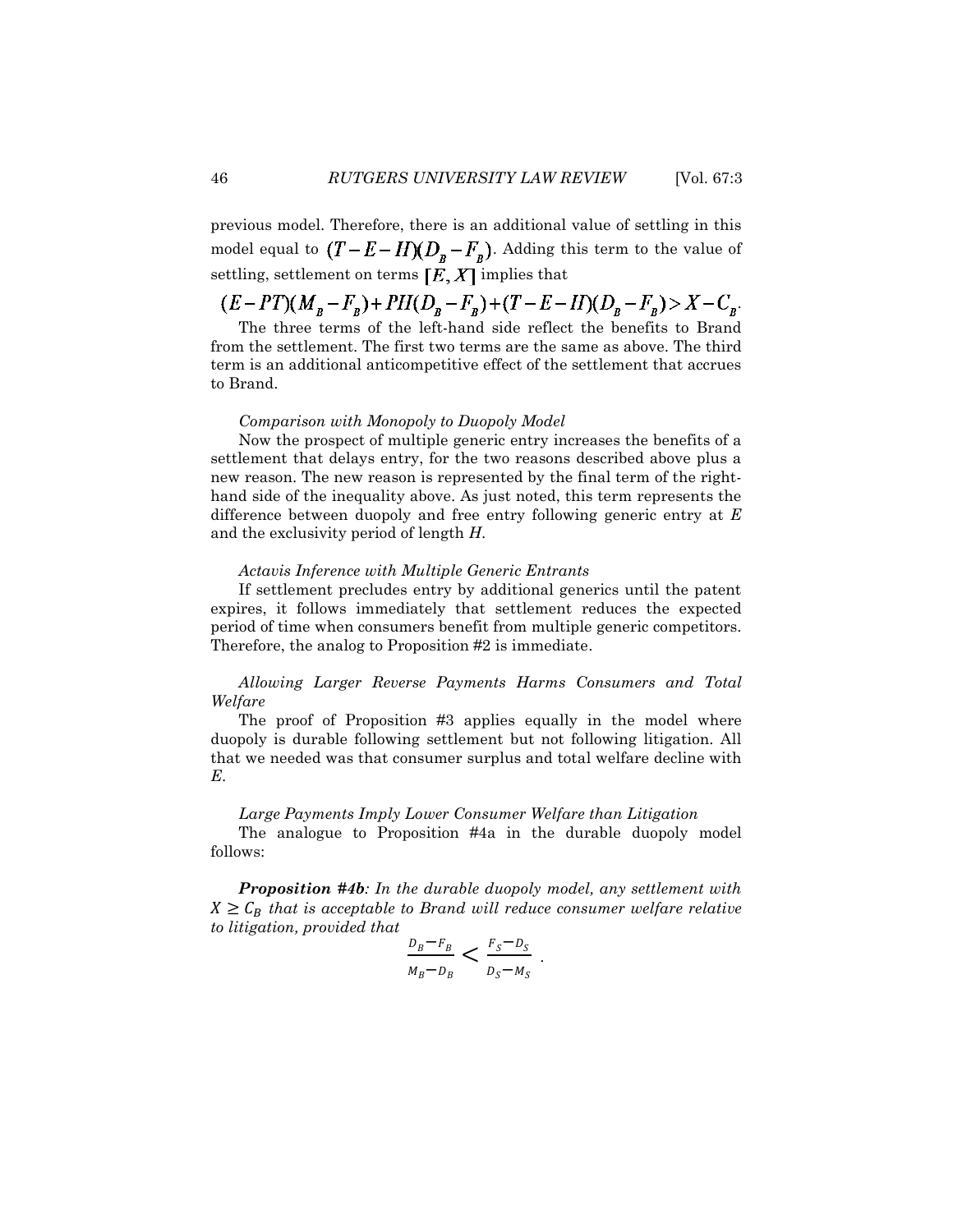In contrast to Proposition #4a, either of these ratios may exceed unity. As before, the condition is likely satisfied in practice. A rough estimate can be made using the same method, assumptions, and FTC data discussed above. The right-hand side is at least  $(53\% - 14\%)/14\% =$ 2.79.<sup>[122](#page-46-0)</sup> The left-hand side is less than  $52\%/100\% - 52\%) = 1.08$ ,<sup>[123](#page-46-1)</sup> and thus the inequality is satisfied by a comfortable margin. Once again, these calculations are conservative in the respects discussed above.

### BARGAINING POWER, BARGAINING RANGE AND THE ACTAVIS INFERENCE

Antitrust defendants would prefer a world in which antitrust violations from reverse payment settlements are per se legal so long as the settlements permit entry after *T*. *Actavis* made clear, however, that pay for delay is illegal and so the question becomes when it is reasonable to infer that a reverse payment settlement involves pay to avoid or delay competition not just payment to avoid litigation cost.

Here, we explore the relationship between the bargaining range, bargaining strength and reductions in competition.

We begin with the simple Monopoly-Duopoly framework of our *Activating Actavis* paper and move on to consider the multiple entrant models introduced above.

#### *Monopoly-Duopoly Model*

Consider the monopoly-duopoly model of *Activating Actavis*. Let  $E_R(X)$  be the entry date that makes Brand indifferent between litigation and settlement with payment *X*. For simplicity, we will usually suppress the argument X and just write  $E_R$ .

The expected length of monopoly and duopoly periods for settlement *E* and for litigation in the monopoly-duopoly model are given in Table 3 below.

| Table 3: Monopoly-<br>Duopoly Model | <b>Expected Period of Time</b> |                 |
|-------------------------------------|--------------------------------|-----------------|
|                                     | Litigation                     | Settlement      |
| Monopoly                            |                                |                 |
| Duopoly                             |                                | $^{\circ}$ $ F$ |

<span id="page-46-0"></span><sup>122.</sup> As before, this lower bound assumes constant quantities across the three states. Accounting for quantity changes could make the right hand side significantly larger because the quantity effect could be much larger for the steep price decline from duopoly to free entry than the more modest one from monopoly to duopoly.

<span id="page-46-1"></span><sup>123.</sup> Much as before, this calculation assumes simply that the profit margin is lower for duopoly than for monopoly.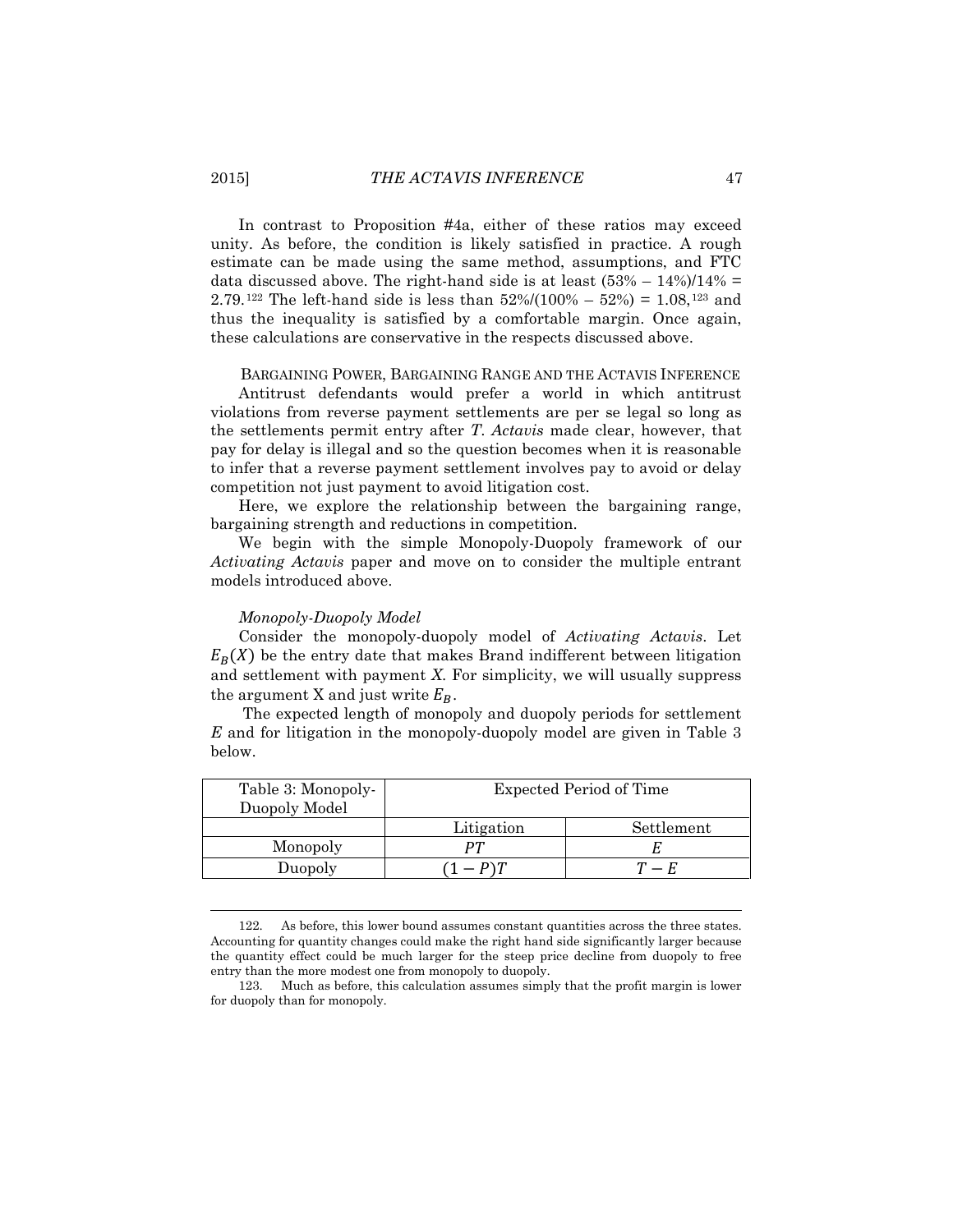A settlement shifts time period  $E - PT$  from duopoly to monopoly. Brand pays  $X$  and saves  $C_B$  in litigation cost. Thus, Brand is indifferent between settlement and litigation if

$$
X - C_B = (E_B - PT)(M_B - D_B).
$$

If  $X = C_B$ , we see that  $E_B = PT$ . Brand is (just) willing to pay  $C_B$  to settle with a duopoly period equal in length to the expected duopoly period under litigation.

Next consider Generic. Let  $E_G(X)$  be the entry date that makes Generic indifferent between litigation and settlement with payment *X*. In the settlement, Generic receives  $X$  and saves  $C_G$  in litigation cost. Generic is willing to accept later entry to receive the payment and save litigation cost. Generic is indifferent between litigation and settlement if  $D_G(E_G PT) = X + C_G$ , or  $E_G = PT + \frac{X + C_G}{D_G}$ .

Therefore, in exchange for a payment of  $X = C_B$ , Generic would be willing to delay entry by an (expected) length of time equal to  $\frac{C_B+C_G}{D}$  $\nu_G$ . This is the (expected) period of time over which duopoly is replaced by monopoly under a settlement that Generic found indifferent to litigation.

Summarizing, if the reverse payment equals Brand's litigation cost, Brand prefers settlement to litigation so long as  $E \geq PT$ , and Generic prefers settlement to litigation so long as  $E \le PT + \frac{C_B + C_G}{D_G}$ . So Generic and Brand bargain over entry dates in the "bargaining range" given by:

$$
PT \le E \le PT + \frac{c_B + c_G}{D_G}.
$$

The greater is Brand's bargaining power, the later will be the negotiated entry date, within this range. If Brand has all of the bargaining power, the negotiated entry date will be  $PT + \frac{C_B + C_G}{D_G}$ . If Generic has all of the bargaining power, the negotiated entry date will be PT.

This analysis shows that the Actavis Inference is highly favorable to defendants, in the following specific sense. If Brand has no bargaining power, the Actavis Inference is perfectly accurate in this model. However, if Brand has any bargaining power at all, the Actavis Inference will generate no false antitrust condemnations but *will* generate some false antitrust acquittals.

We can make this statement more precise. Brand's bargaining power is defined by  $k$ , where the negotiated entry date is given by  $E =$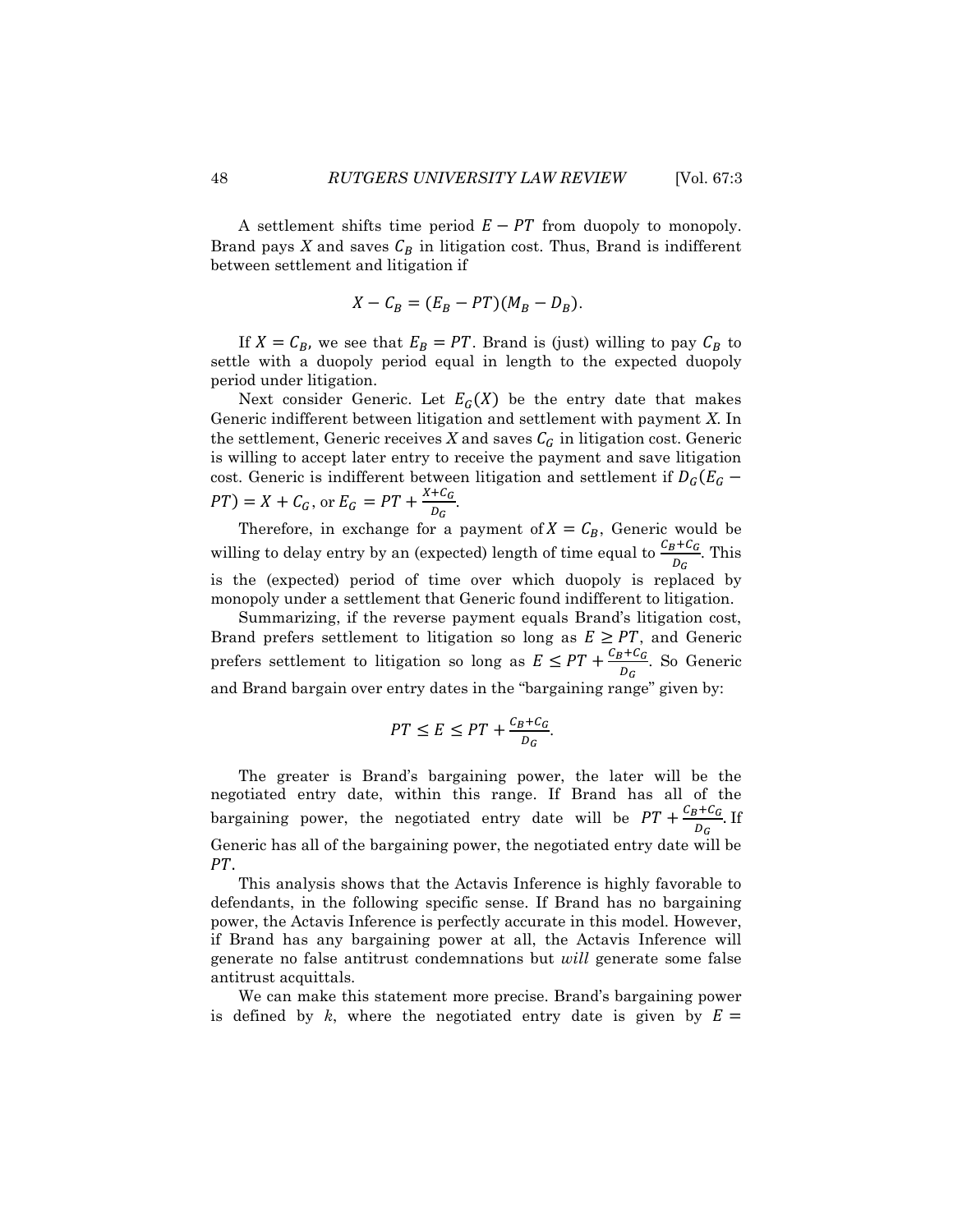$(1 - k) E_B + k E_G$ . A value of  $k = 0$  means that Brand has no bargaining power and the negotiated entry date is the earliest one that is acceptable to Brand, namely  $E_B$  which equals PT. Likewise, a value of  $k = 1$  means that Brand has all of the bargaining power and the negotiated entry date is the latest one that is acceptable to Generic, namely  $E_G$  which equals  $PT + \frac{X + C_G}{D_G}$ . If Brand's bargaining power is *k*, and if Brand makes a payment to Generic equal to  $C_B$ , then the negotiated entry date is given by  $PT + k \frac{C_B + C_G}{D_G}$ .

*Proposition #5: If Brand has no bargaining power at all, then the Actavis Inference is perfectly accurate in identifying anticompetitive settlements. If Brand has some bargaining power, the Actavis Inference generates no false condemnations but some false acquittals.*

We have not previously emphasized this point in our joint writings, but the Actavis Inference with a litigation cost benchmark is favorable to defendants because by design it minimizes false condemnations without concern for false acquittals. The Actavis Inference is not designed to catch all payments for delay, only the ones where we are sure that there is no false condemnation, regardless of Brand's bargaining power, and we are sure when  $X > C_R$ .

This fact should give the courts significant comfort in applying the Actavis Inference even in cases where defendants try to prove some possible complication that might (if true) make the Inference inapplicable. The false acquittals under the Actavis Inference are not a reason to abandon the Actavis Inference, because doing that would only lead to settlements that are more anticompetitive, as shown in our Proposition #3. Instead, the false acquittals might provide a reason to strengthen the Actavis Inference or to allow proof of delay from other evidence in cases where the reverse payment is less than litigation costs.

### *Multiple Generic Entry Models*

An analysis parallel to the preceding analysis can be done for the two multiple generic entry models discussed above. The possibility of multiple generic entry after litigation (or settlement) moves Brand's earliest acceptable entry date  $E_B$  earlier and Generic's latest acceptable entry date  $E_G$  later than in the monopoly-duopoly model. Thus, the bargaining range is larger.

It continues to be the case, regardless of Brand's bargaining power, that settlements with payments in excess of  $C_B$  involve a reduction in competition from multiple entrants as compared with litigation, as shown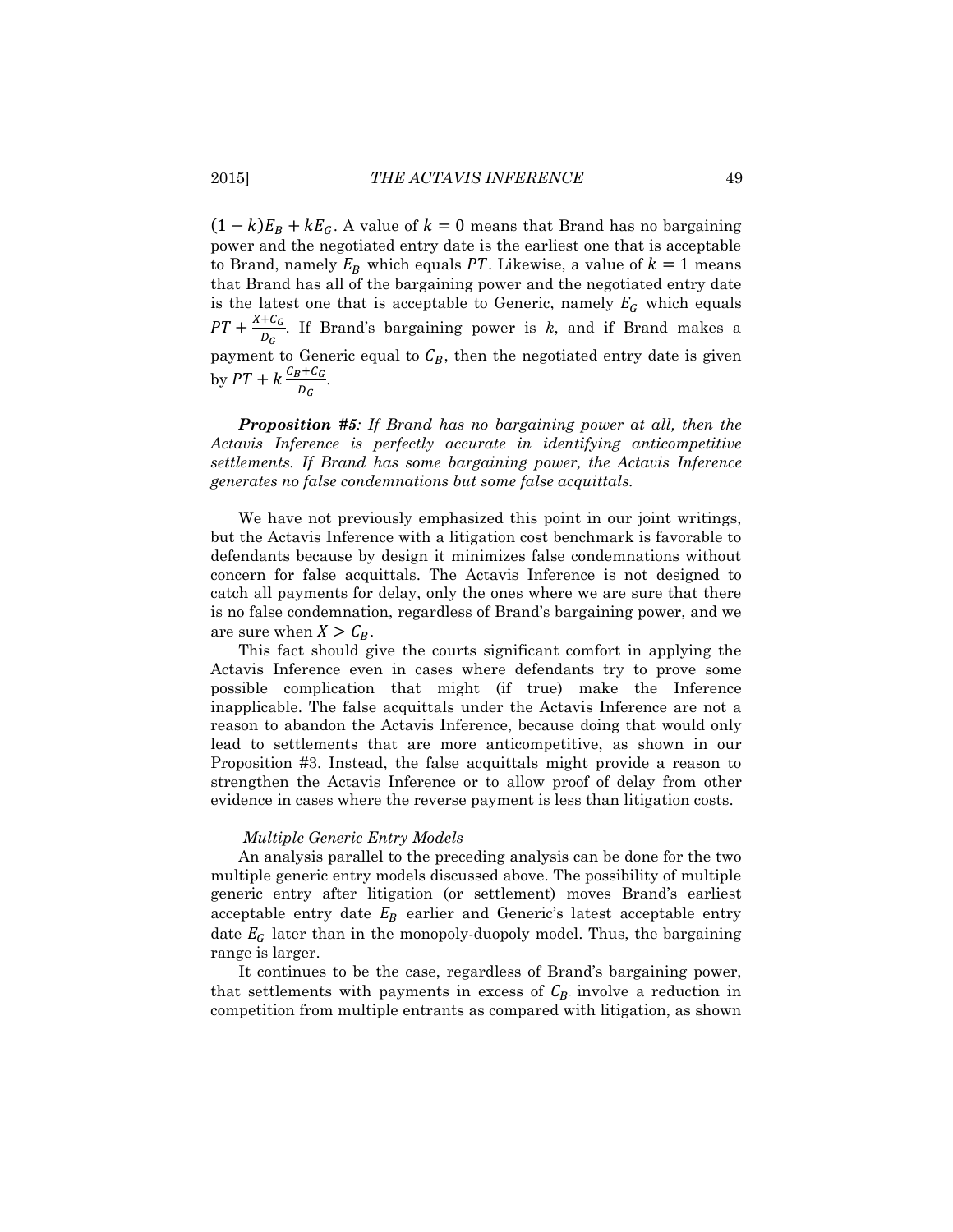in our Proposition #2, and reduce consumer welfare as shown in Proposition #3. Hence, the Actavis Inference has no false positives, just as in the monopoly-duopoly model. Furthermore, it continues to be the case that when Brand has some bargaining power, settlements, even ones with payments no larger than  $C_B$ , may involve reductions in competition and consumer welfare. Unlike the monopoly-duopoly model, even when Brand has no bargaining power, settlements with payments less than  $C_R$ may involve reductions in competition and consumer welfare.

In equilibrium in the model, false acquittals easily arise, especially if Brand has significant bargaining power but even if Brand has no bargaining power. As noted above, this is not a reason to weaken or abandon the Actavis Inference. If anything, it is a reason to provide plaintiffs an opportunity to establish that a reverse-payment settlement is anticompetitive without invoking the Actavis Inference.

# APPENDIX B: ERROR-COST ANALYSIS OF ACTAVIS INFERENCE

The court is attempting to determine whether a challenged reversepayment settlement is or is not anticompetitive. Under the Actavis Inference, a "large and unexplained" reverse payment serves as a "test statistic" indicating that the settlement is anticompetitive. As we explained in Part V, the determination of anticompetitiveness should be made based on the *ex ante* information the parties had when they entered into their agreement, not based on an *ex post* determination of patent validity or infringement.

Two types of errors could in principle arise using the Actavis Inference. A false condemnation (Type I Error) arises if the Actavis Inference signals that the settlement is anticompetitive when in fact it is not. A false acquittal (Type II Error) arises if the Actavis Inference does not signal that the settlement is anticompetitive when in fact it is.